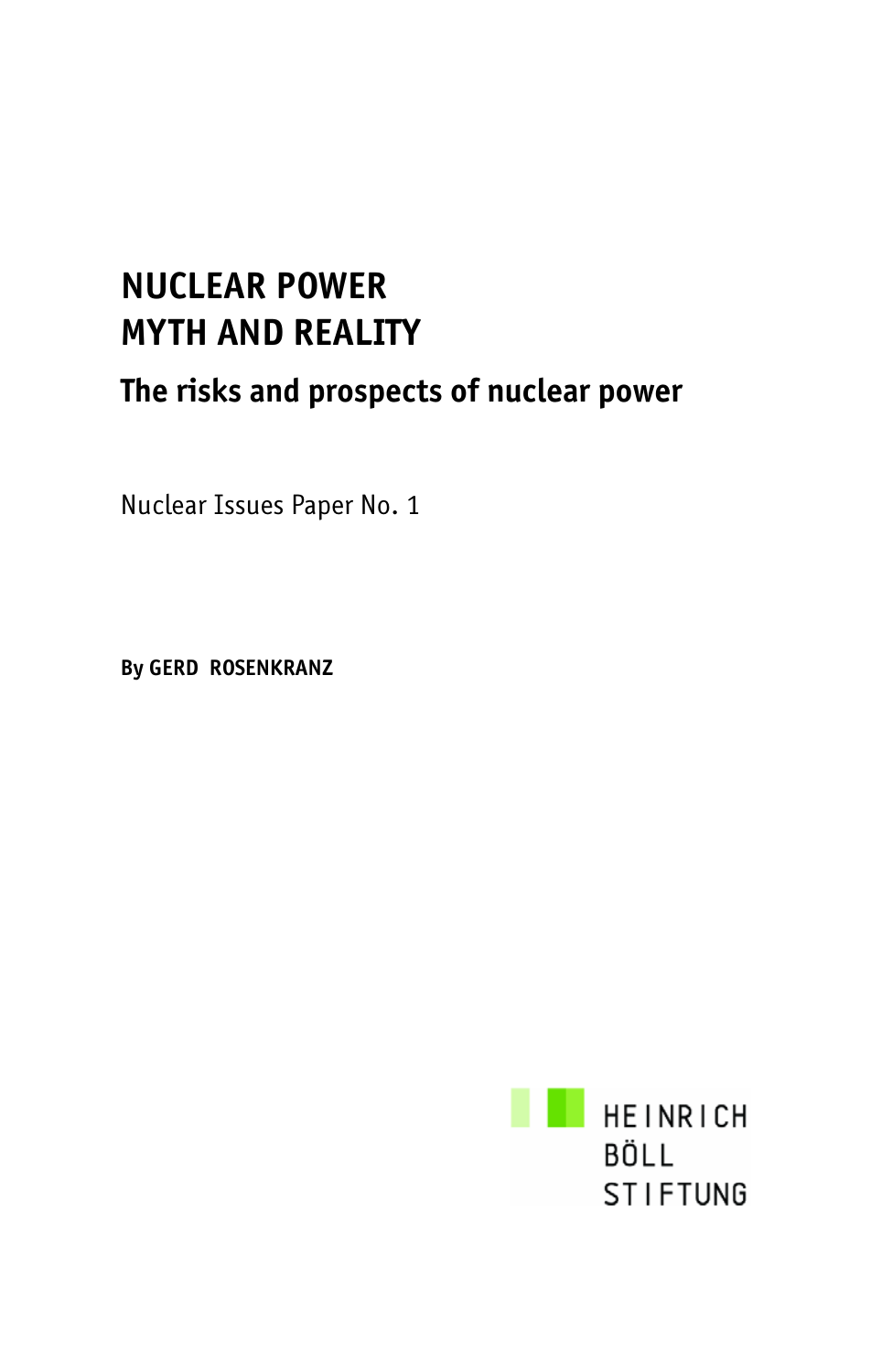# **CONTENTS**

| 1  | Introduction                                                         | 4  |
|----|----------------------------------------------------------------------|----|
| 2  | A reminder: The persistent risk of forgetting                        | 5  |
| 3  | Safety: The crucial issue for nuclear power                          | 7  |
| 4  | Suicide attacks: A new dimension of threat                           | 15 |
| 5. | Nuclear power plants: Radioactive targets in<br>conventional warfare | 19 |
| 6  | Siamese twins: Civilian and military nuclear power<br>applications   | 21 |
| 7  | The open cycle: Leaks at the front and back                          | 26 |
| 8  | Nuclear climate protection: Naive proposals                          | 33 |
| 9  | Cheap nuclear power: If the state foots the bill                     | 39 |
|    | 10 Conclusion: Renaissance of statements                             | 50 |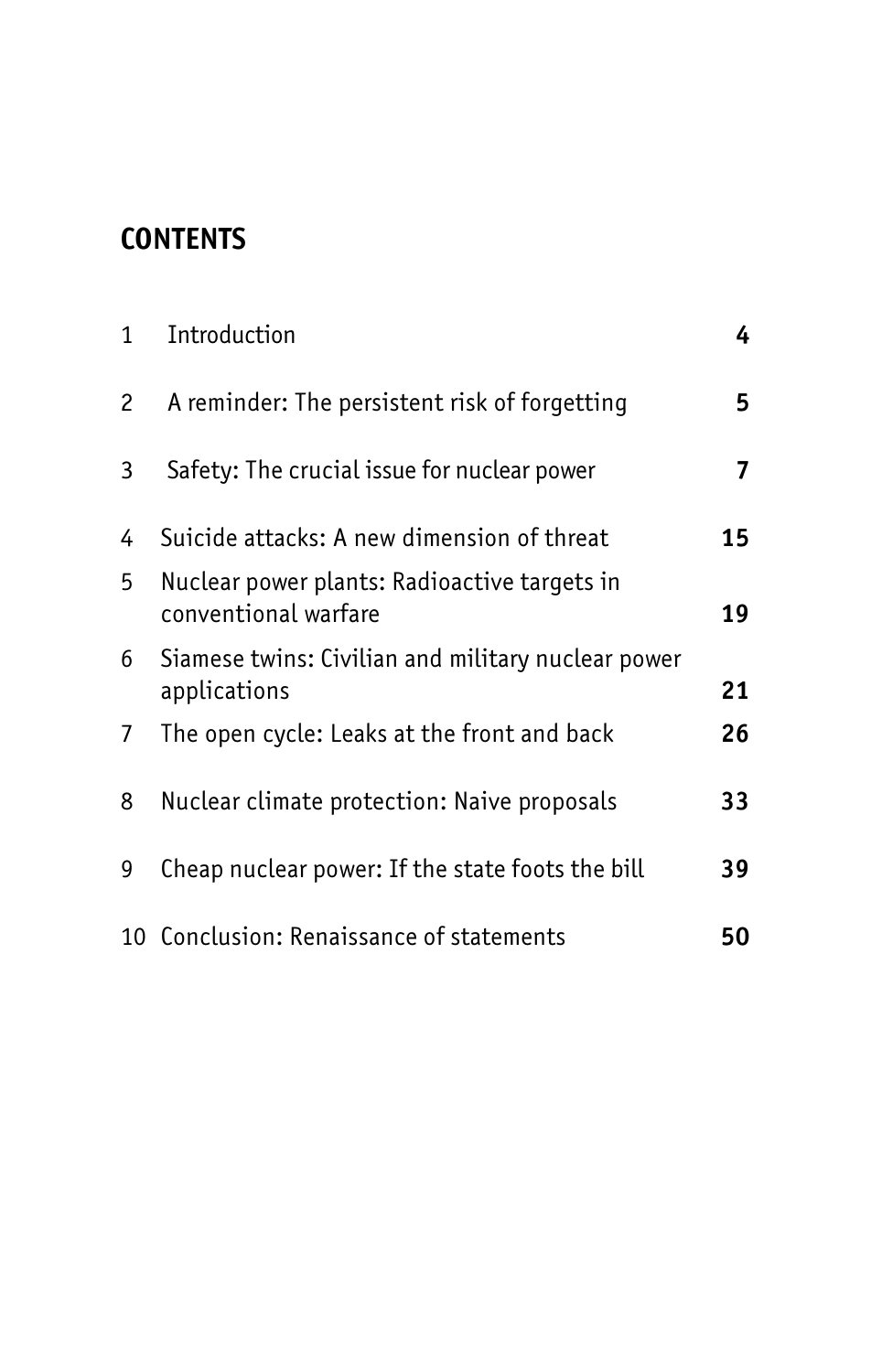#### 1 Introduction

The deep divide over nuclear power is nearly as old as its commercial use. The early dreams of its proponents have faded, whereas the high risks have remained, as well as the danger of misuse by military interests. Terrorism has introduced dramatic, concrete threat. Global warming and the finite nature of fossil fuels do not dispel the major safety issues associated with nuclear power. And the "accident-proof" reactor has remained an unfulfilled promise now for decades.

Artificial warming of earth's atmosphere will surely pose one of the greatest challenges of the 21st century. But there are less hazardous ways to deal with this problem than by using nuclear power. Nuclear power is not sustainable, because its fissile fuel materials are as limited as fossil fuels such as coal, oil and natural gas. Moreover, its radioactive by-products must be isolated from the biosphere for periods of time that defy human imagination.

Nuclear energy is not only a high-risk technology in terms of safety, but also with respect to financial investment. Without state subsidies, it does not stand a chance in a market economy. Yet companies will continue to profit from nuclear energy under special, state-controlled conditions. Extending the licences of older reactors is an attractive option for operators - but disproportionately increases the risk of major accident. And there will always be regimes that view and promote civilian use of nuclear fission as a stepping stone to acquiring an atomic bomb. Moreover, as has been clear since 11 September 2001 at the latest, these vulnerable and very hazardous sites represent an additional target for unscrupulous and violent non-governmental forces. For this reason as well, nuclear power will continue to divide public opinion for as long as it remains in use.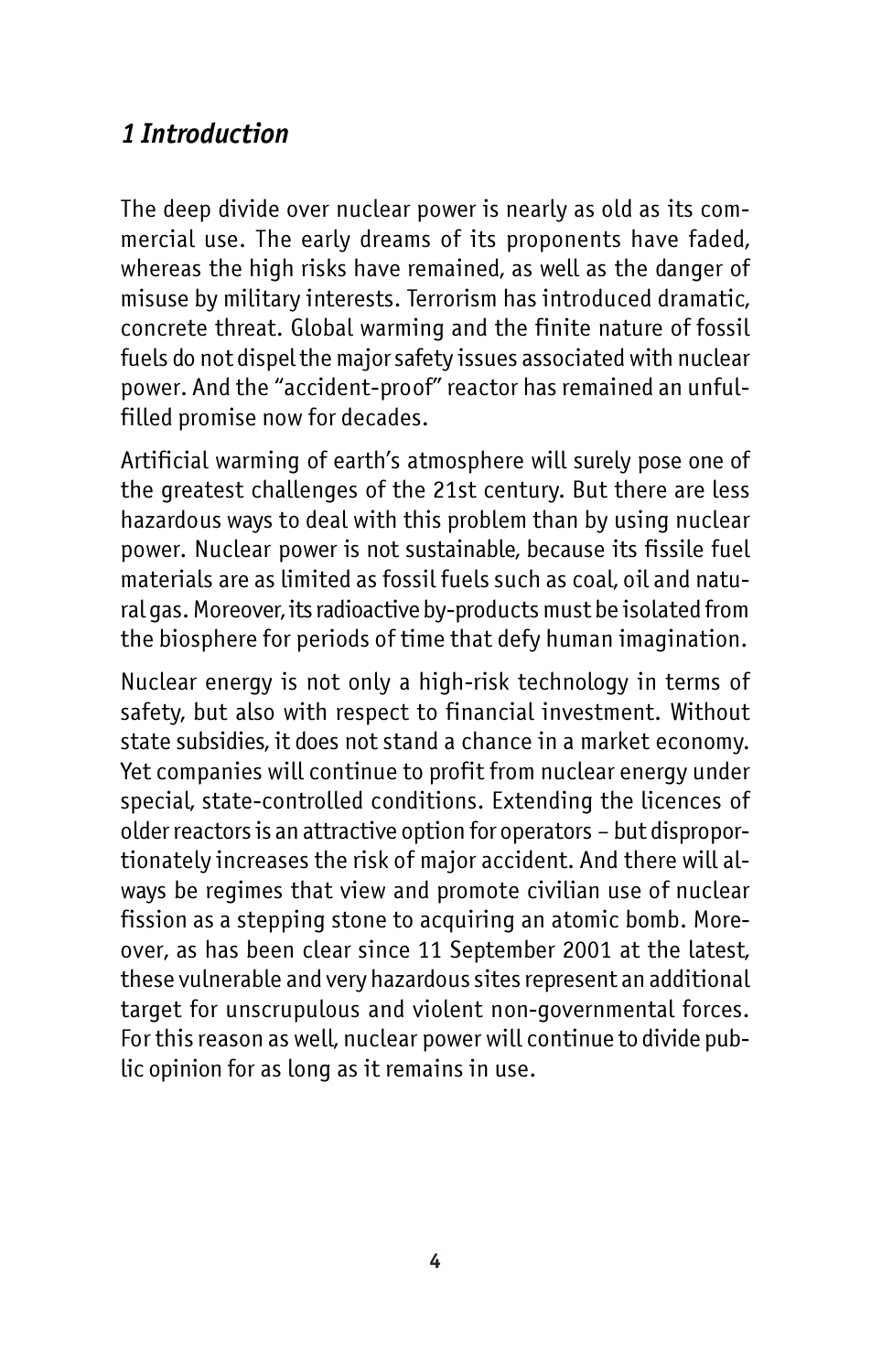# 2 A reminder: The persistent risk of forgetting

Events late in the evening of 10 April 2003 in the fuel assembly storage tank of the nuclear power plant in Paks were reminiscent of two incidents that have filled the history of civilian nuclear power with foreboding, namely the nuclear disasters at Harrisburg in March of 1979 and at Chernobyl in April of 1986.

Inexcusable design flaws, sloppy monitoring, incorrect operating instructions, poor judgment under stressful conditions, and not least of all, a naive trust in highly sensitive technology - all of these problems were well known before that Thursday evening in Hungary, not only from Harrisburg and Chernobyl, but also from the reprocessing plant at the British site in Sellafield, from the Monju breeder reactor, from the Japanese reprocessing plant in Tokaimura, and from the German Brunsbuettel plant on the Elbe River. Wherever people work, they make mistakes. And they can be fortunate that the chain of errors, invariably labelled "inexplicable", does not always produce consequences as grave as for the Ukraine and its neighbours back in 1986. In block 2 of the Paks nuclear power plant, which is located 115 kilometres south of the Hungarian capital Budapest, damage remained at the level of overheating and destruction of 30 highly radioactive fuel assemblies that were transformed into a radiating mass on the floor of a steel tank flooded with water. It remained at the level of a massive release of radioactive inert gas that flowed into the reactor room, from which the operators had fled in panic, and which was later blown unfiltered into the outside air at full ventilator strength for a good 14 hours to make the room accessible to personnel in radiation protective gear.

The name Paks stands for the most serious accident at a European nuclear reactor since Chernobyl. Moreover, the highly radioactive material was overheated outside the concrete-walled safety containment. Beyond the borders of Hungary, however, the world took hardly any notice of a nascent nuclear inferno brewing inside a mobile cleaning facility for fuel elements. To their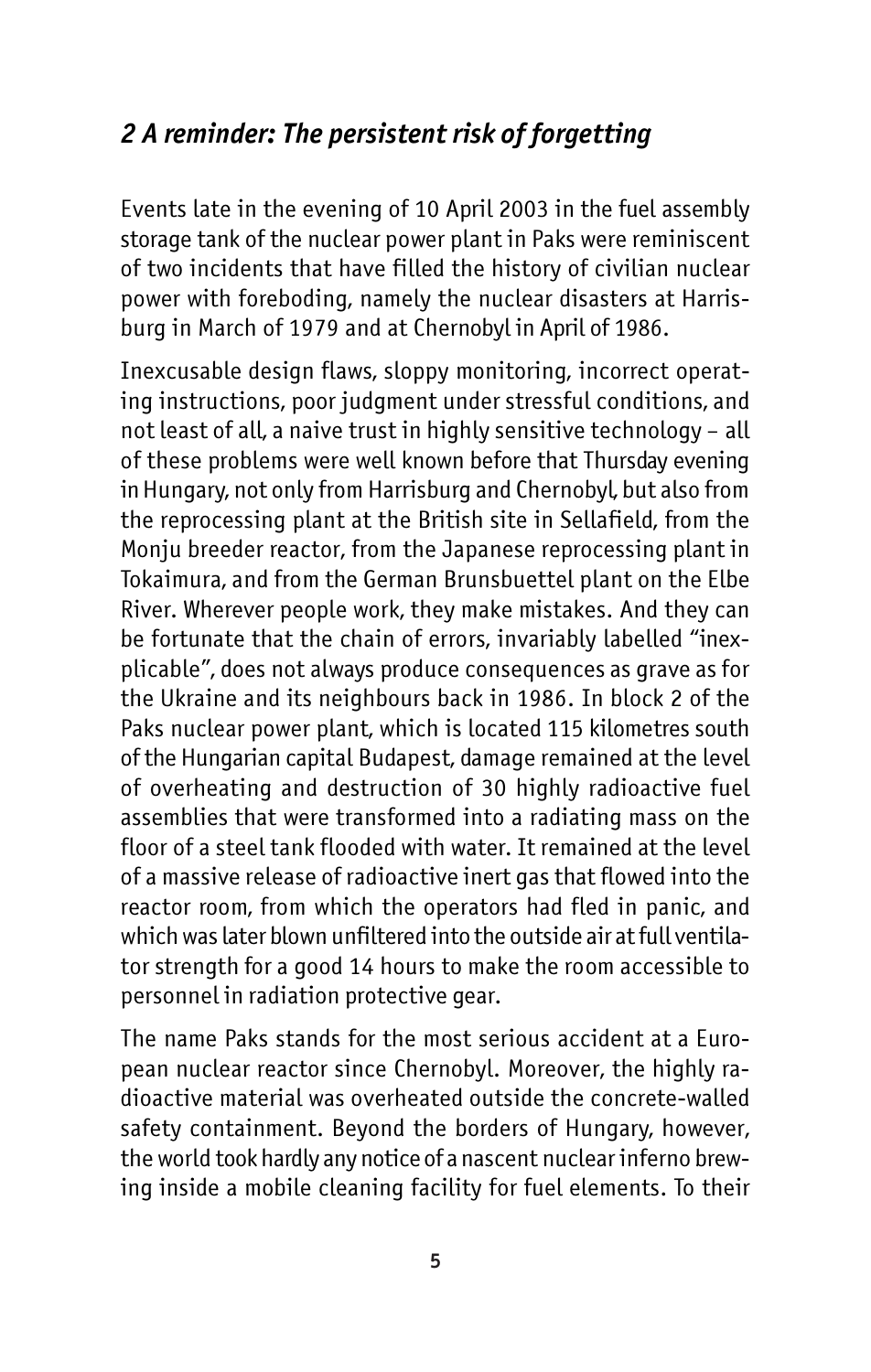horror, the Hungarian and foreign specialists who reconstructed the chain of events later that night realised that the outcome could have been much worse. The lack of worldwide concern about the accident at Paks was not the only new part of the story. This dramatic incident represented yet another premiere. For the first time, Western and Eastern European reactor teams had jointly and virtually single-mindedly caused a serious failure via a cascade of nonchalance, management error, and careless routine. Participants included design engineers and operators from the German/French nuclear energy group Framatome ANP (a subsidiary of the French Areva and the German Siemens corporations), operating teams at the Soviet-style nuclear power plant in Paks, and experts from the Hungarian nuclear regulatory authority in Budapest. They are all partially responsible - and got off lightly.

The 30 fuel assemblies, which constituted about a tenth of a full reactor core load, did not cool down sufficiently following the chemical cleaning process. They first brought the cooling water in the cleaning tank to a boil, then boiled off all the water, heated up to 1200 degrees Celsius, and finally crumbled like porcelain as the overtaxed operators, after failed attempts to circumvent a catastrophe, unleashed a torrent of cold water on them. According to reactor physicists, a nuclear explosion could have occurred, i.e. a limited but uncontrolled chain reaction. This would have had disastrous consequences for the vicinity of Paks and bevond.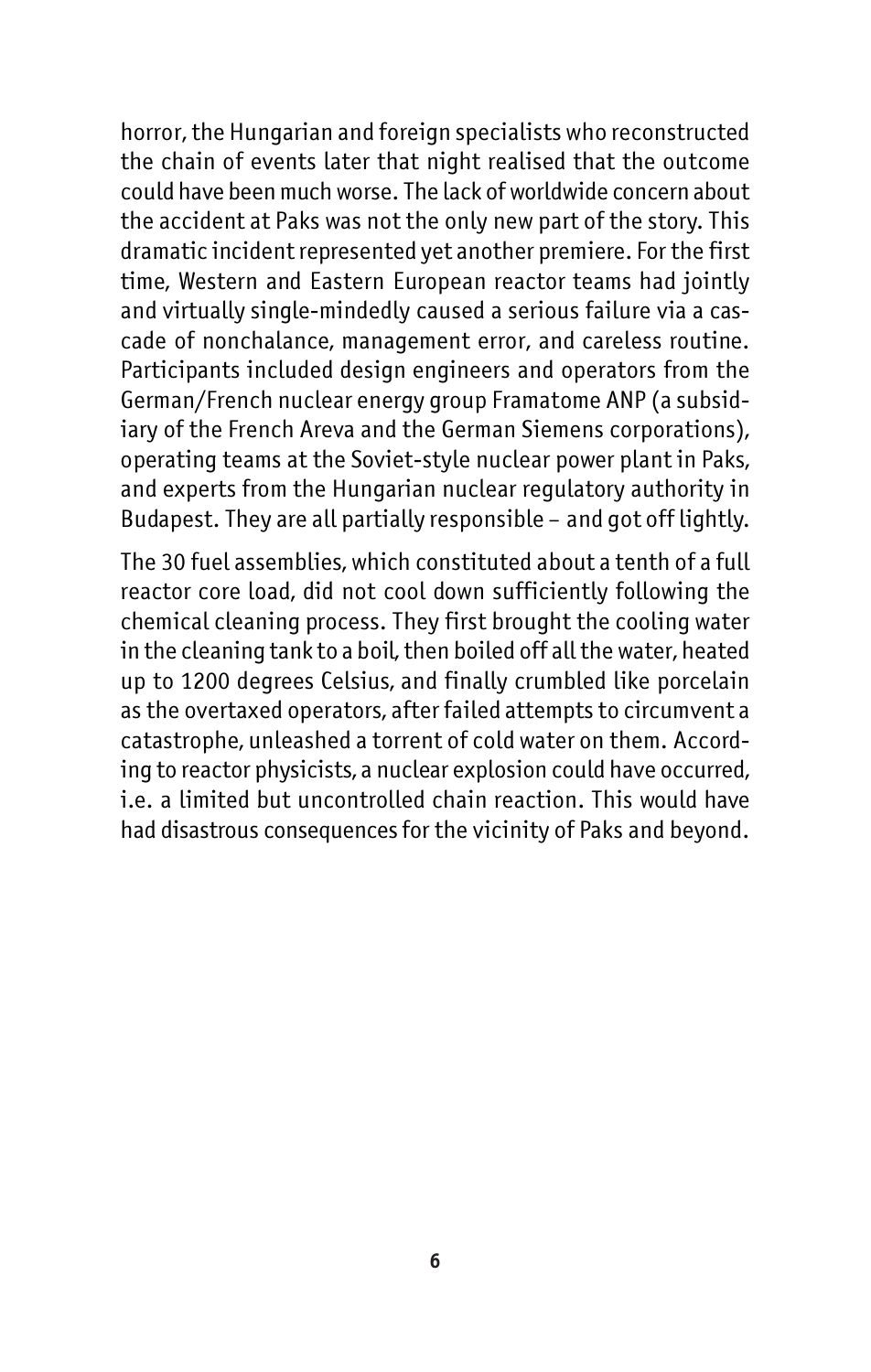### 3 Safety: The crucial issue for nuclear power

Proponents of nuclear energy are visibly pleased that debate over its use has subsided. Influenced by climate change and the explosion in oil prices, the tone has become more "sober and composed". Friends of nuclear-based electricity production are especially gratified about one thing: Discussion of nuclear policy has shifted from the fundamental problems of safety and security to issues associated with the economy, environmental protection, and resource conservation. They would like to see a shift in public opinion toward viewing nuclear power as one technology among many, to be weighed like coalfired power plants or windmills. Nuclear fission is settling into the triangle that economists use to frame the debate on energy policy, namely economic feasibility, reliable supply, and environmental compatibility. Its supporters are not particularly disturbed by the fact that even within this framework, many questions remain about the advisability of nuclear power. They are pleased. As far as they are concerned, the main point is that it has become increasingly possible to conceal nuclear energy's unique potential for catastrophe beyond a wall of arguments that distract from the basic issues of safety and security. This development is no coincidence. It is the result of a deliberate and tenacious strategy pursued for years by operators and vendors in the major nuclear powerproducing countries.

Successful diversionary tactics may calm public debate. But they do not reduce the probability of a major disaster. The risk of a major accident, i.e. one that exceeds the greatest anticipated accident that the safety system is designed for, combined with the fact that it can never be excluded, will always remain the primary source of conflict about nuclear energy. It is ultimately the basis for all arguments against this form of energy conversion. Acceptance - regional, national, and global - stands or falls with it. Since Harrisburg, and even more so since Chernobyl, the nuclear industry has held out the promise of accident-proof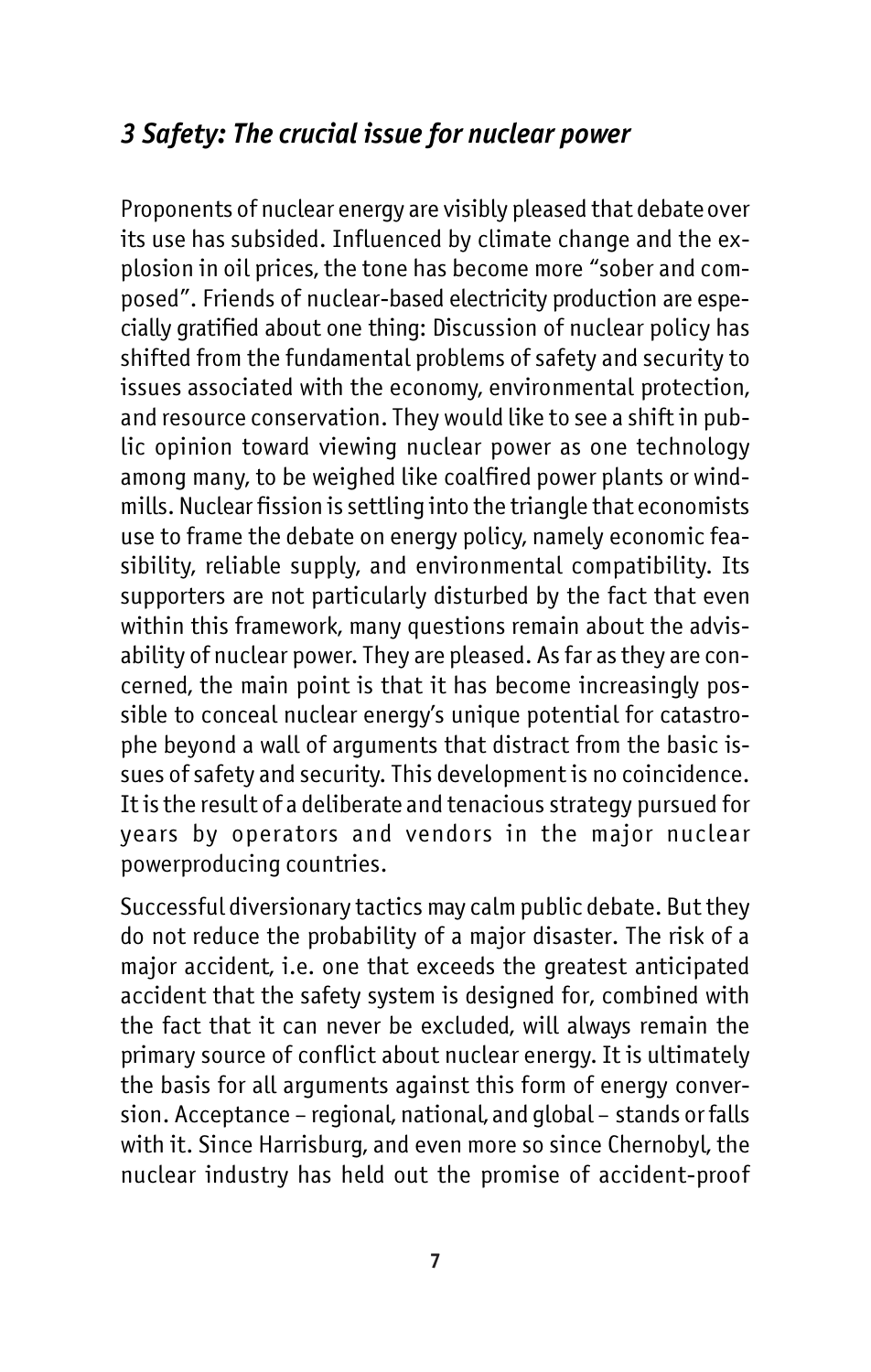nuclear reactors in an effort to regain public acceptance. A quarter of a century ago, reactor builders formulated this promise in the coded terms of an "inherently safe nuclear power plant". The Americans called these future plants "walk-away" reactors, claiming that the possibility of a core melt or similarly serious accident could be physically excluded. "Even if the worst of all conceivable accidents takes place," enthused the vice president of a US reactor vendor at the time, "you could go home, eat lunch, take a nap, and then return to take care of it - without the slightly concern or panic."<sup>1</sup> This grandiose statement has remained today what it was then - an unredeemed pledge against the future. In 1986, the German historian of technology Joachim Radkau was already suggesting that the accident-proof nuclear power plant was "a pie in the sky produced in times of crisis but never achieved.<sup>2</sup>

The European Atomic Energy Community (Euratom) and ten countries that operate nuclear power plants already speak in neutral terms of "Generation IV" when they address the future of reactor technology. This next but one series of reactors, furnished with innovative safety systems, is no longer said to be idiot-proof like its forerunners that never materialised. But it is supposed to be more economical, smaller, less susceptible to military misuse and consequently more acceptable to public opinion. The first reactors of this series are supposed to start providing electricity around the year 2030. That is the official version. Unofficially, even some of the more prominent backers do not expect commercial operation to start "until 2040 or 2045".<sup>3</sup> This promise for the future fatally recalls that made by fusion researchers. Back in 1970, they predicted that nuclear fusion, i.e. a controlled fu-

<sup>&</sup>lt;sup>1</sup> Cited in Peter Miller, "Our Electric Future - A Comeback for Nuclear Power", in National Geographic, August 1991, p. 60ff. Retranslated from German.

<sup>&</sup>lt;sup>2</sup> "Chernobyl in Deutschland?" in Spiegel 20/1986; pp. 35-36

Then EDF President Francois Roussely on 23 November 2003 to the Economic and Environmental Committee of the French National Assembly. cited in Mycle Schneider, Der EPR aus franzusischer Sicht. Memo im Auftrag des BMU, p. 5.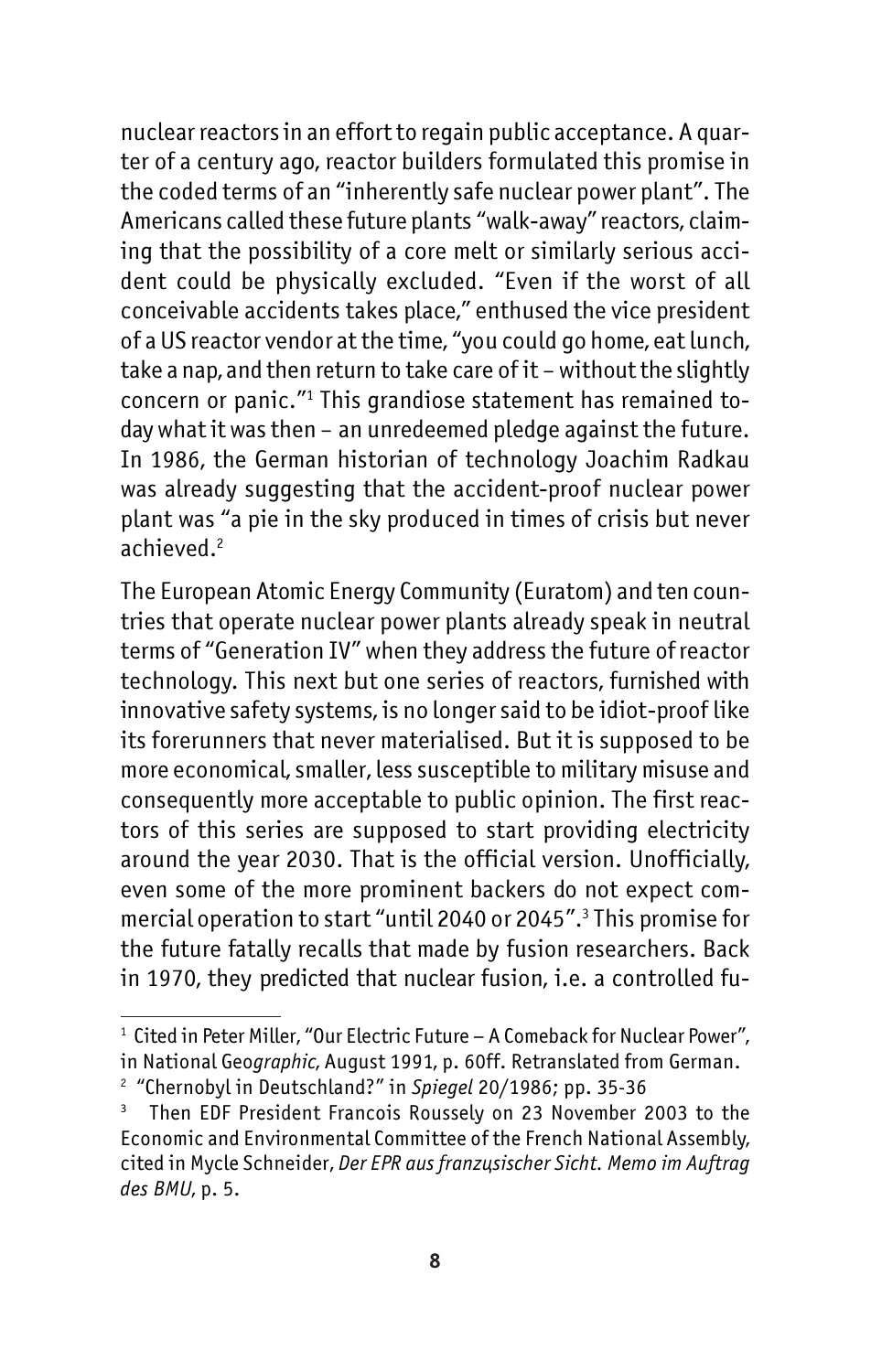sion of hydrogen atoms like that which transpires in the sun, would be generating electricity by the year 2000. Today, no one is saying anything about commercialising nuclear fusion before the middle of the 21st century - if at all.

By promising a fourth generation of reactors without absolute safety, the nuclear industry has quietly abandoned its past quarantees. In the meantime, routine discussion is even satisfied with relative safety, specifically the blanket assertion improperly understood but gladly repeated by non-specialists that "our nuclear power plants are the safest in the world". The veracity of this statement - especially popular in Germany - has not really been substantiated. Nor is it especially plausible that nuclear power plants whose construction was launched in the 1960s and 1970s, which means they were designed on the basis of knowledge and technology from the 1950s and 1960s, can in fact provide an adequate level of safety. But as long as no one prevents the advocates of nuclear power in France, the USA, Sweden, Japan, and South Korea from claiming exactly the same thing about their own reactors, everyone is satisfied. There is no national "nuclear community" that does not place its own power plants at the forefront of world technology - or at least publicly claim this distinction. In Eastern Europe as well, claims circulate with ever greater frequency that the retrofitting programs of the past 15 vears have boosted Soviet-style reactors up to Western safety standards and in certain respects even beyond. For example, they are said to be less sensitive to failures in the reactor's physical processes. There is no need for formal agreement on these official versions. The common message is that there is no reason for alarm.

And the level of alarm is indeed declining, both nationally and internationally. The crucial question therefore remains the price that humanity is ready to pay for this calm on the nuclear front. What does it mean for international reactor safety if near-disasters like that at Paks are only discussed among closed circles of specialists? Advocates of nuclear power have even been known to ascribe the comparatively high level of safety at German plants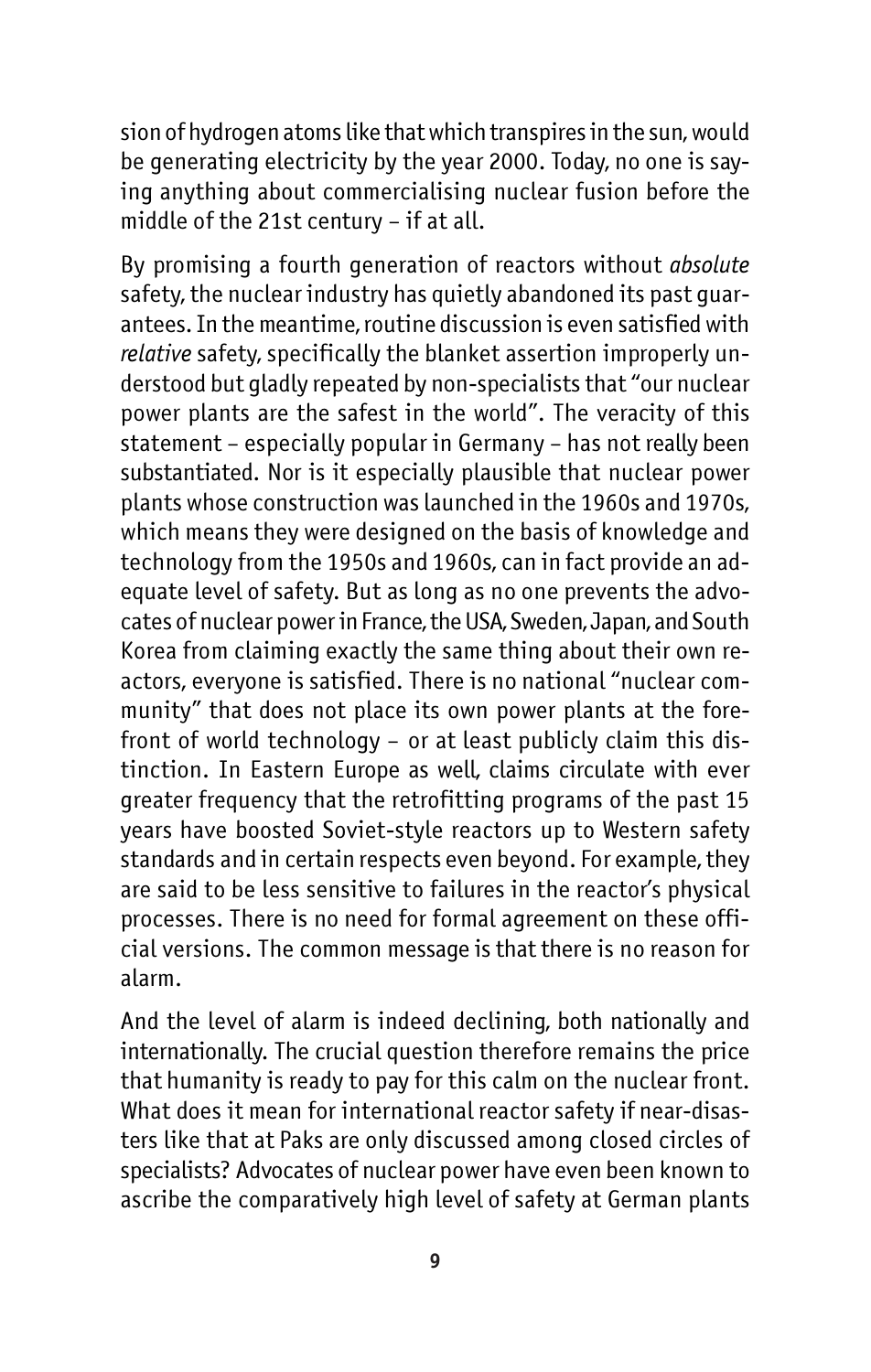to, among other things, the strength of the anti-nuclear movement in West Germany and a stubbornly sceptical attitude toward reactors on the part of a wellinformed public. According to this view, probing queries and the growth of "critical informed public opinion" were what enabled nuclear plants to acquire the most sophisticated safequards against accidents and incidents in the history of technology, which they still have today. If this is so, however, the converse might apply as well. If public awareness declines, so too will safety.

Twenty years after Chernobyl, what does a realistic safety review now look like? After the surge in attention to risks following the core melt in the Ukraine, have real advances been made in reactor safety? Or is the opposite the case, namely is the next major accident already in the cards?

Nobody can deny that the nuclear sector, like everything else, has benefited from general advances in technological development. The revolution in information and communications technology that has occurred since most of the world's commercial reactors were built has made control and monitoring processes clearer, and routine operations more reliable. When the older plants still operating today were being designed, computers were still at the punched-tape stage. Modern control systems have been and are being retroactively installed into many plants, including older ones. Computer simulations and experiments can shed light on the physics and other complex factors in normal reactor processes, all the more so in the event of malfunctions. These days, reactor operators use their simulators to practice accident responses that could not even be modelled twenty or thirty years ago - some of which were not even known. Safety technicians also benefit from advanced probability analyses and further developments in testing and monitoring systems, which are gradually being retrofitted into older plants as well.

Reactor operators are also determined to learn from the mistakes of the past. They point to the founding of the World Association of Nuclear Operators (WANO), which organises an exchange of in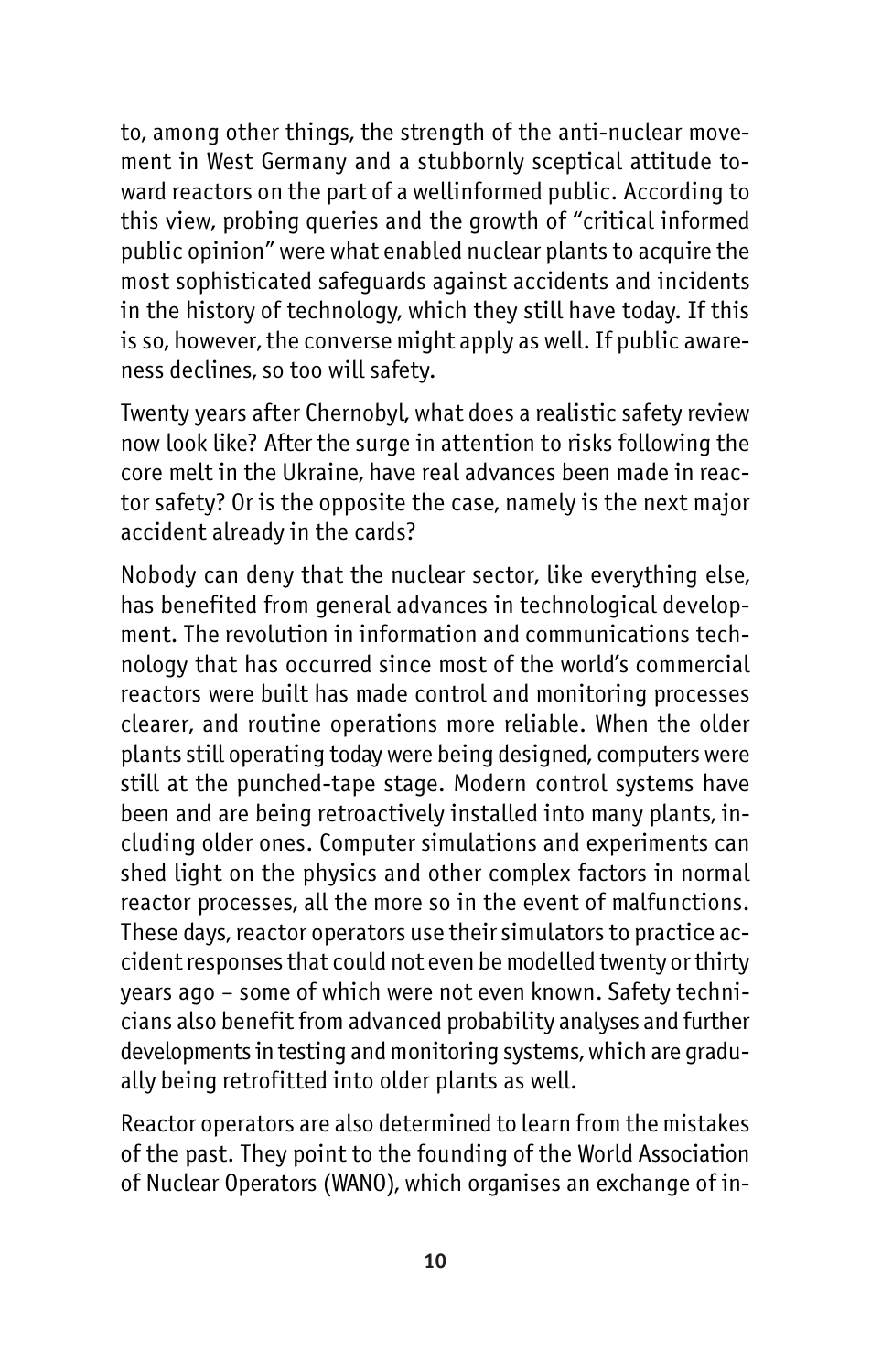formation as well as rapid transmission of accident data to its members. Operators can make use of experience from over 11.000 reactor operating years worldwide. But this is no assurance of a "new level of safety" for nuclear power plants. The fact that there have been no accidents involving core melts since Chernobyl and Harrisburg does not mean that they cannot happen again. Paks was the sharpest reminder in recent years. Approximately three out of four reactors currently in use were also operating back in 1986. The nature of probability calculations is precisely that a serious accident can happen today, or not until one hundred years from now. Eleven thousand reactor operating years are therefore no evidence to the contrary. When the nuclear industry suffered its first core melt at the Harrisburg commercial plant in 1979, antinuclear protesters in southern Germany distributed flyers that mocked the engineers' big safety assurances with bitter irony: "An accident only once every 100,000 years - how quickly time  $fliac!''$ 

Managers such as Harry Roels, the CEO of the German energy group RWE, call efforts to extend reactor licences around the world "completely tenable in terms of safety technology".<sup>4</sup> And Walter Hohefelder, CEO of the nuclear power plant operator E.ON Ruhrgas and president of the German Atomic Energy Forum, explained in all seriousness that extending reactor licences makes "electricity supply more secure".<sup>5</sup> The astonishing thing about such statements is that large segments of the public no longer question them. For reactor operators to convey the impression that nuclear power plants - in contrast to cars or airplanes - become safer with age is an audacious undertaking. Not only does common sense mitigate against it, but also unfortunately the laws of physics. The global reactor fleet is "ageing". This innocuous term is like a facade that covers an entire edifice of expertise about material and metal technology. These disciplines do not just deal with simple "wear", but rather with highly complex changes to

<sup>&</sup>lt;sup>4</sup> Frankfurter Rundschau, 12 August 2005, p.11

<sup>&</sup>lt;sup>5</sup> Berliner Zeitung, 9 August 2005, p. 6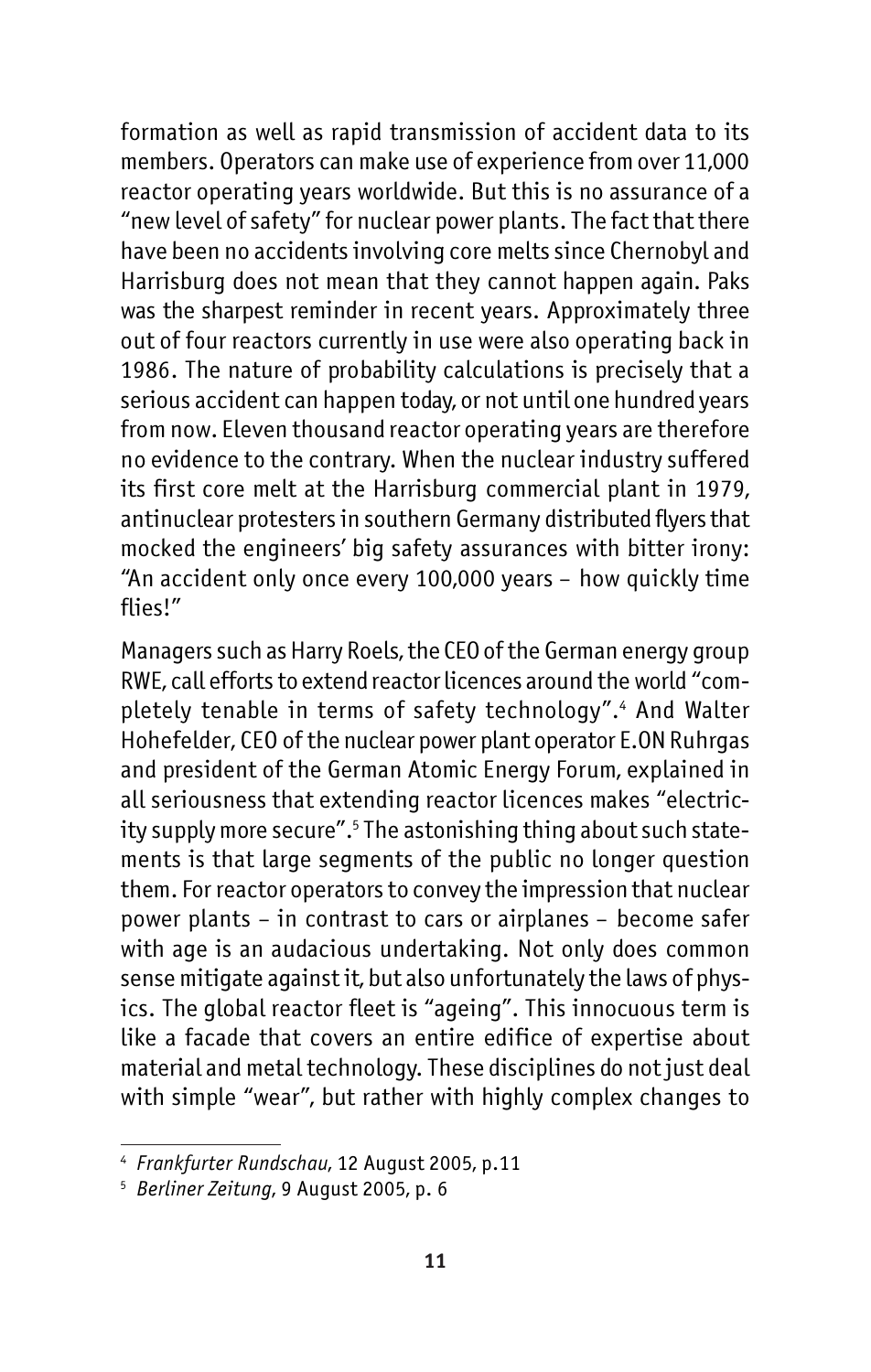the surface and the substance of metallic materials. These processes and their consequences are very difficult to calculate on an atomic level. It is also very difficult for monitoring systems to identify them reliably, and above all promptly, when high temperatures, strong mechanical loads, aggressive chemical environments and ongoing neutron bombardment from nuclear fission are all working simultaneously on components that are crucial to safety. Corrosion, radiation damage, and fissuring of both surfaces and the welded seams of central components have all taken place over the past decades. Serious accidents are often avoided because damage is discovered in time by monitoring systems or by routine checks during down times and repairs. Sometimes these discoveries are made purely by chance.

We must also consider the effects of derequlated electricity markets in many of the countries that have nuclear power plants. Deregulation leads to higher "cost awareness" in every individual plant with very concrete consequences, such as personnel layoffs, longer intervals between checks, and shorter deadlines with the attendant time pressure for repairs and fuel rod replacements. None of this enhances safety.

In summary, if reactor operators have their way and succeed in having plant licences extended to 40 or even 60 years, the current worldwide average reactor age of 22 years will double or even triple in the future. This will substantially increase the overall risk of serious accident. Constructing new plants of the socalled "Generation III" will change little. For decades, they will make up only a small percentage of the world's reactor fleet. And they are not physically immune to serious accidents either. Critics say that the European Pressurized Water Reactor (EPR) under design since the late 1980s, for example - whose prototype is being built in Finland - is a half-hearted further development of the pressurized reactors operated in France and Germany since the 1980s. The EPR is designed to stem the consequences of a core melt by means of a sophisticated containment unit ("core catcher"). Because this design entails considerable extra costs,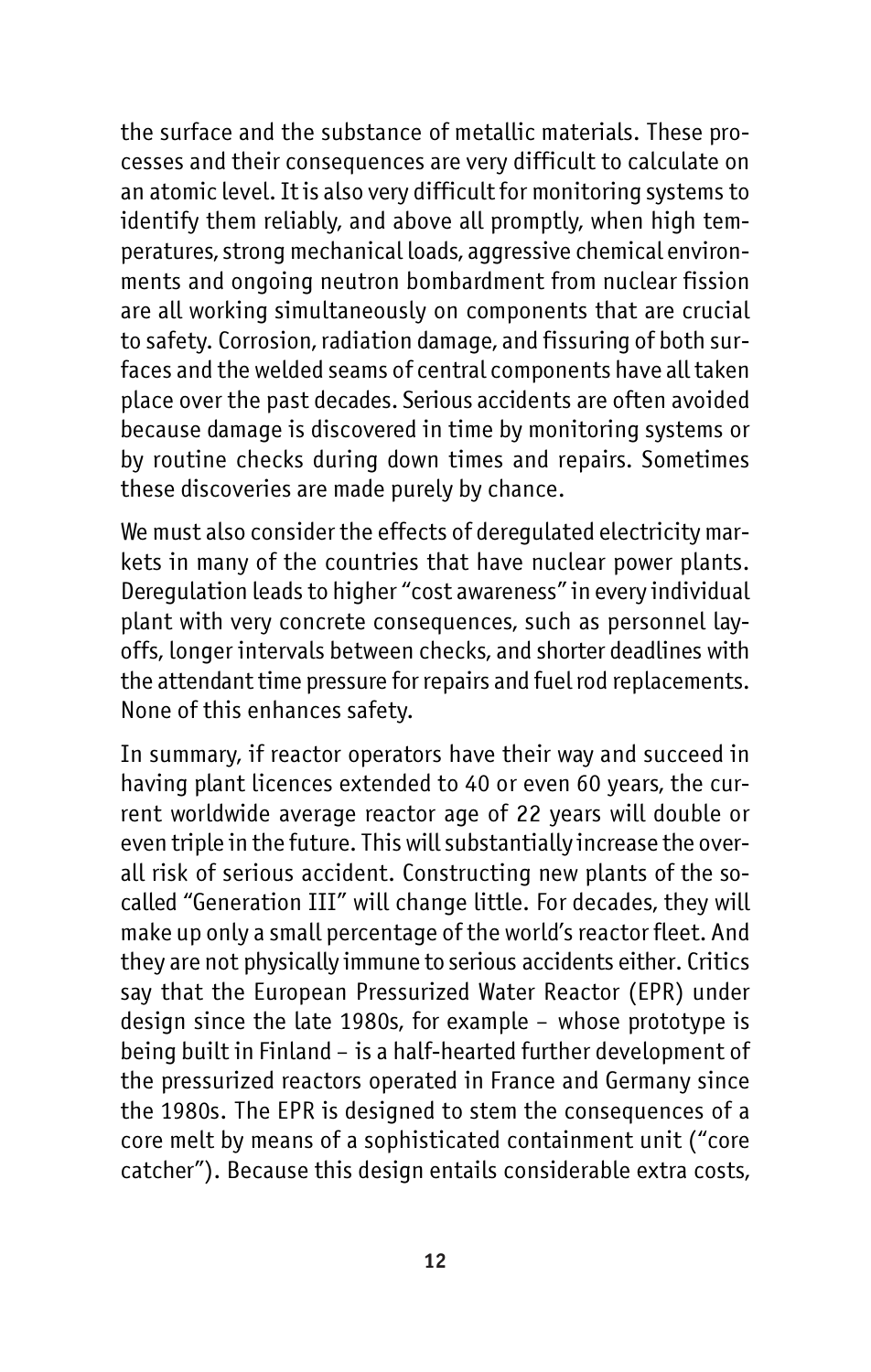the dimensions had to be progressively enlarged in order for the plant to be more economical than its predecessors at least. Whether the containment, which is based on standards from the latest German series (KONVOI), could withstand the deliberate crash of fully tanked passenger jet remains at least open to question.

Not even reactor operators believe that greater operating experience and the longer operating lives of individual plants reduce the likelihood of serious accident. At a 2003 meeting of the World Association of Nuclear Operators (WANO) in Berlin, participants listed eight "serious incidents" in the preceding few years that had raised concern - albeit primarily among reactor experts alone. as was the case with the above-discussed accident in Paks. The list of incidents with potentially disastrous results included the following:

- Leaks on the control rods of the newest British reactor Sizewell B (started operating in 1995);
- $\bullet$ Insufficient boron concentration in the emergency cooling system of the Philippsburg-2 reactor in Baden-Wuerttemberg;
- Fuel assembly damage of a type never seen before, in block 3  $\bullet$ of the French Cattenom power plant;
- A serious hydrogen explosion in a pipe at the Brunsbuettel  $\bullet$ boiling water reactor, in the immediate vicinity of a reactor pressure vessel:
- Massive corrosion on a reactor pressure vessel at the Davis-Besse plant in the USA, long overlooked, where only the thin stainless steel liner prevented a massive leak;
- Falsification of safety data at the British reprocessing facility  $\bullet$ in Sellafield:
- Similar data falsification associated with the Japanese op- $\bullet$ erator Tepco

These types of incidents and negligence - and especially their greater frequency in the recent past - are making operators noticeably more worried and problem-conscious than political ad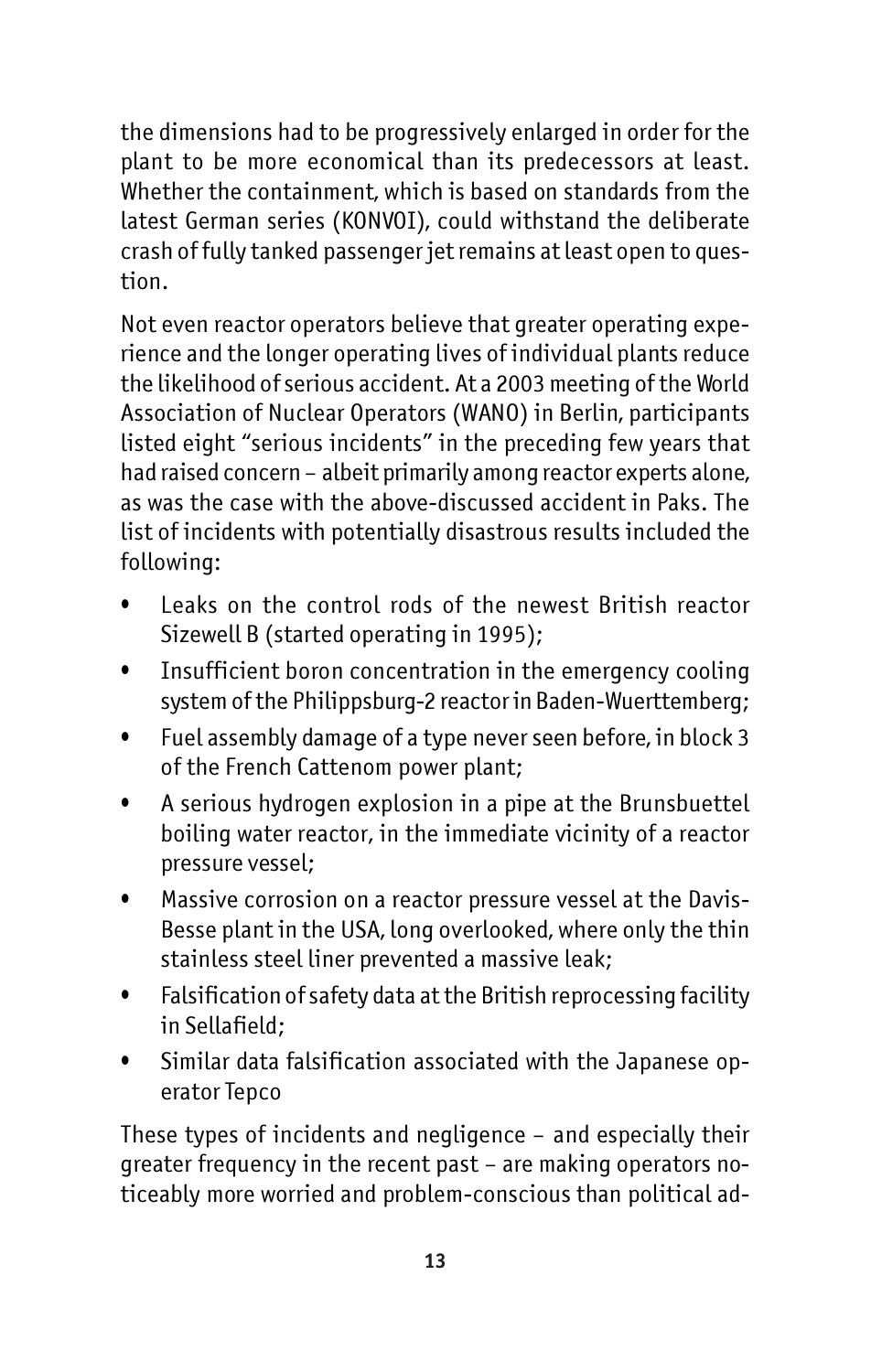vocates of a renaissance in nuclear energy. Those in charge of running the reactors fear the consequences of a phenomenon deeply rooted in human nature, namely susceptibility to the gentle poison of routine, which makes it nearly impossible to perform the same activities over years with the same maximum degree of concentration. At the WANO conference in Berlin, speakers complained not only about the considerable financial consequences of malfunctions (around 298 million US dollars by October 2003 for the incidents in Philippsburg, Paks, and Davis-Besse alone: 12 of the 17 boiling water reactors run by the Japanese operator Tepco were shut down in connection with data falsification investigations), but even more so about carelessness and complacency by operators. Both "threaten the continued existence of our business", warned a Swedish participant at the expert meeting. The Japanese president of WANO at the time, Hajimu Maeda, even diagnosed a "terrible malaise" that threatened the business from within. It starts with the loss of motivation, complacency, and "carelessness in upholding a culture of safety due to severe cost pressures resulting from deregulated electricity markets." This malaise must be acknowledged and countered. Otherwise at some point "a serious accident... will destroy the entire industry".<sup>7</sup>

<sup>&</sup>lt;sup>6</sup> Nucleonics Week: 6 August 2003. Retranslated from German.

 $7$  ibid.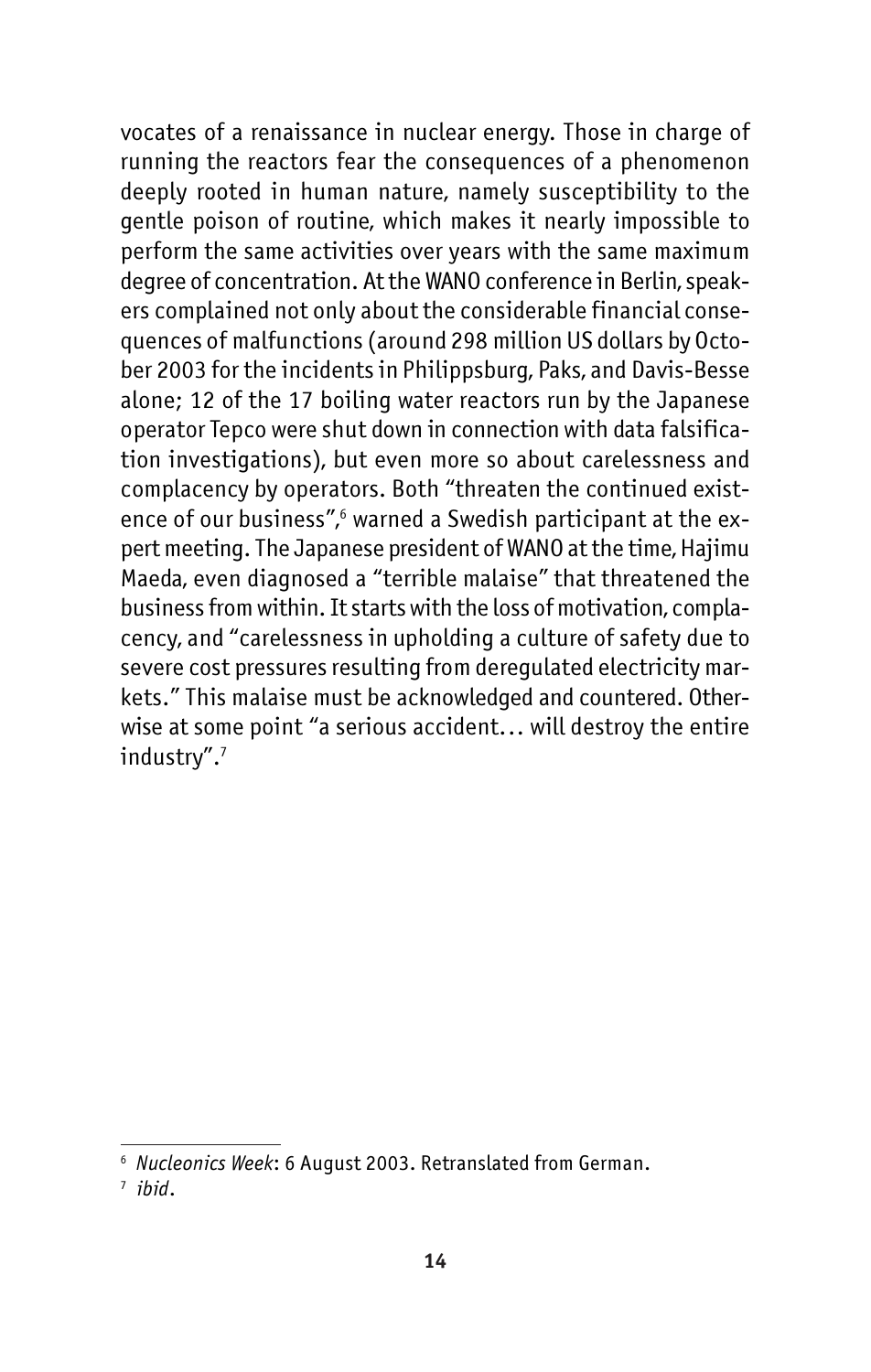# 4 Suicide attacks: A new dimension of threat

The preceding considerations have not addressed the new dimension of threat evident from the terrorist attacks of 11 September 2001 in New York and Washington as well as from admissions by Islamists apprehended afterwards. But precisely this threat makes it necessary to reconsider the use of nuclear power.

Confessions by two imprisoned al-Qaida leaders indicate that nuclear power plants were definitely among the targets considered by the terrorists. According to these statements, Mohammed Atta, who later piloted a Boeing 767 into the North Tower of the World Trade Center, had already selected the two reactor blocks at the Indian Point power plant on the Hudson River as possible targets. In fact, there was already a code name for attacking the plant located only 40 kilometres from Manhattan, namely "electrical engineering". The plan was only discarded because the terrorists feared that a plane headed for the power plant might be blown up beforehand by anti-aircraft missiles. Earlier and even more monstrous plans by al-Qaida leader Khalid Sheik Mohammed, which called for ten passenger jets to be hijacked simultaneously, included by his own admission several nuclear power plants on the target list. It is therefore absolutely essential to take terrorist attacks more seriously when assessing the risks of nuclear power plants. Such attacks have become several orders of magnitude more probable in the aftermath of 11 September 2001.

It seems certain that none of the 443 reactors in operation at the end of 2005 could withstand a deliberate crash by a large jet with a full tank of fuel. The reactor operators themselves unanimously confirmed this shortly after the attacks in New York and Washington. Their rapid admission also contained a tactical element, however. The idea was to prevent debate about older and particularly vulnerable nuclear sites which might have come under public pressure to close down. In the meantime, however, scientific studies confirm the managers' early statements. Many nuclear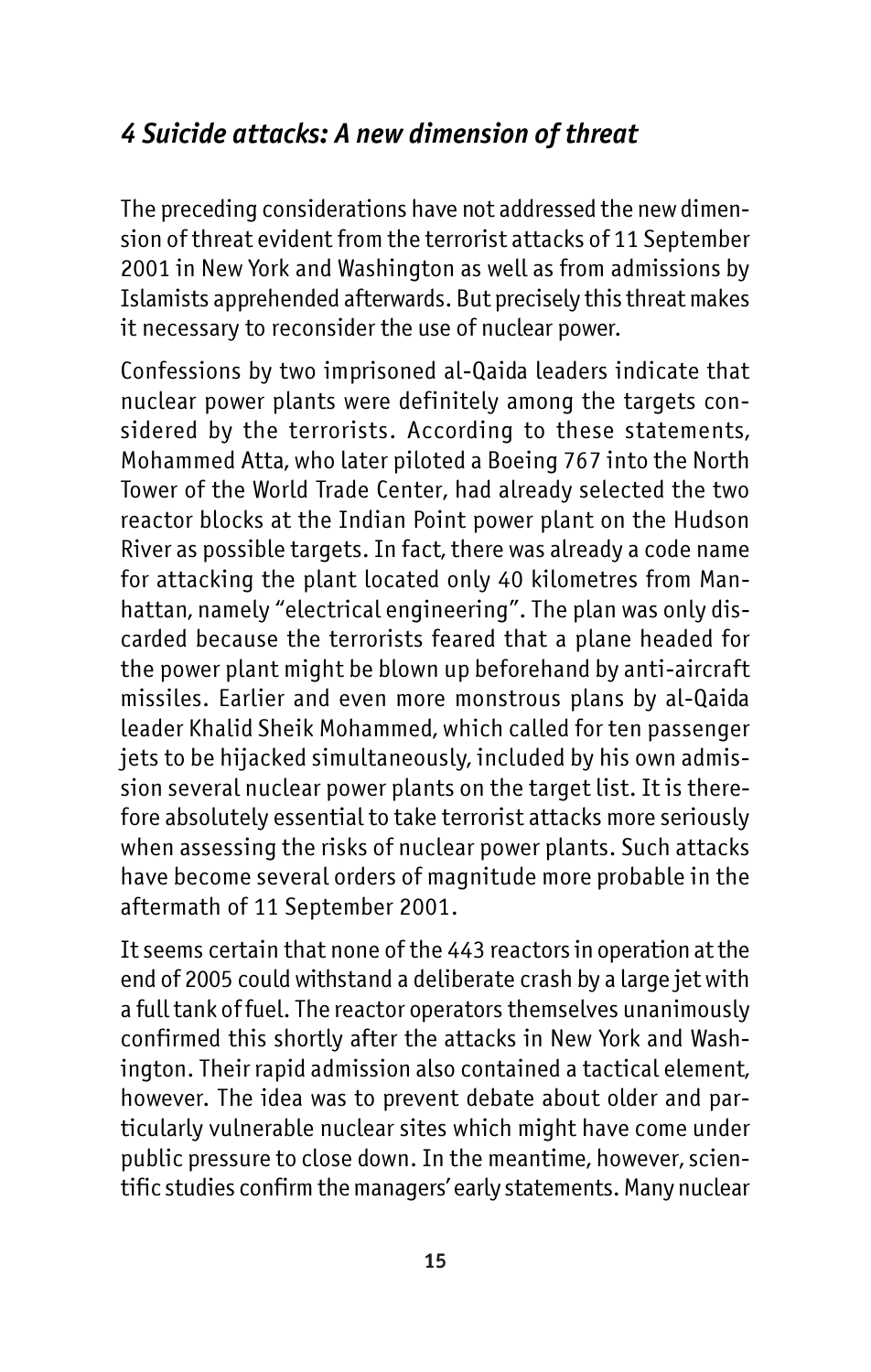plants in Western industrial countries were designed with an eve to random crashes of small or military aircraft. Some planning scenarios even accounted for terrorist attacks using anti-tank rocket launchers, howitzers, or other weapons. A random crash by a fully tanked passenger jet was considered so improbable, however, that no country took effective countermeasures for this scenario. The notion of a deliberate attack by which a passenger craft is transformed into a missile simply surpassed the imaginative capacity of the reactor engineers.

Immediately after the attacks in the USA, the Gesellschaft fuer Anlagen- und Reaktorsicherheit (GRS), a Cologne-based association concerned with the safety of nuclear reactors and other facilities, launched a comprehensive study of the vulnerability of German nuclear plants to air attacks. Commissioned by the German government, the study examined not only the structural strength of typical plants. Using a flight simulator at the Technical University in Berlin, half a dozen pilots crashed thousands of times at different speeds as well as points and angles of impact into German nuclear power plants, shown as detailed videos in the simulator cockpit. The test pilots - like the terrorists in New York and Washington - had previously flown only smaller propeller craft. Even so, approximately half of the simulated kamikaze attacks were said to be hits.

The results of this study were so alarming that they were never officially published. They only later reached the public as a classified, confidential summary. According to this document, every crash risked a nuclear inferno, especially at the older reactors, regardless of the type, size, or speed on impact of the passenger aircraft. The enormous shock on impact or the subsequent kerosene fires would either penetrate the containment directly or destroy the pipe system. In any event, a direct hit would very probably lead to a core melt and a large-scale release of radioactivity. The internal temporary storage facilities, in which spent fuel rods with enormous radioactive content cool down in tanks of water. are also at great risk. True, reactors from later series in most countries feature more stable containment. But according to the GRS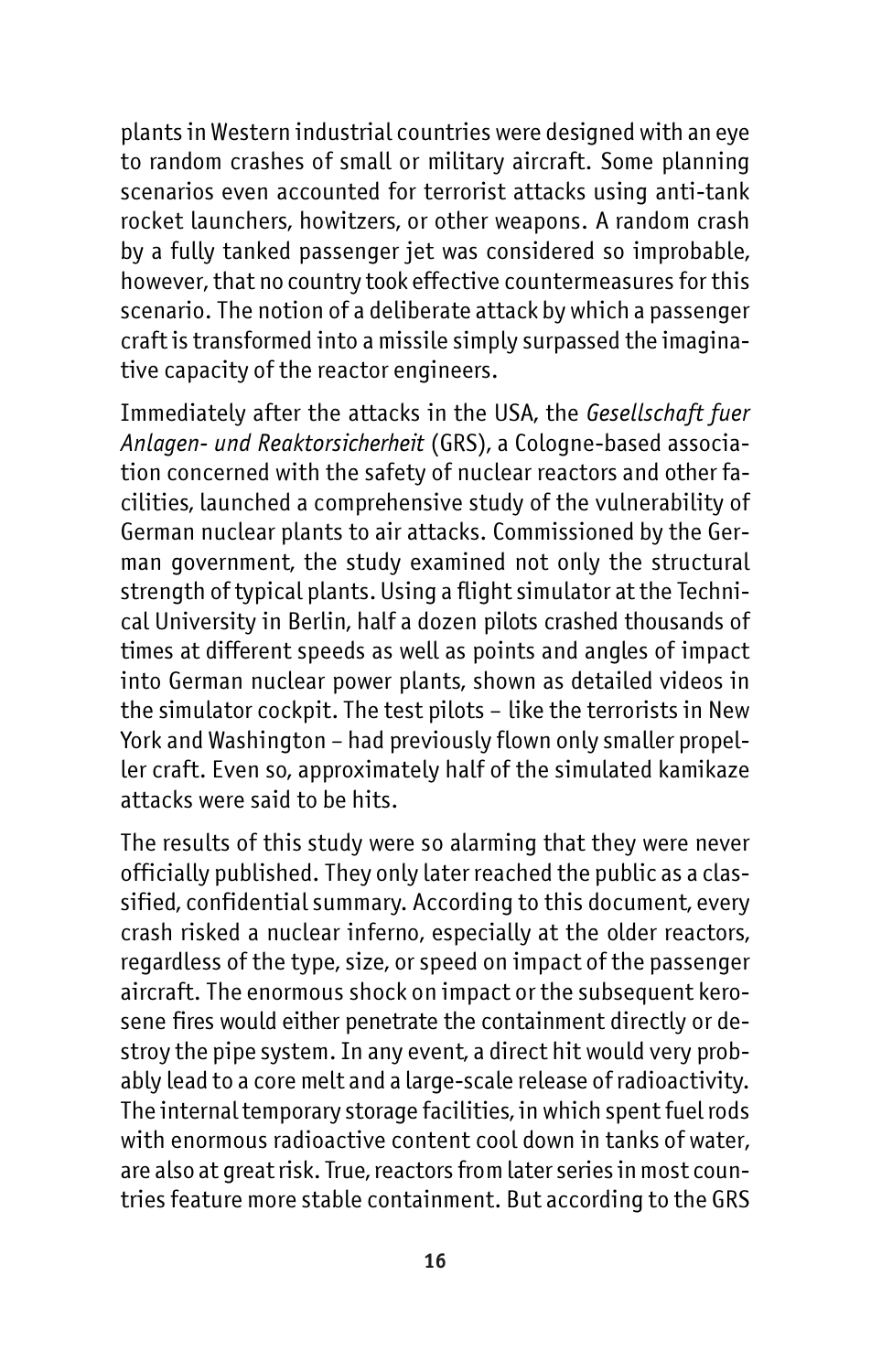study, the possibility cannot be excluded for these reactors either that a direct hit at high speed would cause a major nuclear accident that would contaminate a large surrounding area.

The terrorism scenario of a targeted air attack does not eliminate other fears which already existed around the world before 11 September 2001. Rather, it lends them a more concrete and realistic basis. Certain industrialised countries with nuclear industries had already carefully examined the possibility of terrorist attacks on nuclear facilities by means of weapons or explosives from outside, or by means of violent or concealed entry to restricted areas. But they had not examined this possibility in light of the assailants being deliberately prepared to die. The staggering possibility that individuals might attack a nuclear facility and expect to be the very first victims opens up dozens of scenarios that have vet to be taken into account.

From the perspective of extremist suicide bombers, an attack on a nuclear facility is anything but irrational. On the contrary, they know that a "successful" attack would not only cause an immediate inferno and suffering to millions, but probably also cause many other nuclear power plants to be closed on precautionary grounds - thus triggering an economic earthquake in industrial countries against which the commercial consequences of September 11 would pale in comparison. As monstrous and unprecedented the attacks on the World Trade Center and the Pentagon were, they were largely concerned with the symbolic aim of striking and thus humiliating the US superpower at its economic, political, and military heart. An attack on a nuclear power plant would dispense with all such symbolism. It would hit the generation of electrical power, and thus the nerve centre and the entire infrastructure of an industrial society. Radioactive contamination of an entire region, possibly entailing long-term evacuation of hundreds of thousands if not millions of people, would finally erase the distinction between war and terror. No other attack, not even on the petroleum harbour of Rotterdam, would have a comparable psychological effect on Western industrial countries. Even if it failed in its obiective of triggering a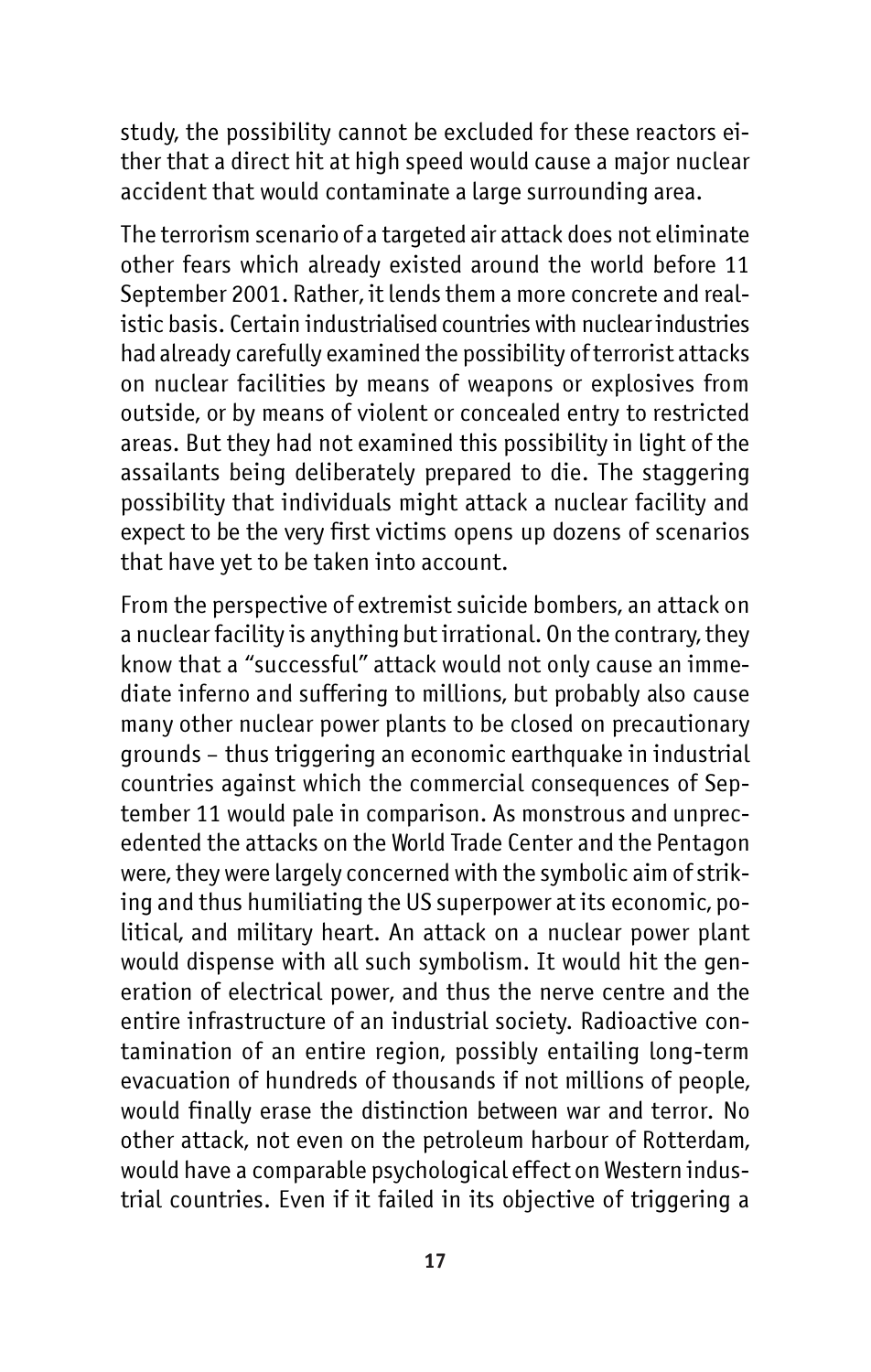major nuclear accident, the results would be horrific. Public reaction would enflame debate over the catastrophic risks of nuclear power to a degree never seen before, and lead to the closure of many, if not all, plants in a number of industrial countries.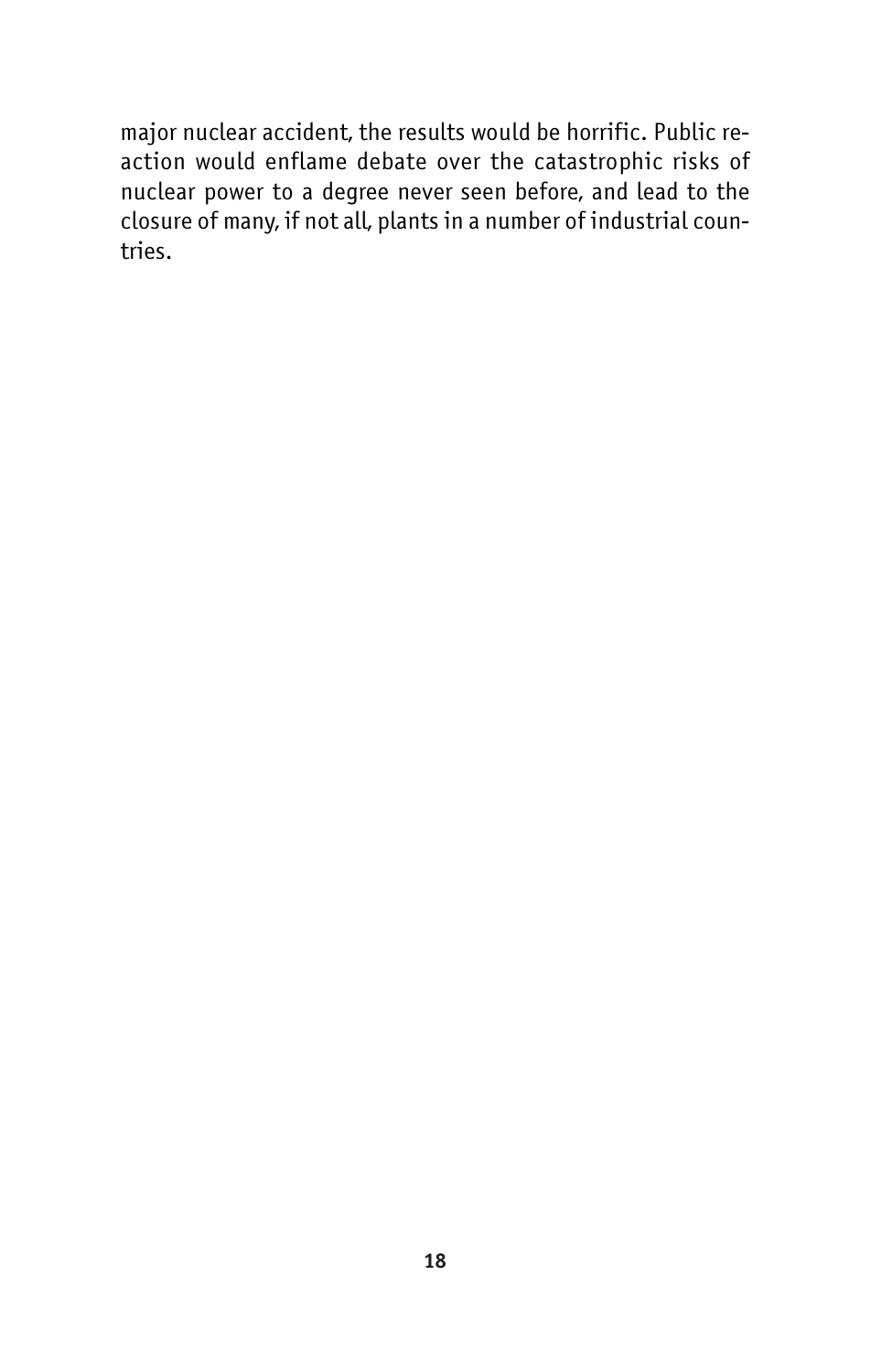#### 5 Nuclear power plants: Radioactive targets in conventional warfare

The new type of terrorism is also refuelling debate on the "peaceful use of nuclear energy" and warfare. This is still largely a taboo topic in the nuclear community. In tense areas such as the Korean peninsula, Taiwan, Iran, India, or Pakistan, existing reactors can have consequences as fatal as they are unintended. Once these plants are operating, enemy forces do not need their own atomic bombs to cause radioactive destruction. A conventional air force - or artillery - will suffice. In light of this, those who attempt to link nuclear energy to the notion of a "secure energy supply" have clearly not thought far enough. There is no other technology for which a single event can trigger the collapse of an entire pillar of energy supply. An economy that depends on this type of technology has the opposite of a secure energy supply. In the event of war, it is more vulnerable to conventional attacks than an economy without this technology.

In explaining his decision to shift from supporting to opposing nuclear power, physicist and philosopher Carl Friedrich von Weizs gcker said in 1985 that "worldwide proliferation of nuclear power requires a radical worldwide change in the political structure of all cultures existing today. It requires transcending the political institution of war, which has been in existence at least since the beginning of high culture."<sup>8</sup> Von Weizsaecker concluded, however, that the political and cultural foundations for world peace are not in sight. In times of "asymmetric violence", in which highly ideological extremists prepare for war against powerful industrial states or for that matter for a comprehensive "clash of cultures", sustainable world peace has receded even further than when von Weizsaecker was formulating his insights in 1985.

<sup>&</sup>lt;sup>8</sup> Cited in Klaus Michael Meyer-Abich and Bertram Schefold, Die Grenzen der Atomwirtschaft, (Munich, 1986), pp.14/16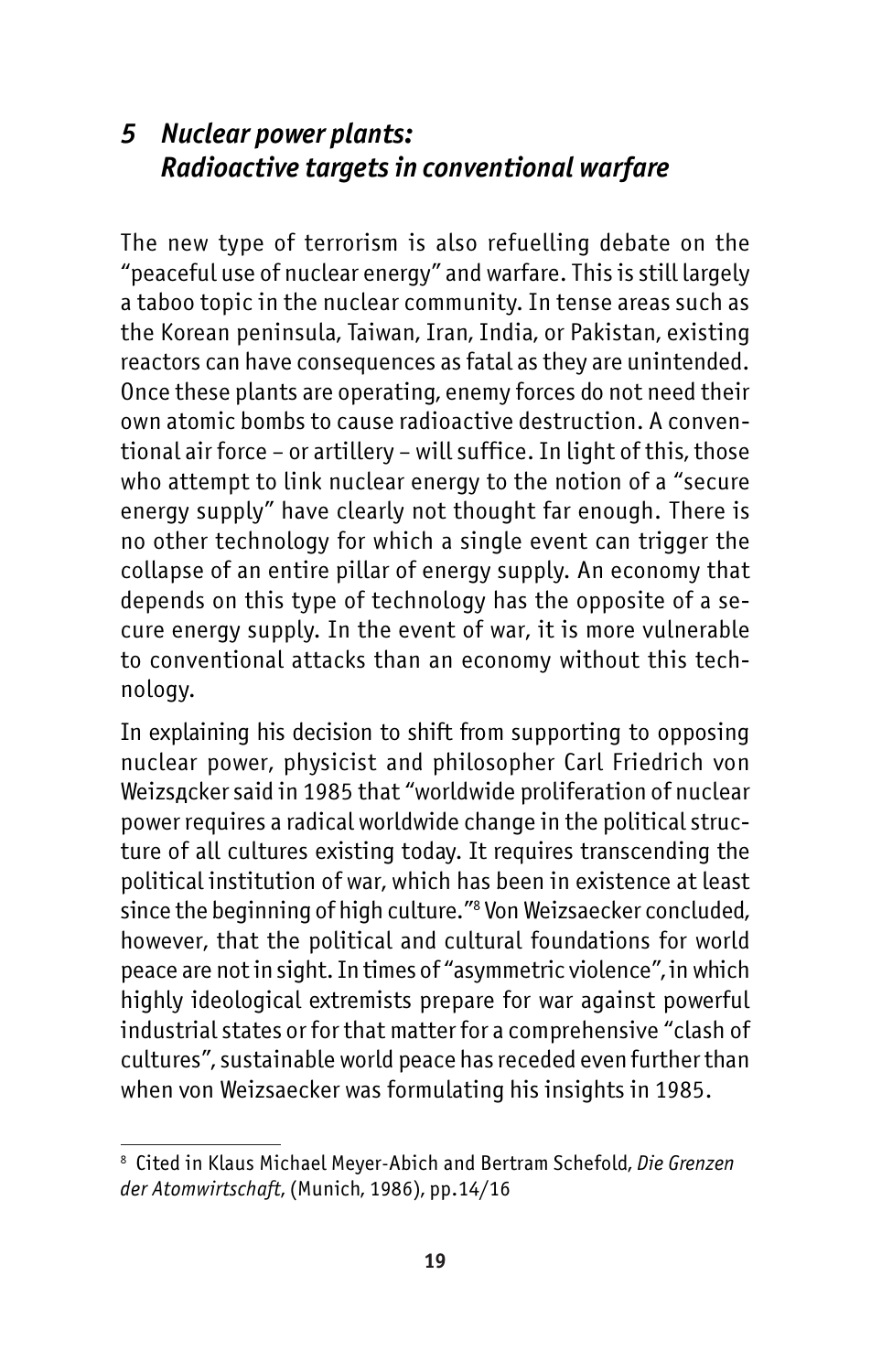Threats to nuclear power plants in the course of armed conflict are not merely hypothetical. In the Balkan conflict in the early 1990s, for example, the nuclear reactor in the Slovenian city of Krsko could have become a target on a number of occasions. Yugoslavian bombers flew over the reactor to demonstrate a potential escalation of hostilities. It is by no means certain that Israel would have refrained from its 1981 air strike on the construction site for the Osirak research reactor in Irag if the 40-megawatt plant had been in operation. The attack was defended as a preemptory strike against Saddam Hussein's attempt to build the first "Islamic bomb". American bombers renewed the attack on the construction site during the 1991 Gulf War. In retaliation, Saddam Hussein aimed his Scud missiles at the Israeli nuclear headquarters in Dimona. And finally, there was talk in late 2005 of Israeli plans to strike alleged secret nuclear facilities in Iran.

Thus there are a number of plausible scenarios in which parties involved in warfare or armed conflict decide to attack nuclear facilities in their enemies' countries. One possibility is a preemptory strike against the enemy's presumed ambitions to build a bomb, often closely linked to nuclear facilities in developing and transitioning countries. Another is the intention to unleash the greatest possible degree of fear. It is a brutal fact that a state whose actual or potential enemies have nuclear power plants can spare itself the arduous path of building its own atomic bomb. Attacking the enemy's civilian power stations is as good as having a bomb of one's own. Because a commercial nuclear power plant holds an order of magnitude more radioactivity than is released by exploding an atomic bomb, long-term radioactive contamination from a "successful" attack on a power plant would be much more drastic than that from a bomb.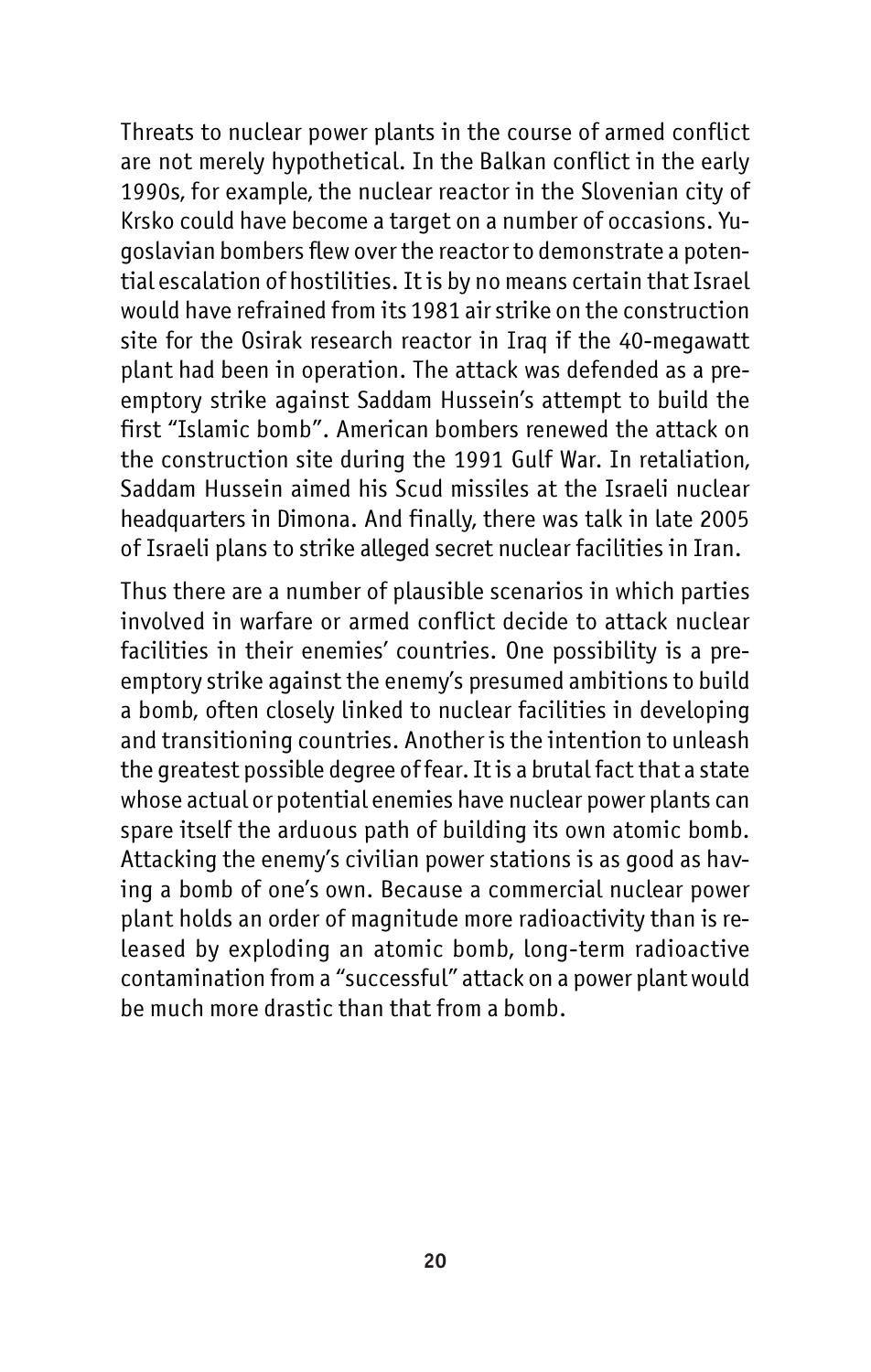# 6 Siamese twins: Civilian and military nuclear power applications

Ever since the idea arose of harnessing nuclear power to generate energy by controlled means, the possibility always existed of abusing the same technology for military purposes. This should surprise no one. After all, the atomic bombs dropped on Hiroshima and Nagasaki in August of 1945 created a human trauma that resonated around the world. The "Atoms for Peace" programme announced by American President Dwight D. Eisenhower in 1953 was intended to launch "peaceful use of atomic energy". His venture was born of necessity and concern. With its generous offer of what was still largely classified knowledge about nuclear fission, the USA wanted to prevent more countries from pursuing their own nuclear weapons programmes.

With the bomb now the ultimate demonstration of US superpower status, the deal that the president offered the world could not have been simpler. All interested countries could benefit from the peaceful use of nuclear energy, as long as they relinguished any ambitions to build their own nuclear weapons. This was intended to halt developments that would give the Soviet Union, Great Britain, France and China nuclear weapons within a few vears after World War Two. Other countries, including some which then as now are considered deeply peace-loving - such as Sweden and Switzerland - were working more or less intensively and clandestinely on developing the ultimate weapon as well. The Federal Republic of Germany - which from the end of World War Two until 1955 was not strictly speaking a sovereign state - developed similar ambitions during the term of Franz-Josef Strauss as Nuclear Energy Minister.

The Nuclear Non-Proliferation Treaty, which finally went into effect in 1970, was a result of the Eisenhower initiative, as was the International Atomic Energy Agency (IAEA). The job of this Vienna-based agency, which had been founded back in 1957, was to promote nuclear technology for generating electricity around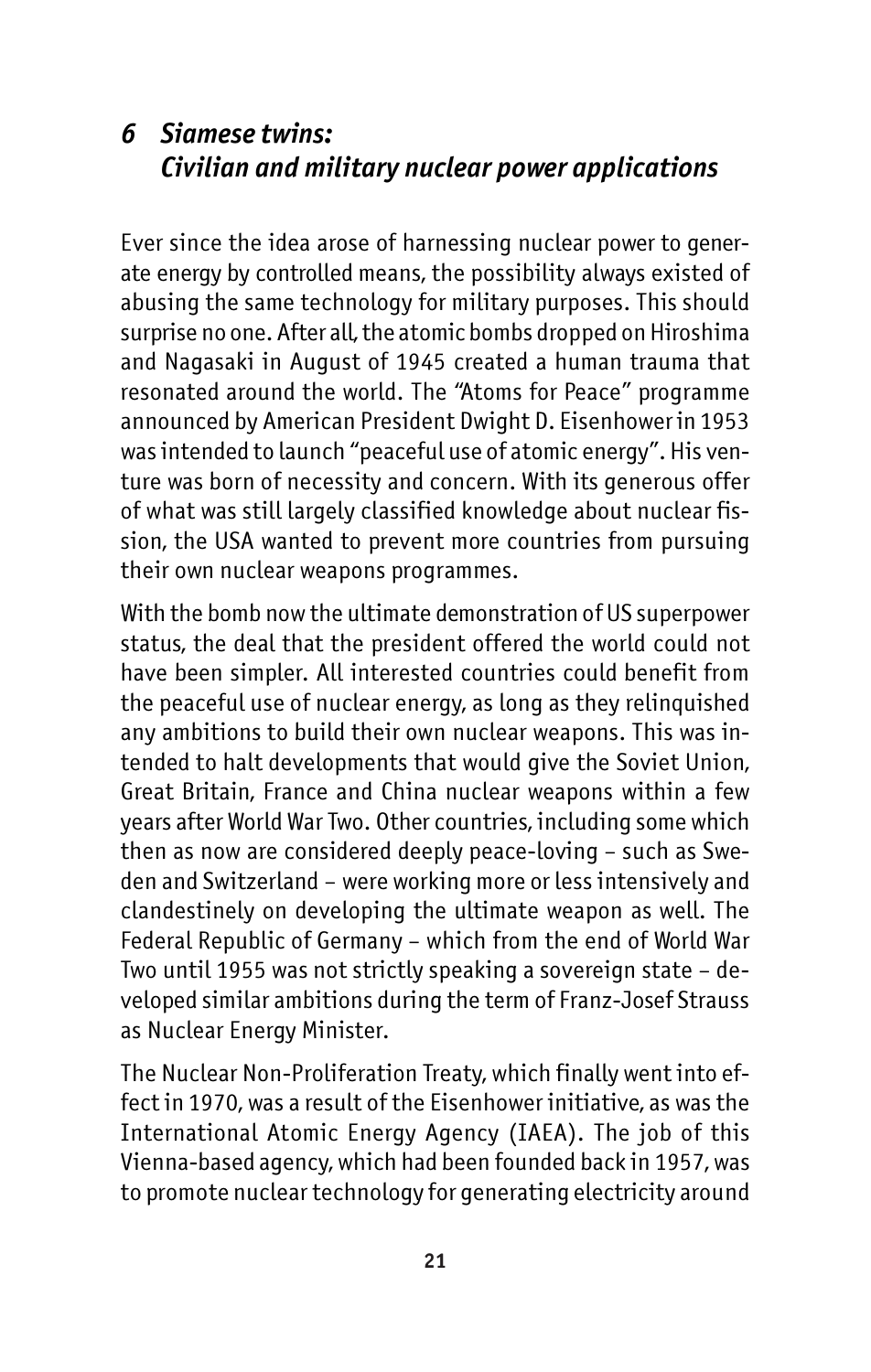the world, yet at the same time to prevent an increasing number of countries from developing atomic bombs. Nearly half a century after its inception, the achievements of the IAEA are as ambivalent as its original agenda. By monitoring civilian nuclear facilities and the fissile materials they use, it has significantly discouraged proliferation. For this, the Agency and its director Mohamed El-Baradei received the Nobel Peace Prize in 2005. But it has not succeeded in preventing proliferation. By the end of the Cold War, three additional states had acquired nuclear weapons, namely Israel, India and South Africa, in addition to the five "official" nuclear powers. South Africa subsequently destroved its nuclear arms at the end of the apartheid system in the early 1990s. Following the 1991 Gulf War, inspectors discovered a secret nuclear weapons programme in Saddam Hussein's Iraq, itself a signatory to the NPT, which was very advanced despite strict monitoring by the IAWA. In 1998, India and Pakistan, which like Israel had consistently declined to sign the NPT, shocked the world by testing their weapons. In 2003, communist controlled North Korea terminated its commitment to the NPT and declared itself in possession of nuclear weapons.

According to many experts, precisely this latest development has the potential to encourage other authoritarian regimes. While the assumption leading up the US invasion of Irag in 2003 was that the country was attempting to acquire an atomic bomb but did not yet actually have it, the North Korean communist government announced that they had already achieved their aim. And while Saddam Hussein's government toppled under the force of the superpower's conventional bombs and cruise missiles, the no less authoritarian dictator Kim Jong-il was spared this fate. In addition to already existing US military interests promoting action in Iraq and Afghanistan, it seems plausible that part of the reason for sparing North Korea was fear that it could retaliate with nuclear weapons if attacked by conventional means. Even the retroactive assumption that this fear played a role can spur other countries hostile to the USA to follow in North Korea's footsteps. A current example of such ambitions is Iran, even though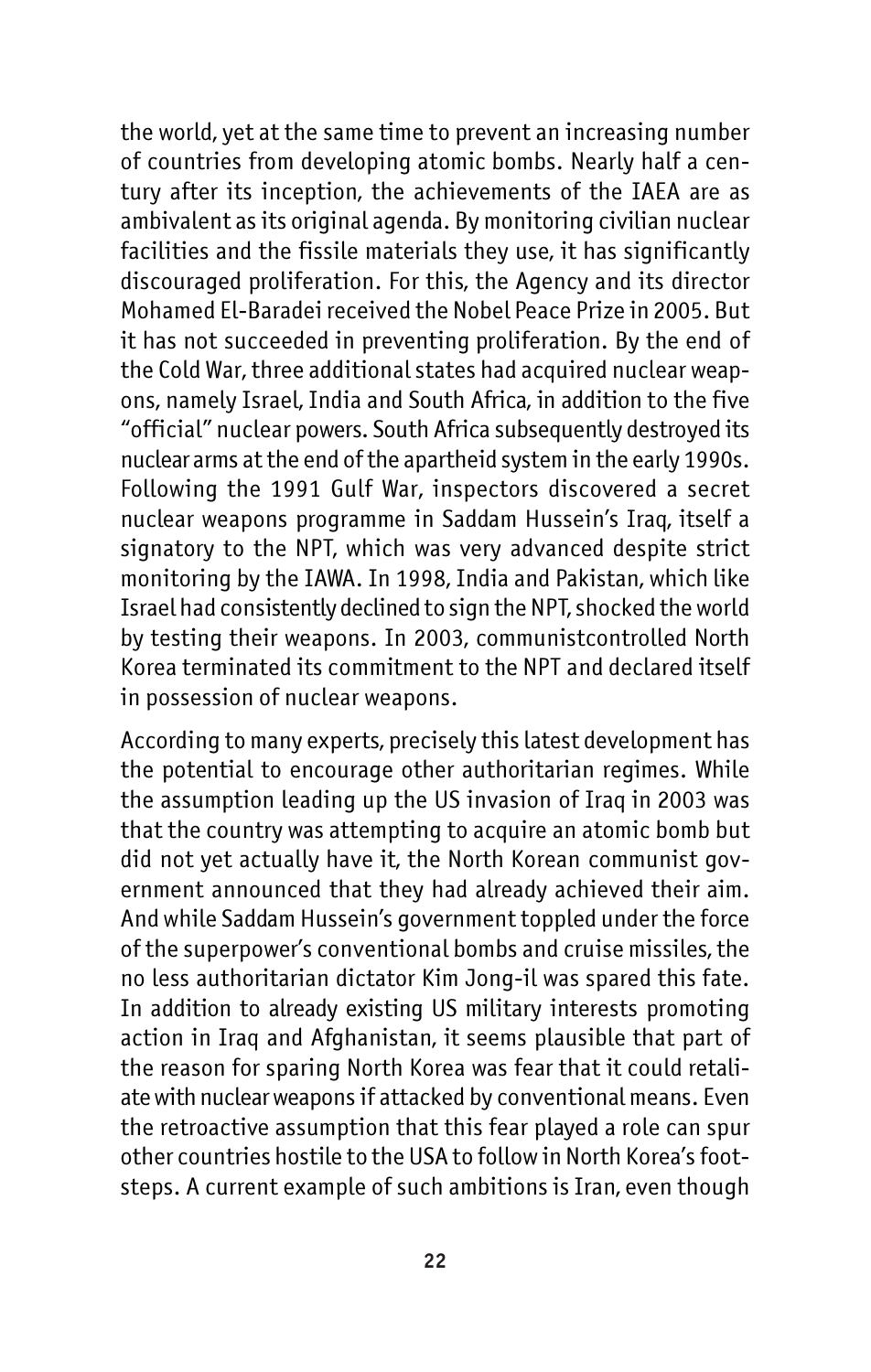its rulers insist that all nuclear facilities in the country serve exclusively civilian purposes.

All these developments derive from a fundamental problem associated with nuclear technology: With the best will in the world and supported by cutting-edge monitoring systems, civilian and military developments in this area cannot be cleanly differentiated. In particular, the fuel or fission cycles for peaceful and nonpeaceful applications run largely parallel. Technologies and expertise are often suited for dual use - with fatal consequences. Every country that possesses civilian nuclear technology promoted by the IAEA and the European Atomic Energy Community (Euratom) will sooner or later be capable of building its own bomb. Again and again over the course of the past 50 years, unscrupulous ambitious heads of government have set up clandestine military tracks in parallel to their civilian nuclear programmes. But even without specifically clandestine programmes, the major steps in the civilian nuclear chain are extremely vulnerable to military abuse:

- Enrichment plants for the fissile uranium isotope U-235 produce fuel for lightwater reactors, i.e. the most common type of reactor in the world. Continuing the process vields highly enriched uranium (HEU), a fissile material that can be used for research reactors - or for atomic bombs of the type dropped on Hiroshima.
- Both research and commercial reactors can serve their offi- $\bullet$ cially intended purposes - or be deliberately used to produce weapons-grade plutonium (Pu-239) for atomic bombs of the type dropped on Nagasaki. This applies even more so to fast breeder reactors.
- Reprocessing plants are primarily intended to separate plu- $\bullet$ tonium reactor fuel from other radioisotopes produced earlier in reactor fission processes - but can also be used to separate the plutonium isotope PU-239, which makes a suitable explosive for atomic bombs.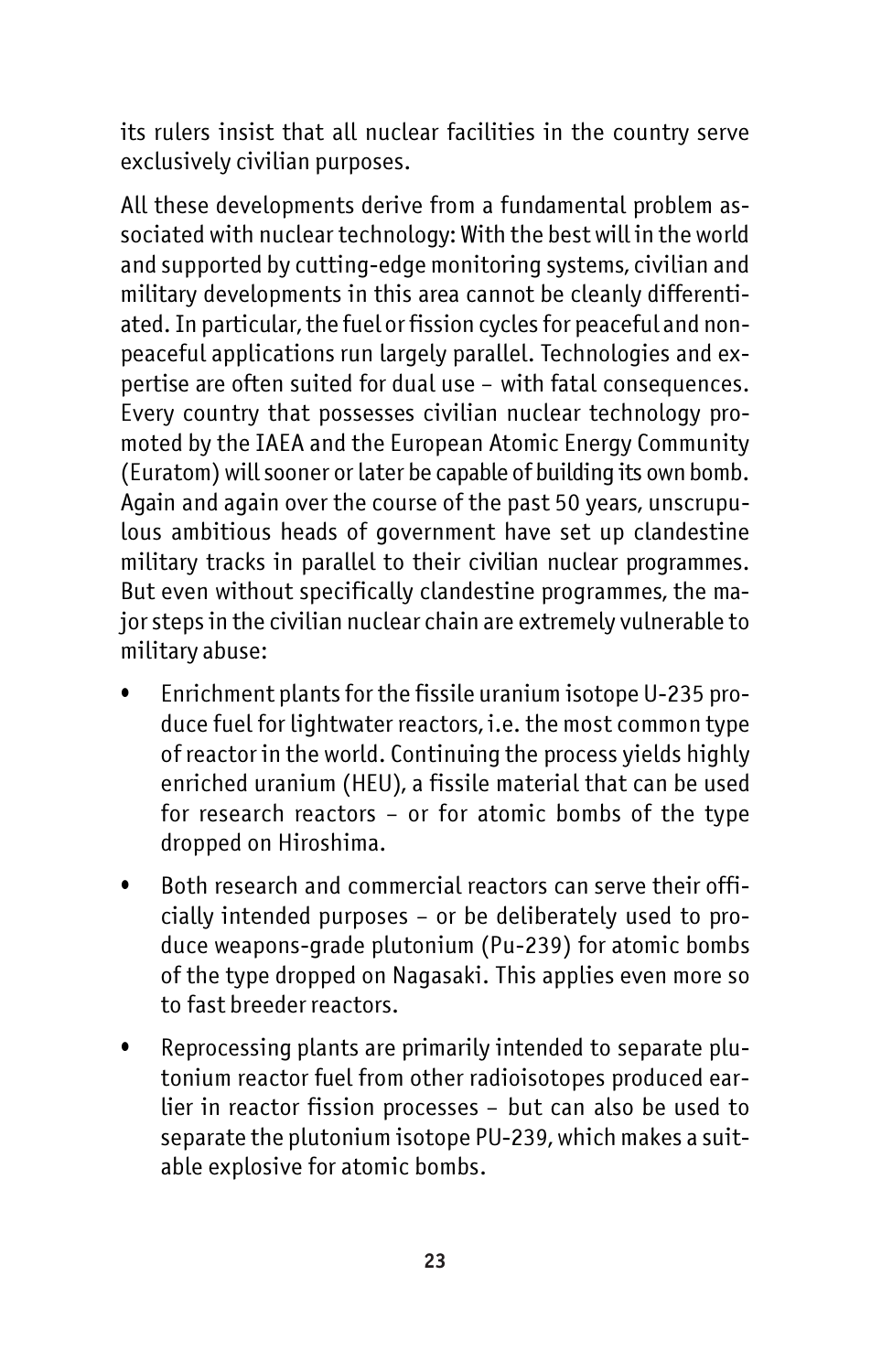- Reprocessing technology can also be used to treat radioactive fissile material in insulated "hot cells" as part of a fuel cycle for civilian purposes - or to process and treat components for atomic bombs.
- Interim storage depots for plutonium, uranium and other fis- $\bullet$ sile materials can serve either as fuel depots for nuclear power plants - or as depots of explosive materials for building atomic hombs

Civilian components of the fuel cycle can be converted to military components - sanctioned by the respective state - in parallel clandestine military programmes. By secretly diverting fuel intended for civilian purposes, these programmes can evade national and international monitoring. Another fear is of outright theft - of these substances, the corresponding know-how and the relevant military technology.

At the end of the Cold War, many people initially hoped that the nuclear powers would act on their shared interest in restricting the dissemination of sensitive technology and materials in order to reduce the risk of nuclear weapons proliferation. At the same time, however, there was a growing threat of "leaks" in what had been strict security measures for both military and civilian nuclear facilities, especially as the Soviet Union fell apart. Fuelled by shady profiteers as well as criminal groups, a veritable black market arose for all types of nuclear paraphernalia. Most of the radioactive materials on offer for exorbitant prices in primarily criminal circles, especially in the early 1990s, were not suited for building bombs. But the fact that radioactive material was now suddenly available from what had been hermetically sealed depots was worrying.

No one disputes the fact that with every new country beyond the current total of 31 that acquires civilian nuclear technology, it will become all the more difficult to prevent military proliferation. Another nuclear energy boom like that in the 1970s, which would boost the total number of countries possessing fission technology up to 50, 60 or more, would pose overwhelming monitor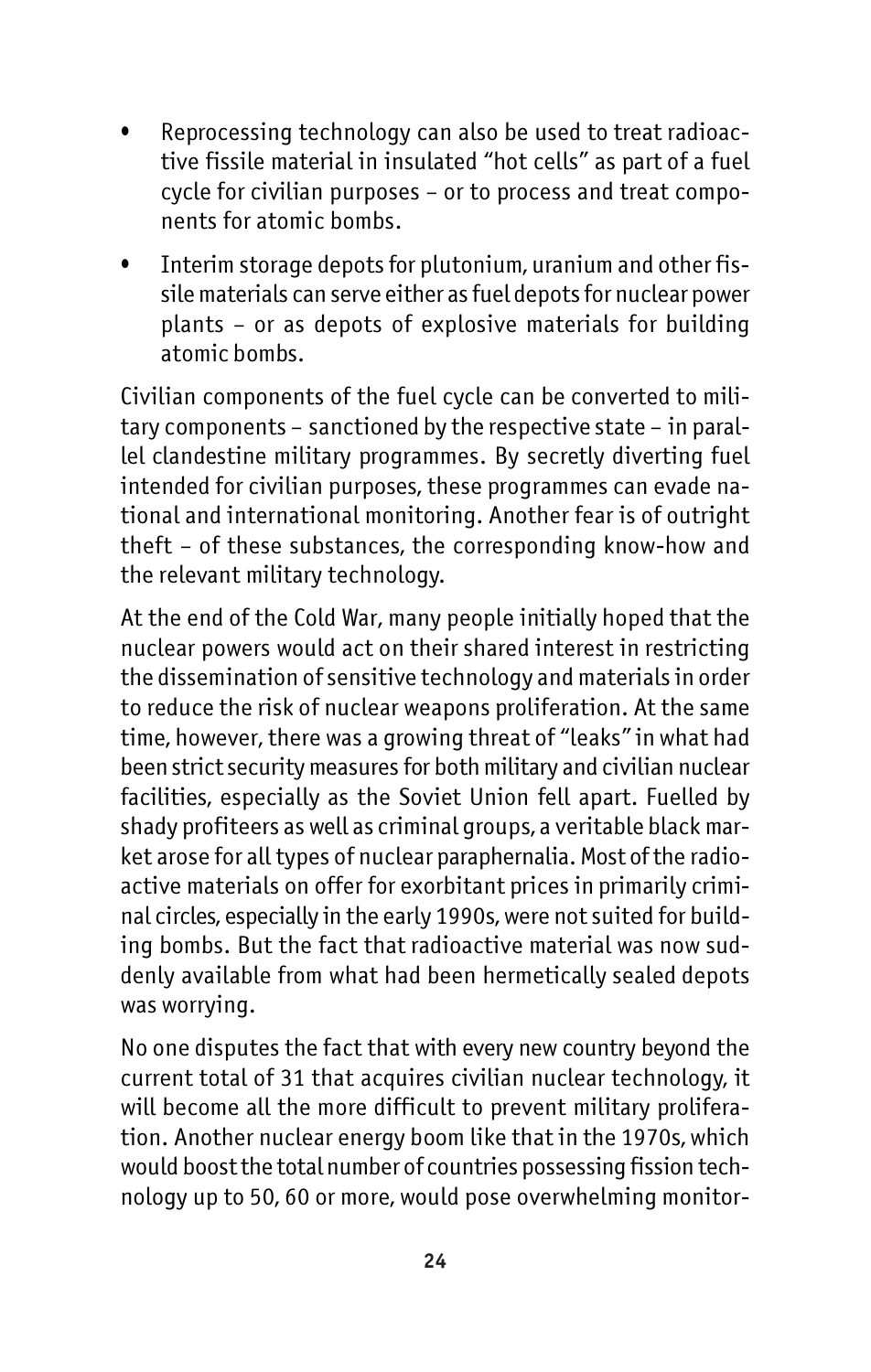ing problems for the overworked and chronically underfinanced IAEA. And this does not begin to address the new threat by terrorists, who presumably would not hesitate to employ "dirty bombs". Detonating a conventional explosive packed with radioactive material of civilian origin would not only claim a large number of victims and greatly exacerbate fear and uncertainty in potential target countries, but also render the site of the explosion uninhabitable.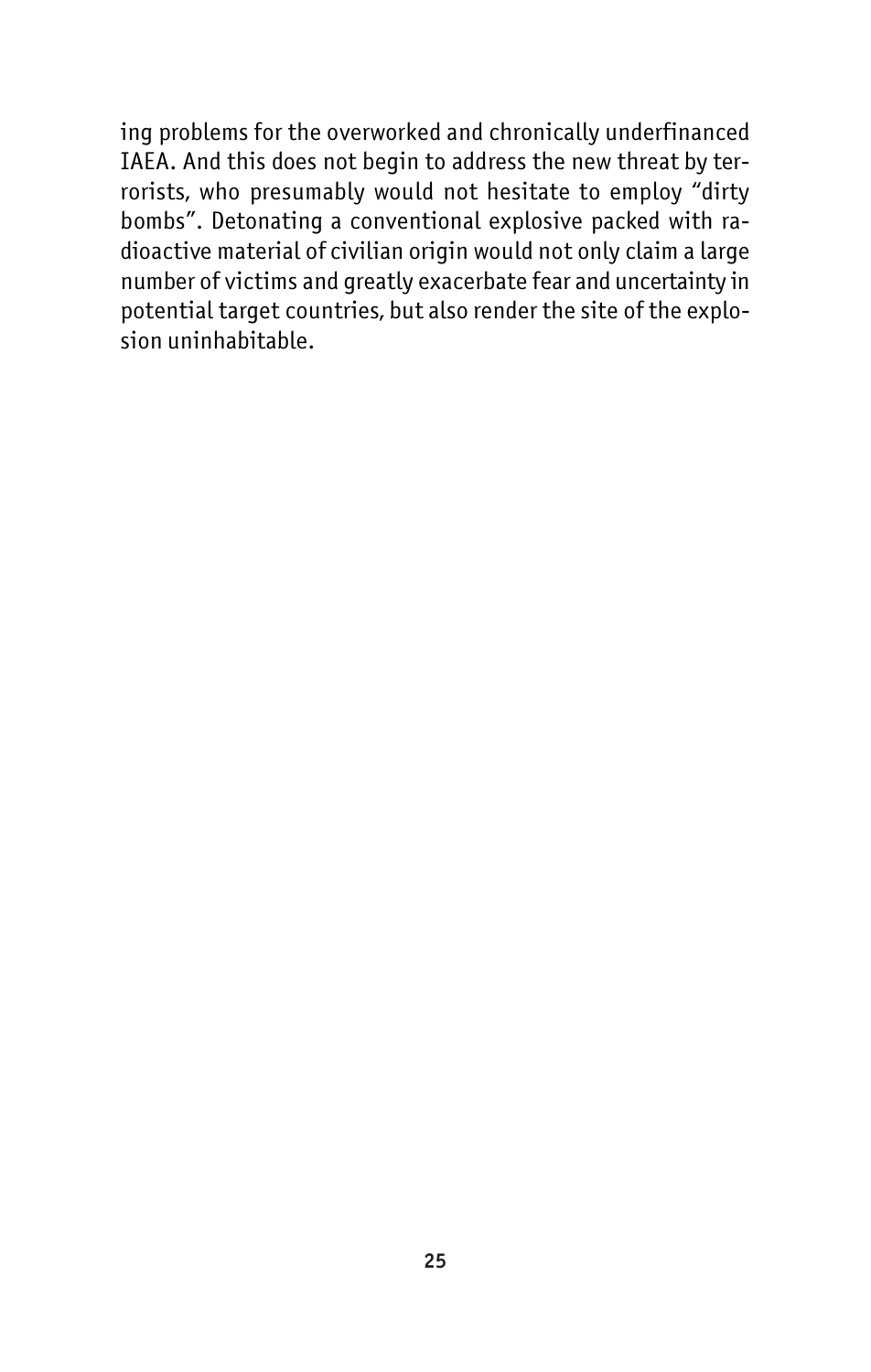# 7 The open cycle: Leaks at the front and back

The "nuclear fuel cycle" is an astonishing piece of terminology that has established itself in common parlance over the past decades although it is constantly refuted by reality. The myth of the nuclear fuel cycle is based on an early dream of nuclear engineers, namely that the fissile plutonium produced by commercial uranium reactors could be separated out in reprocessing plants and then used in fast breeder reactors - creating in effect a perpetuum mobile from non-fissile uranium (U-238) to plutonium (Pu-239) for more breeder power plants. The idea was to create a gigantic industrial cycle with more than a thousand fast breeder reactors and dozens of reprocessing plants on a large civilian scale such as that found today only at La Haque in France and Sellafield in Britain. In the mid-1960s, nuclear strategists were forecasting that Germany alone would possess a fleet of breeders with an overall capacity of 80,000 megawatts by the year 2000. But the plutonium route in nuclear technology, which German expert Klaus Traube who once directed the Kalkar reactor project on the Lower Rhine later called the "utopian solution of the 1950s" (Erloesungsutopie der 50er Jahre).<sup>9</sup> became possibly the greatest fiasco in economic history. Breeder technology is exorbitantly expensive, technically undeveloped, even more controversial with respect to safety than conventional nuclear plants, and especially vulnerable to military exploitation. It has yet to gain ground anywhere in the world. Only Russia and France each operate a single breeder reactor stemming from the early development period. Japan (whose prototype breeder in Monju has been idle following a severe sodium fire in 1995) and India are officially pursuing development in this area.

Without prospects for further developments in breeder technology, the main historical motivation for separating out plutonium at reprocessing plants now no longer applies. In addition to France and Great Britain, however, Russia, Japan and India oper-

<sup>&</sup>lt;sup>9</sup> Klaus Traube: *Plutonium-Wirtschaft?* (Hamburg, 1984), p. 12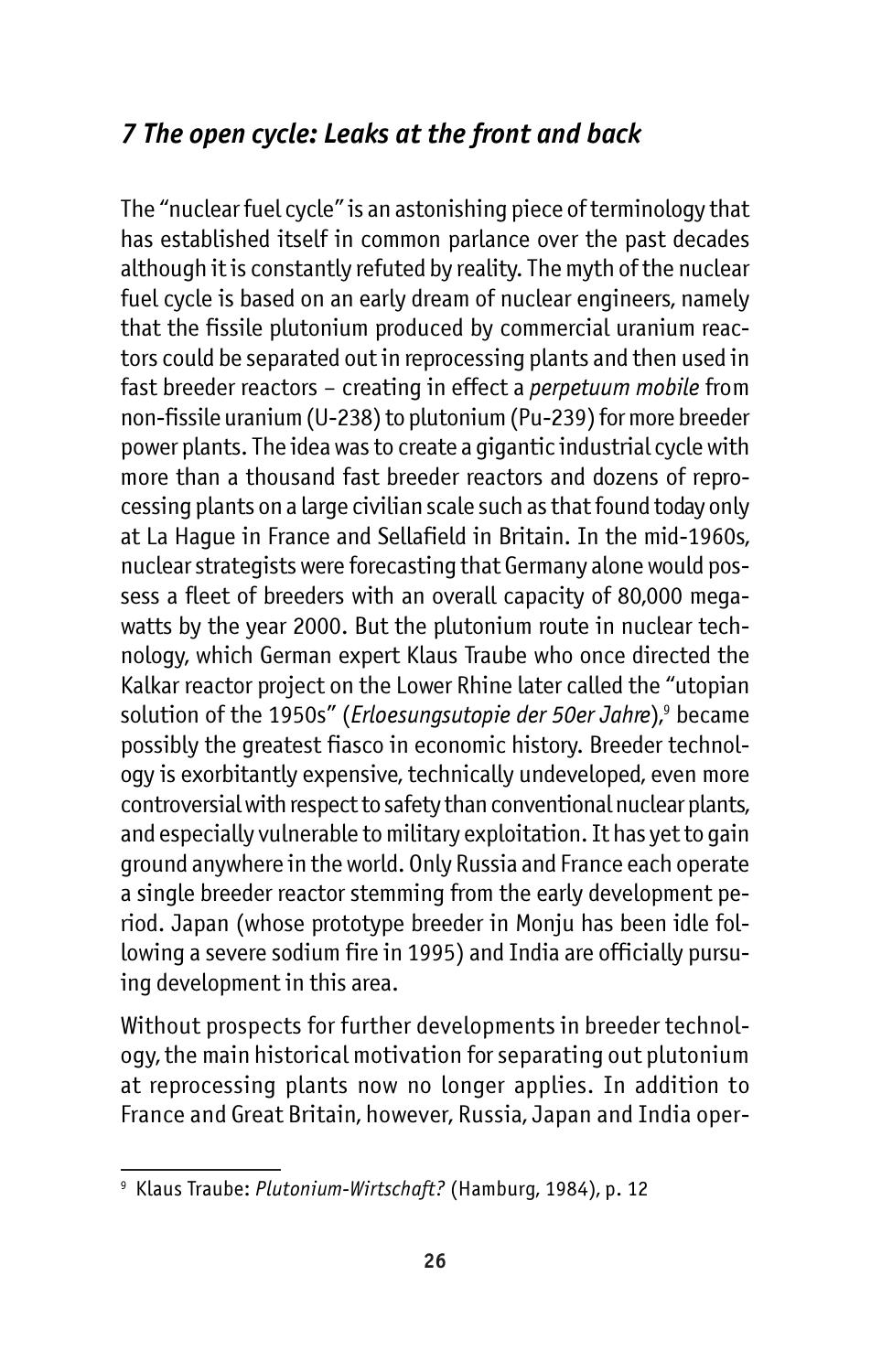ate smaller reprocessing plants for the retroactively declared purpose of re-using the plutonium thereby generated in conventional light-water reactors in the form of so-called mixed oxide (MOX) fuel rods. When they are not shut down due to technical problems, reprocessing plants generate horrendous costs along with their plutonium and uranium. They also produce highly radioactive nuclear waste that requires permanent disposal, as well as radiation levels exceeding those of light-water reactors by a factor of several ten thousands. Reprocessing also requires frequent precarious transports of highly radioactive materials, some of which are suitable for military or terrorist purposes. It thus greatly increases the number of possible targets for terrorist groups.

Because a comparatively small proportion of the highly radioactive nuclear waste generated in commercial power plants is reprocessed, and because spent MOX fuel rods are generally not recycled again, the only part of the nuclear fuel cycle that remains is the name. In the real world, this cycle is open. In addition to electricity, nuclear power plants generate waste products that cover the spectrum from highly to weakly radioactive, and which furthermore are highly toxic. They require secure disposal sites for enormous periods of time. This time depends on the natural, so-called half-time periods of the radionuclides, which differ areatly. The plutonium isotope Pu-239 loses half its radioactivity in 24.110 years: the cobalt isotope Co-60 does so in 5.3 days.

Half a century after nuclear power plants started producing electricity, there is not a single authorised and operational final disposal site for highly radioactive waste - a state of affairs that recalls the well-known image of the atomic airplane taking off without anyone thinking about where it is going to land. In some countries - such as France, the USA, Japan and South Africa comparatively short-term and weak to medium radioactive waste is stored in special containers near the earth's surface. Germany has prepared the "Konrad" former iron ore shaft in Salzgitter in the state of Lower Saxony for underground storage of non-heatgenerating waste from nuclear plants, as well as from research reactors and nuclear medical applications. However, storing nuclear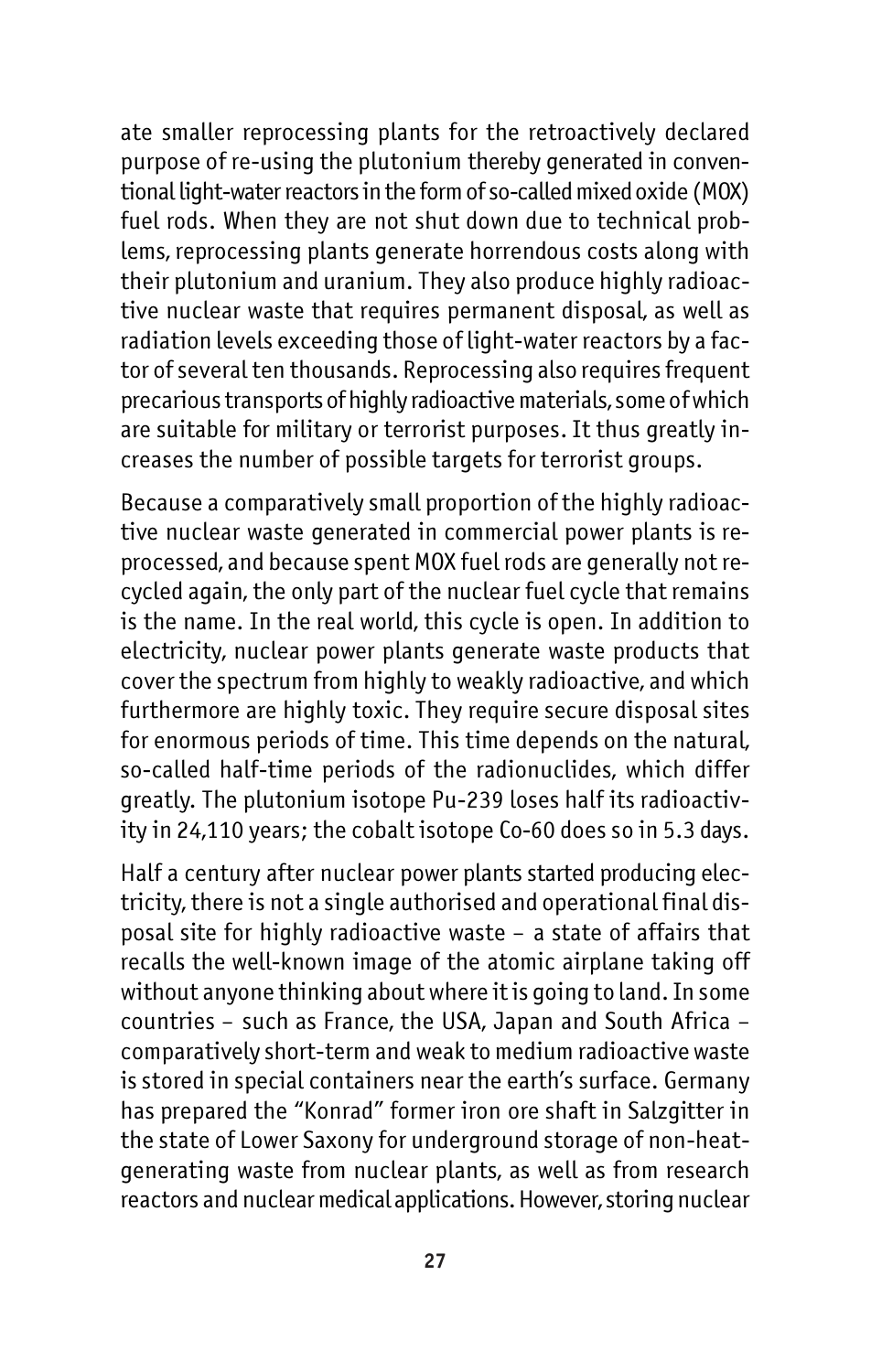waste in this former ore pit continues to be the subject of legal dispute.

The initial lack of concern about nuclear waste can be seen in a 1969 statement by the above-mentioned physicist and philosopher Carl Friedrich von Weizsaecker. "It won't be a problem at all," he said. "I've been told that all the atomic waste that will accumulate in Germany until the year 2000 will fit in a cubic container measuring 20 metres in length. If that is well closed and sealed and placed in a mine, we can hope to have solved this problem."<sup>10</sup> In the meantime, exotic early proposals such as storing the waste in space, at the bottom of the sea, or in the ice of Antarctica have vanished from public view. Experts cannot decide whether granite, salt, clay or other minerals represent the best substrate for long-term storage of highly radioactive and heat-generating waste. They all cite both advantages and disadvantages for every option.

The question of whether radioactive waste can be safely isolated from the biosphere for hundreds of thousands or millions of years is ultimately philosophical. It defies human imagination. The pyramids, after all, were built a mere 5,000 years ago. But one thing is clear. Because nuclear waste exists, and because the question of long-term storage cannot be answered conclusively, the best technical solution based on the latest state of knowledge has to be sought and found. Attempts to avoid the issue, at any rate, do not help matters. An example of this would be socalled transmutation, whose advocates propose constructing special reactors to split the most hazardous and persistent waste into isotopes that will only be radioactive for a few hundred years. For decades now, only a small number of scientists have considered this prospect seriously. But even proponents presumably do not really believe it can significantly reduce the most hazardous by-products of nuclear technology.

To put transmutation technology into practice, innovative reprocessing plants would first have to be built, in which the highly

<sup>&</sup>lt;sup>10</sup> Cited in B. Fischer, L. Hahn, et al: Der Atommuell-Report (Hamburg, 1989), p. 77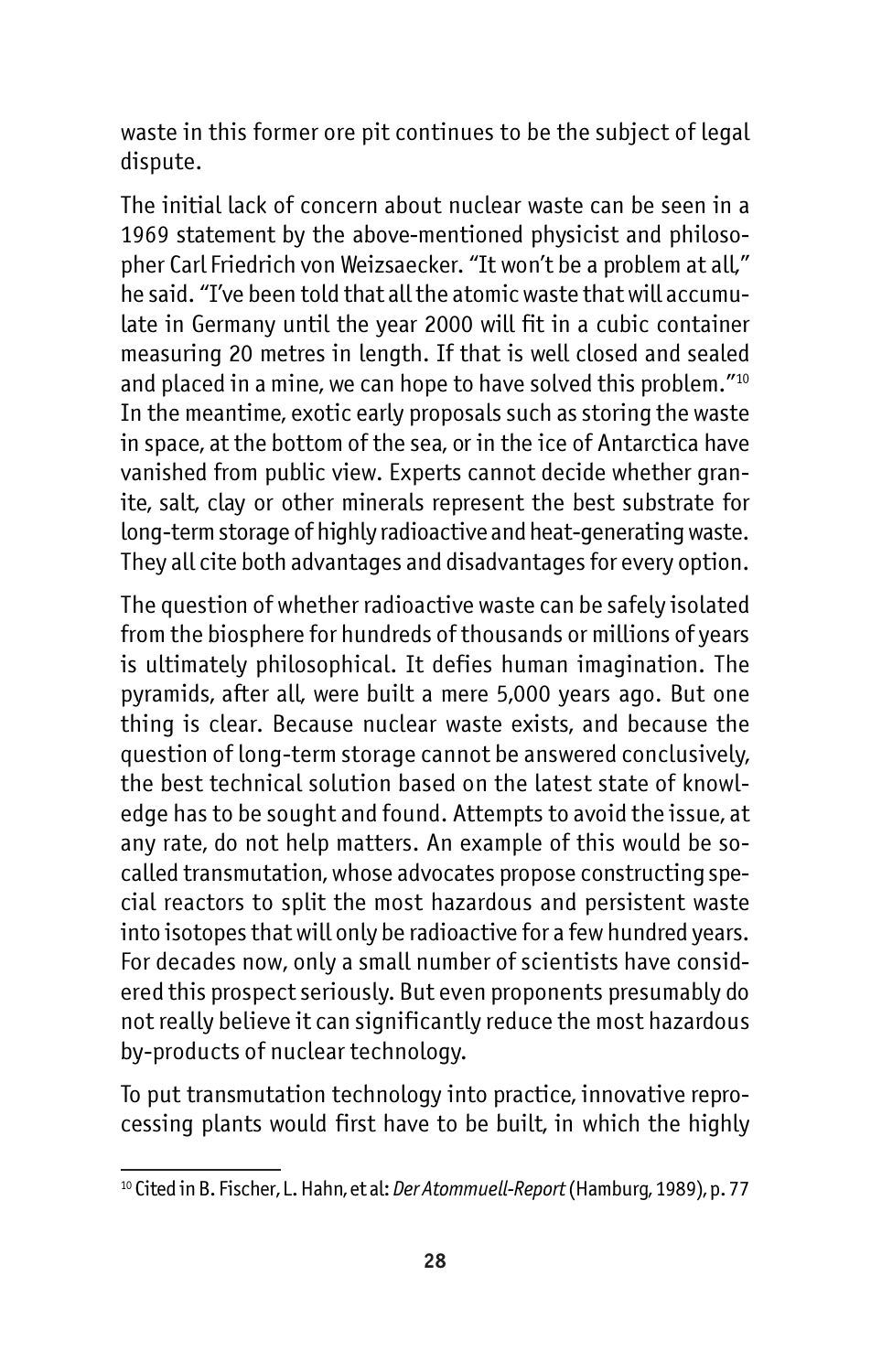radioactive isotope cocktail from nuclear power plants would be broken down via complex chemical processes into individual elements using far more sophisticated systems than in existing plants. The plutonium plants at La Haque and Sellafield would be like simple chemical laboratories in comparison. Moreover, a fleet of reactors would have to be developed in which the separated isotopes could be selectively bombarded with so-called rapid neutrons, split, and transmuted into less hazardous radionuclides. Even if it were technically feasible to build these plants, nobody could or would be willing to fund this type of nuclear infrastructure. This disposal method would undeniably carry far greater risks than the final disposal policy currently pursued in many countries, namely in carefully selected underground repositories. The fact that despite these considerations, the notion of transmutation survives primarily in France and Japan has more to do with the breeder visions still nurtured by parts of their respective nuclear communities than with serious prospects of being put into practice.

Gradually and belatedly, the major nuclear-power producing countries are reaching the conclusion that selecting a final disposal site is more than a scientific or technical problem. None of the national site selection programmes, most of which were launched in the 1970s, has yet produced an authorised final repository. This is because the selection procedures have ignored or rejected public opposition, democratic participation and transparency for far too long. In attempting to learn from these mistakes, Germany developed and formulated a multi-stage selection process with public participation throughout. It is not yet clear whether this process, which was agreed by scientists from both the pro and anti-nuclear energy camps in 2002 following years of intensive debate, has a realistic chance of success. The CDU/CSU and SPD coalition government elected in the fall of 2005 has initially postponed the question of whether to seriously consider other final disposal sites than the salt dome in Gorleben prepared back in the 1980s.

Final disposal plans in Finland and the USA are relatively far along at present. The gigantic facility at Yucca Mountain in Nevada,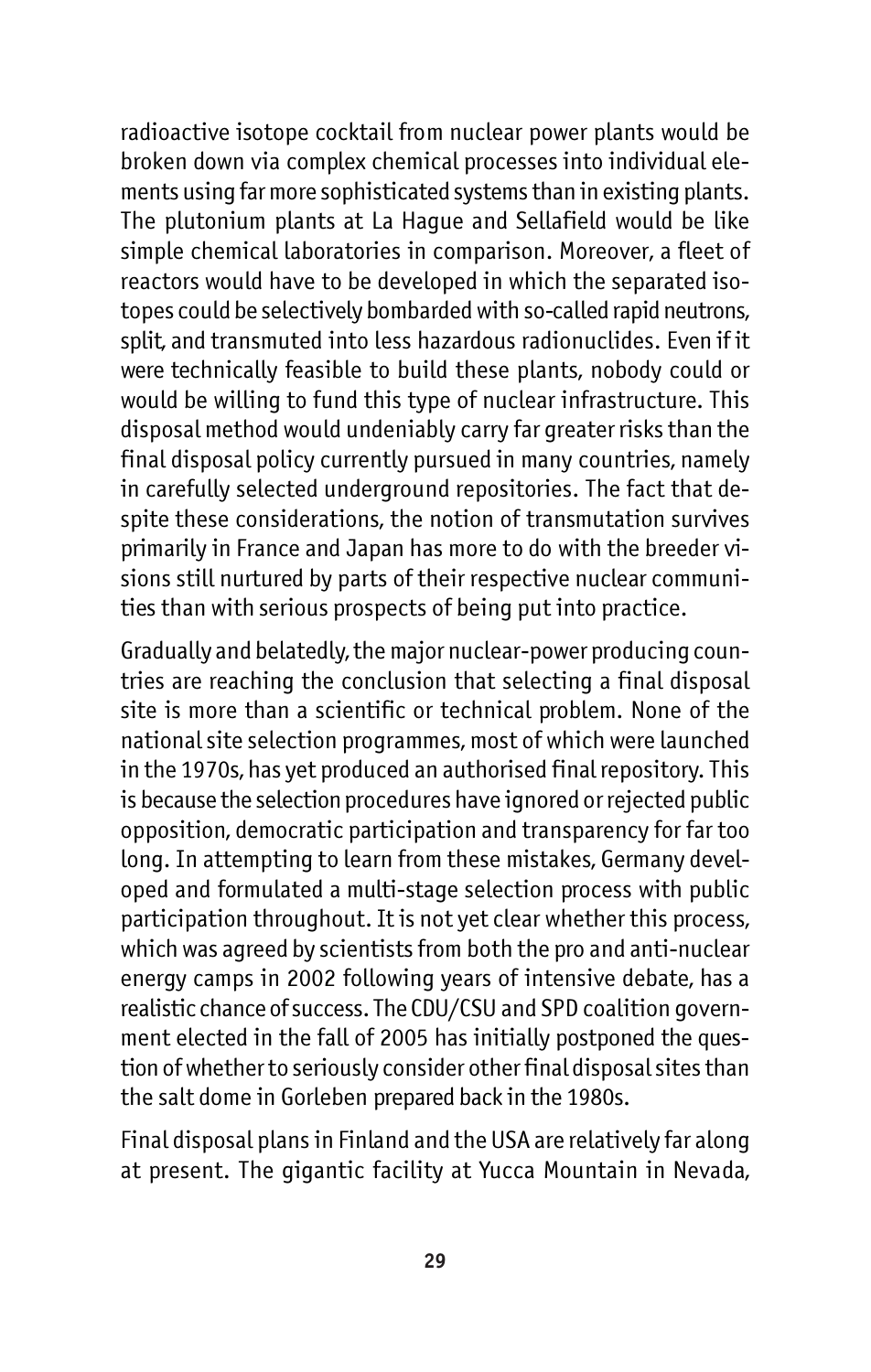however, has been the object of controversy for decades. The largely finished site in Olkiluoto in Finland has benefited from comparatively high acceptance by local and regional populations. The majority of residents are reassured by the fact that no major failures have occurred for many years at the nuclear power station there, as well as by an already functioning final repository for weak and medium radioactive waste.

The putative fuel cycle is not only open at the back end, however. From the very beginning, it has been highly problematic at the front end as well. Uranium mining operations to acquire the fissile material for the bomb and later for civilian power plants have claimed a huge toll, especially in the early stages. Large amounts of radioactive nuclides, which had been shielded by the earth's crust, have entered the biosphere. Maintaining or expanding nuclear power will considerably increase the health and environmental costs associated with uranium mining.

The search for this heavy metal, which is not particularly rare as such but whose concentrated deposits are few in number, started shortly after World War Two. The horrific effects of the US bombing of Japan did not inhibit but rather spurred Allied ambitions to develop strategic resources. Great efforts were made to expand and secure access to uranium. At the time, miners' health and environmental issues played only a subordinate role. The USA worked mines both on its own territory and in Canada, while the Soviet Union developed uranium mines in East Germany, Czechoslovakia, Hungary and Bulgaria. Thousands of miners met painful deaths from lung cancer after years of heavy labour in poorly ventilated, dusty tunnels contaminated with radioactive radon. Some of the hardest hit were those at the East German "Wismut" facility which at times employed more than 100,000 people. Because uranium concentrations in the earth generally only differ by tenths of a percent, large amounts of excavated earth accumulated. The exposed uranium ore contained relatively high concentrations of radon gas and other radioactive nuclides. This resulted in severe and long-term radioactive exposure not only for the miners themselves, but also for the surrounding area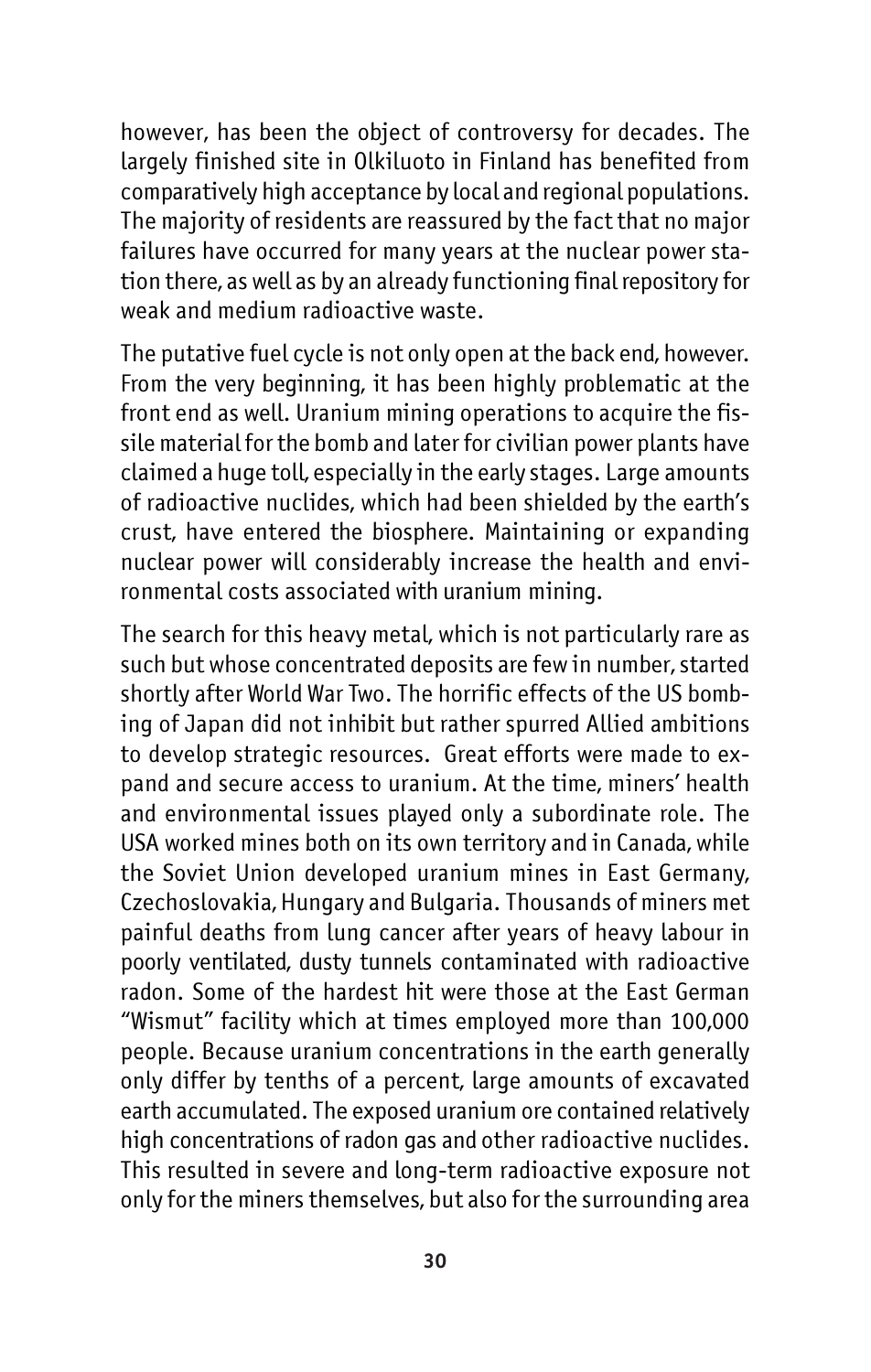and its residents. The problem was exacerbated by extraction processes using liquid reagents, which contaminated the surrounding land, surface water and ground water.

The situation improved with the boom in nuclear electricity generation in the 1970s. From then on, governments were no longer the sole purchasers of fissile material. A private uranium market developed, which meant that the very harsh working conditions could no longer be ascribed to the special military and strategic status of uranium mining. With the end of the Cold War, conditions underwent another fundamental change. The military demand for uranium declined steeply. Deposits no longer needed by the USA or the former Soviet Union could now feed the civilian market for fissile material. Moreover, as nuclear disarmament proceeded, large amounts of weapons-grade uranium with high fissile content quickly became available from the now superfluous Soviet and American nuclear stockpiles. This may be the most comprehensive programme ever of converting instruments of war to civilian commercial purposes. Large amounts of the highly explosive weapons material are "diluted" with natural or so-called depleted uranium (U-238 from which the fissile U-235 isotope has been extracted) and then used as fuel for conventional nuclear power plants. This completely new development on the market caused international prices for reactor-grade uranium to plummet, which meant that only relatively high-volume deposits were still mined. On into the year 2005, almost half of the uranium split in nuclear power plants around the world was no longer coming from enriched, "fresh" uranium ore, but rather from the superpowers' military stockpiles.

In the foreseeable future, however, uranium supplies from the Cold War will run out. Uranium prices have already begun to rise, and will continue to do so at an accelerated pace. If nuclear power plants are to continue operating at today's level or if the reactor fleet is expanded, old mines will have to be re-opened, as will new deposits with ever lower yields, which in turn will mean ever smaller amounts of uranium and ever greater volumes of waste rock with above-average concentrations of radioactive isotopes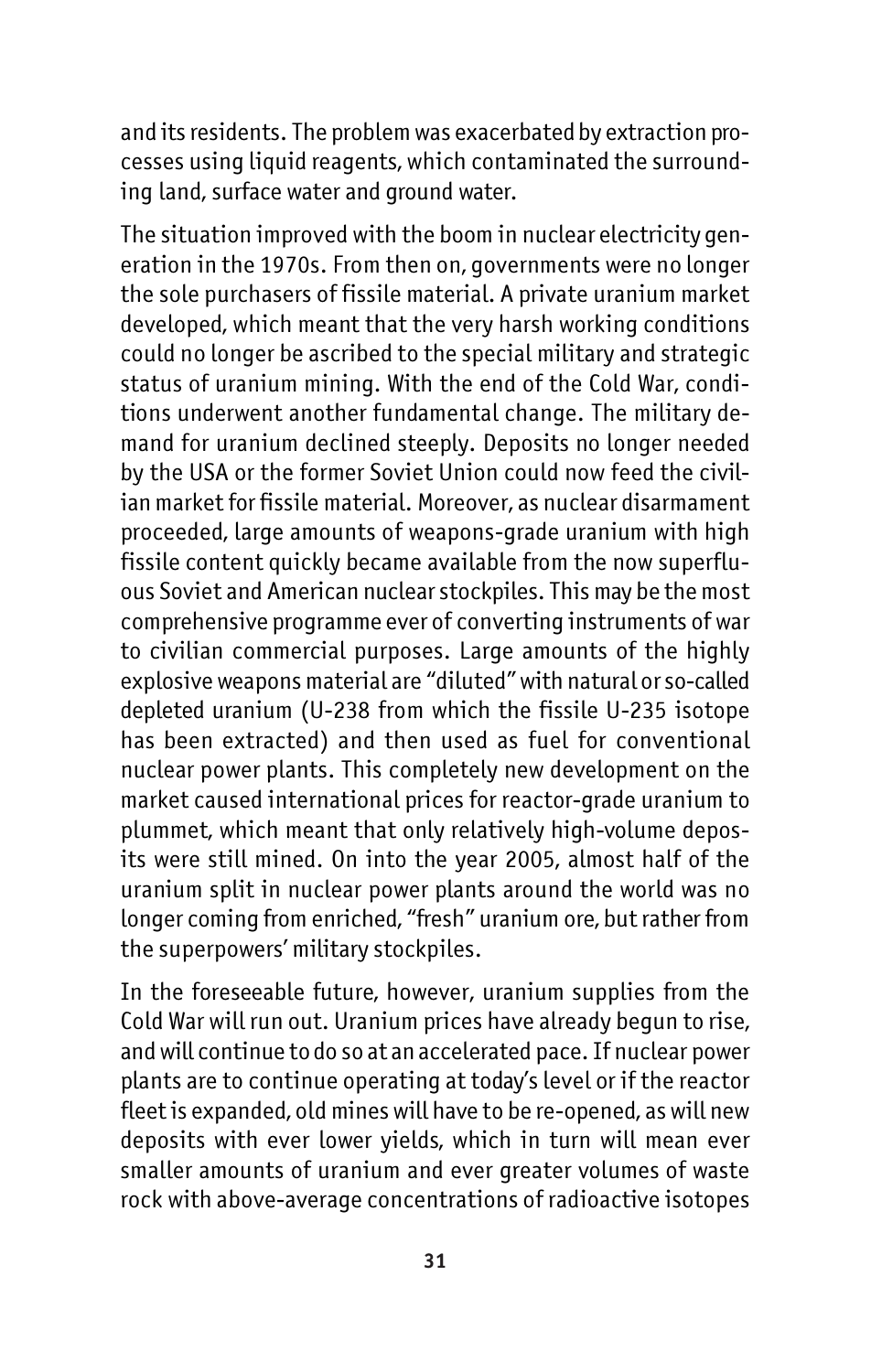- with all the attendant health and environmental risks. Furthermore, the industry needs time to expand its uranium mining capacities, which it will not have if nuclear energy generation is to expand rapidly. As also happens during periods of cheap oil, exploration efforts slowed down greatly after the release of surplus military stockpiles, so we only know of relatively few deposits today. Moreover, it takes an average of at least ten years from the time a uranium deposit is identified to the point when mining can start.

The approaching bottleneck in uranium supplies will be exacerbated by a huge imbalance between supply and consumer countries. Canada and South Africa are the only nuclear-energy producing countries that are not dependent on uranium imports. The major countries that use nuclear power either have essentially no uranium production of their own (France, Japan, Germany, South Korea, Great Britain, Sweden, Spain) or considerably smaller capacities than would be needed to sustain the operation of their reactors over the long term (USA, Russia). As far as its fuel supply is concerned, nuclear power is a domestic source of energy almost nowhere in the world. Russia in particular risks facing a serious uranium supply crisis in 15 years already. This shortage could then be shifted to plant operators in the EU who currently acquire about one third of their fuel from Russia. China and India could also face a fuel shortage if both expand their reactor fleet as announced.

Given the above considerations, the following is clear: Neither fuel supply nor waste disposal for the world's nuclear power plants can be secured over the long term. The new reactors planned and under construction in some countries will exacerbate these problems. With uranium reserves limited or largely accessible only at disproportionate cost, concerted expansion strategies will soon require a permanent switch to plutonium - with reprocessing plants everywhere and fast breeder technology the reactor standard. This development strategy would knock today's problems up to a higher dimension. It would multiply the amount of highly radioactive waste that requires permanent disposal. The search for final spent-fuel repositories would have to be broadened to include more sites with higher total volumes.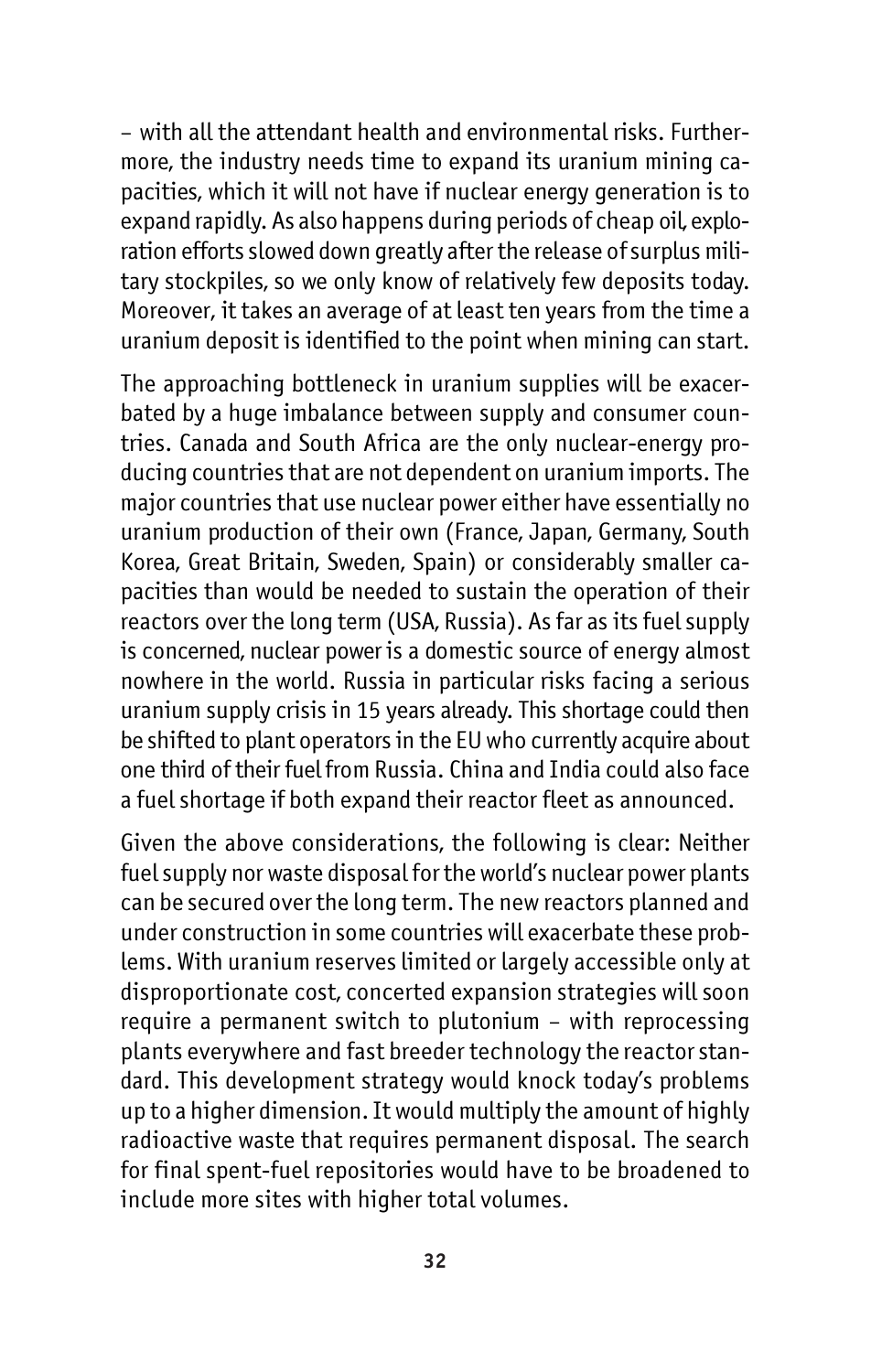#### 8 Nuclear climate protection: Naive proposals

The newly awakened interest in nuclear power seen in some industrial countries is due in large part to its supposed potential to reduce global levels of greenhouse gas emissions. This potential is enabling advocates of nuclear technology to hope and push for a "renaissance" in the sector, following decades of stagnation. Nuclear power plants emit only small amounts of carbon dioxide (CO2). Proponents of nuclear power thus consider them a crucial part of any campaign to combat global warming. Or to put it the other way around, the greenhouse gas effect fuels the hope that the decades-long lull in nuclear energy can be halted and reversed. Wulf Bernotat, for example, CEO of the E.ON Ruhrgas corporation based in Dbsseldorf, asserts that "an energy agenda that looks beyond the short term must address the core conflict between phasing out nuclear power and greatly reducing the volume of CO<sub>2</sub> emissions. It is not possible to have both at once. That is pure illusion."<sup>11</sup> But like many other leading figures from traditional power industries, the head of the world's largest privately-owned power corporation belabours the main argument for continuing to use nuclear-generated electricity. The argument runs that climate protection is doomed to failure without the help of nuclear energy. Those who have good reasons for opposing the renaissance of nuclear power now have to address the question of whether this core conflict exists in the form upheld by proponents of nuclear energy.

An overwhelming majority of experts is now convinced that global warming is a real danger. In order to keep it at a tolerable level for both humans and the global ecosystem - which means a temperature increase of no more than two degrees Celsius over the pre-industrial period - we cannot escape having to dramatically lower CO<sub>2</sub> emissions over the coming decades. Climate experts recommend that industrial countries reduce their emissions

<sup>&</sup>lt;sup>11</sup> Berliner Zeitung, 3 December 2005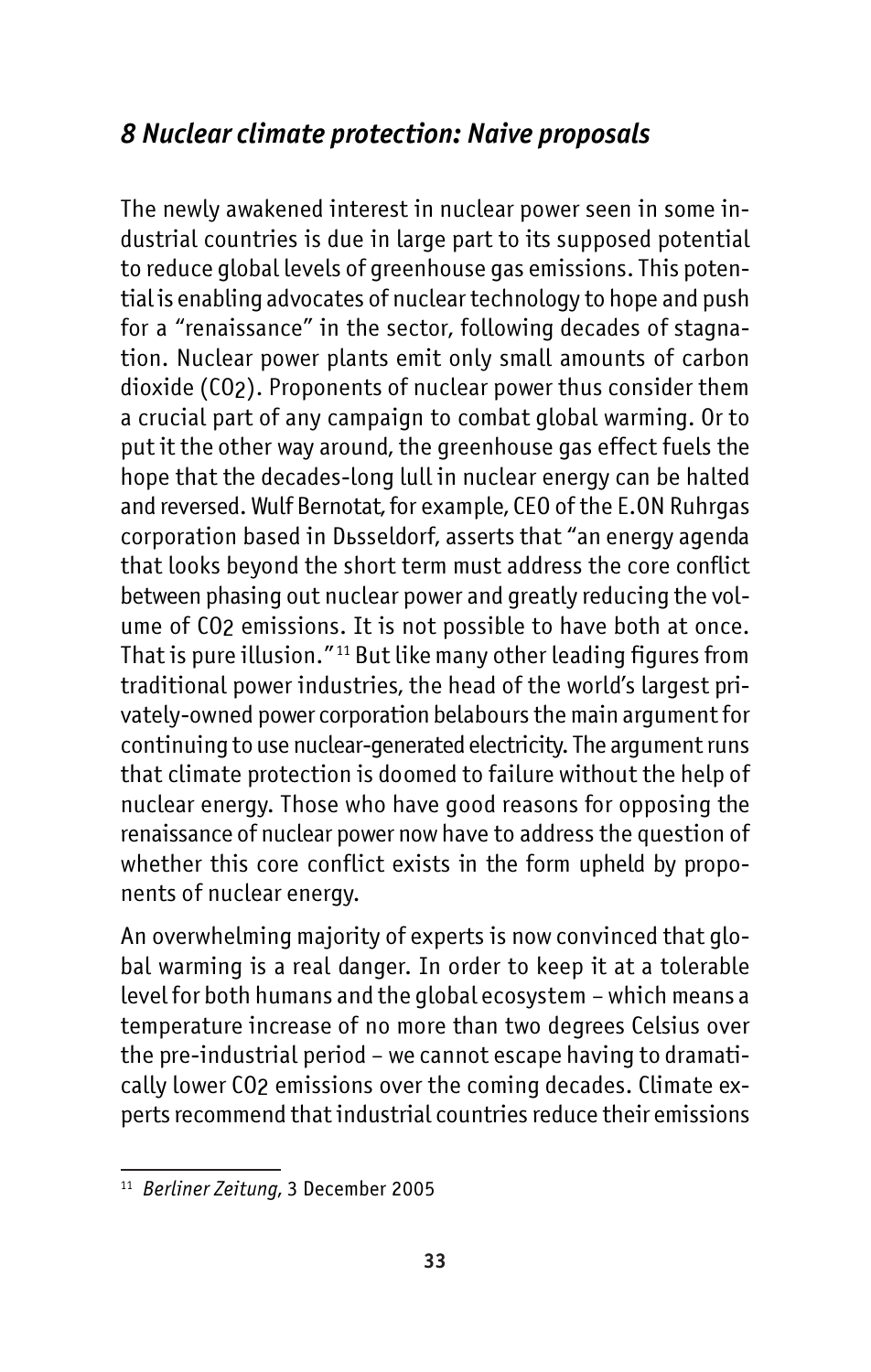by 80 percent by the middle of the 21st century. Transitioning countries at least have to cut back on their massive increase in emissions. In justifiably striving for prosperity, the highly populated countries of the South may not simply imitate the energyintensive development route based on fossil fuels taken by the older industrialised countries of the North. The question is then the following: Does nuclear energy have the potential to limit greenhouse gas emissions to such an extent and without any alternatives such that the undisputed major risks of this technology should be accepted?

The situation is complicated by the fact that while global warming and the potential for serious accidents at nuclear plants represent different types of risk, each would bring unique and longterm catastrophic consequences in its wake. While global warming will most likely accelerate and trigger different but largely dramatic changes for the worse around the world unless countered in a resolute and comprehensive manner, a major nuclear disaster is based on probabilities that are harder to conceptualise. An accident will also have disastrous, long-term consequences that the affected country will hardly be able to handle alone. The world economy would probably suffer massive repercussions as a result. This was the case after the Chernobyl disaster, which took place at the periphery of major economic zones.

According to statistics from the Vienna-based International Atomic Energy Agency (IAEA), there were 443 nuclear reactors operating in the world at the end of 2005, with a combined electrical capacity of nearly 370,000 megawatts. But expansion has stagnated for decades in many areas, especially in Western industrial countries. The OECD does not expect this trend to change much by the year 2030, forecasting an annual average increase in global capacity of 600 megawatts. Because old reactors are being shut down, this marginal expansion will mean adding around 4,000 to 5,000 megawatts a year, or three to four large plants. According to forecasts from the International Energy Agency (IEA), itself an OECD organisation, worldwide demand for electricity will increase greatly over the same period of time, and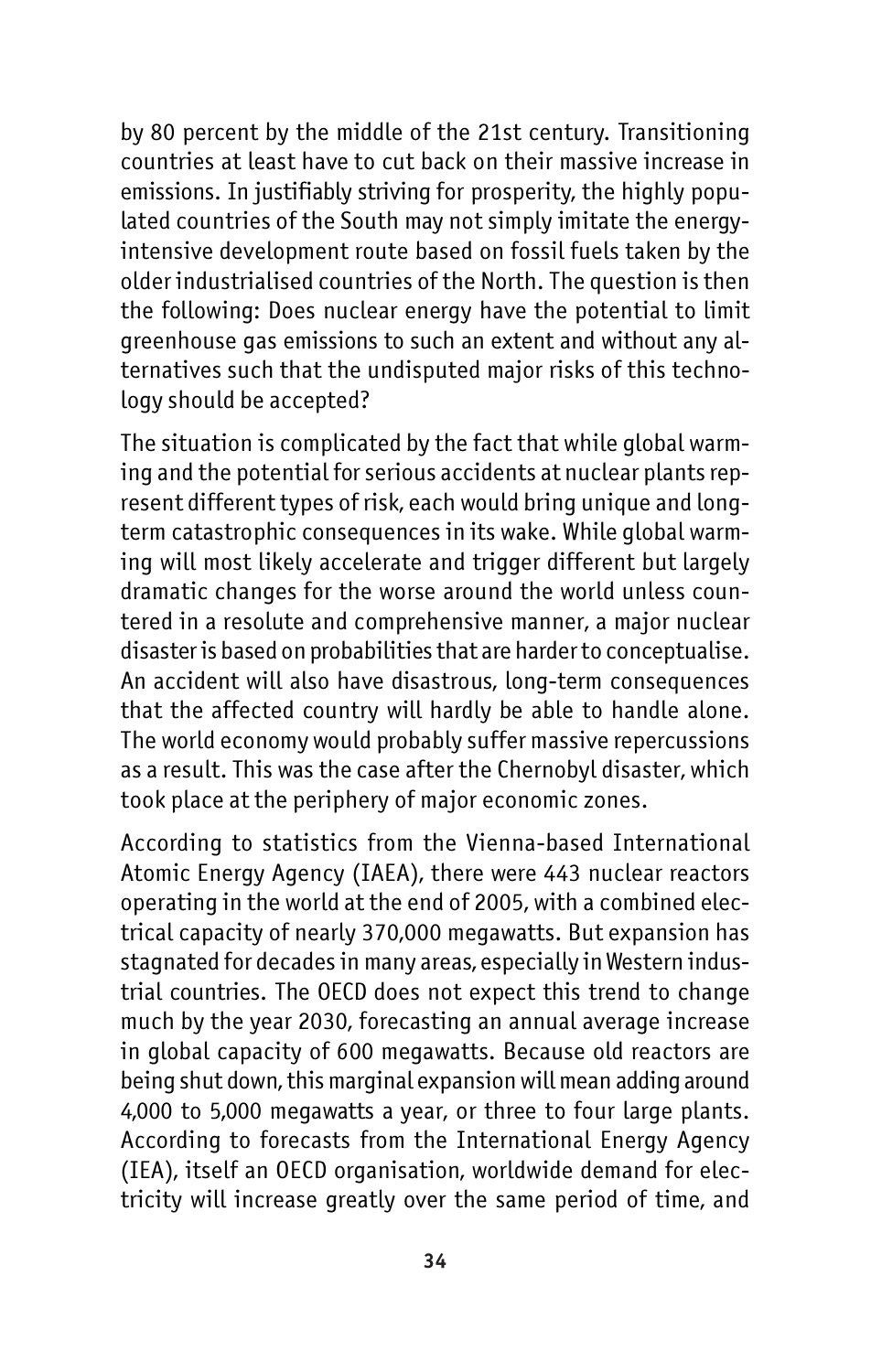thus the share of nuclear-generated electricity will decline from around 17 percent in 2002 to only 9 percent in 2030. The journal Nuclear Engineering International published a different calculation in June of 2005. Noting that 79 reactors had been on the grid for more than 30 years at that time, it predicted that it will be "virtually impossible to keep the number of nuclear power plants constant over the next 20 years."<sup>12</sup> Due to shutdowns pending over the next ten years, 80 new reactors would have to be planned, built, and put into operation - one every six weeks simply to maintain the status quo. In the decade thereafter, 200 reactors would have to join the grid - one every 18 days. It is thus pure illusion to think that nuclear energy can be used over the short and medium term to counter global warming.

Nevertheless, long-term studies have developed scenarios to examine whether nuclear energy can reduce emissions as part of ambitious global efforts to protect the climate. If the amount of nuclear-generated electricity is increased tenfold by 2075, for example, 35 new large reactors would have to be added to the grid every year until the middle of the century. A comparatively modest expansion strategy to 1.06 million megawatts (1060 gigawatts) of electrical capacity by the year 2050 would mean tripling the output of nuclear power plants over the status quo. This could save around five billion tonnes of CO<sub>2</sub> emissions in 2050 as compared to the normal global expansion of electricity generation by coal and gas-fired plants. What these calculations have in common is that they have nothing to do with either nuclear reality or past experience.

Based on IEA forecasts and calls by climate researchers at the Intergovernmental Panel on Climate Change (IPCC), the world would have to save an estimated 25 to 40 billion tonnes of CO<sub>2</sub> in the year 2050. If all available means worldwide were poured into expanding nuclear energy, effective immediately, in order to achieve the above scenario of tripling nuclear-based electricity

<sup>&</sup>lt;sup>12</sup> Nuclear Engineering International, June 2005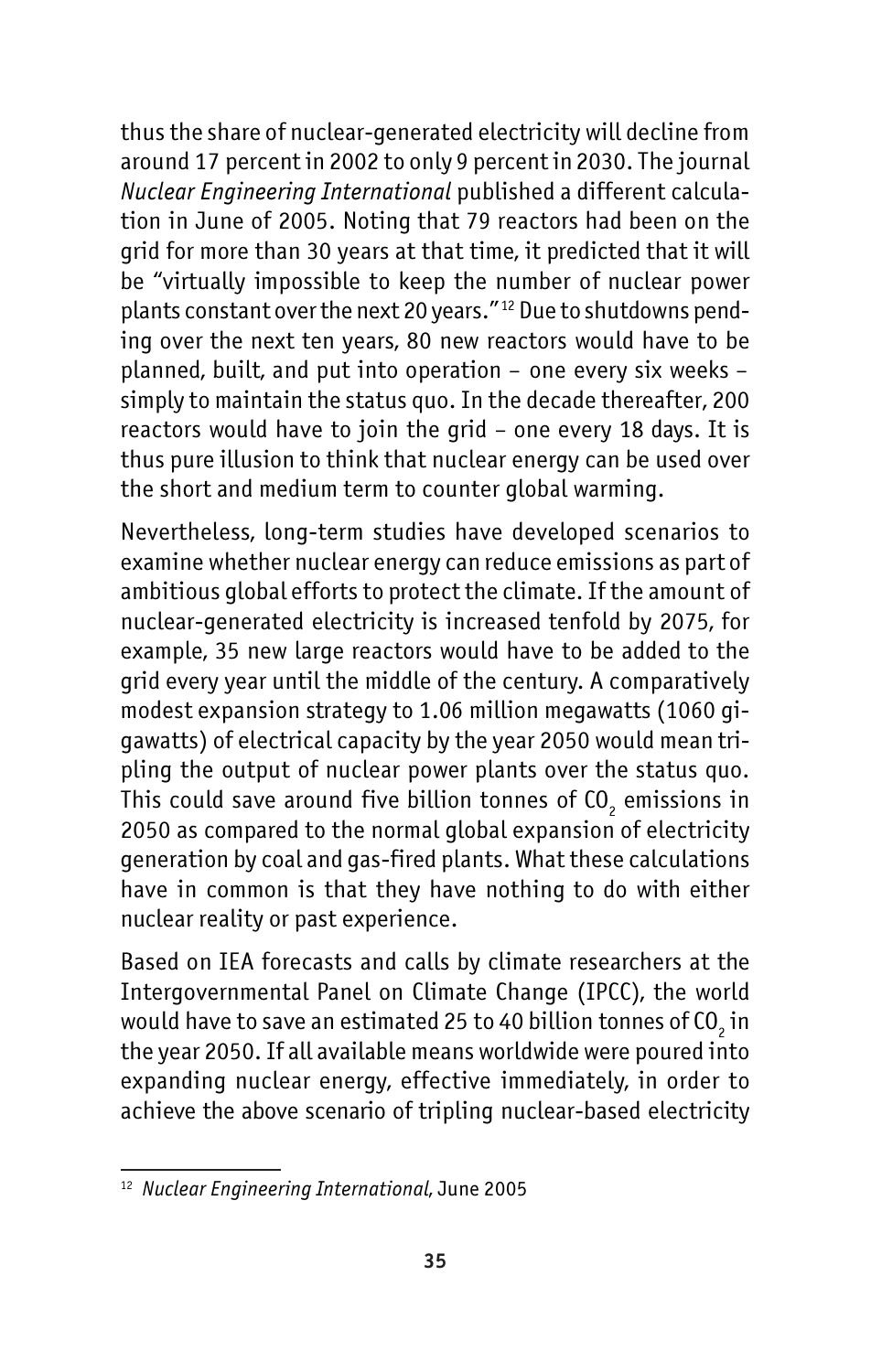generation by 2050, for example, this would still account for only 12.5 to 20 percent of electricity generation and alleviate the climate accordingly. Although not marginal, it would also not be enough to eliminate the need for other ways to reduce emissions. And the price for this success would not only be high in economic terms. It would also mean the following:

- Adding a large number of new sites for potential disasters throughout the world:
- Creating new targets for military and terrorist attacks in developing and transitioning countries, including crisis areas;
- Greatly intensifying final disposal problems as well as the  $\bullet$ danger of unmonitored nuclear weapons proliferation in every region of the world;
- Due to scarce uranium resources, replacing today's standard  $\bullet$ light-water reactors soon and everywhere by a plutoniumbased system featuring reprocessing and fast breeder reactors, which is vulnerable to catastrophic accidents as well as terrorist and military attacks:
- Diverting enormous financial resources from anti-poverty  $\bullet$ programmes in the world's crisis areas to expanding nuclear infrastructure.

Given the obvious and serious side effects, this type of strateqy would only make sense if the climate trajectory could not be countered by other, less problematic means. Based on everything we know now, this is not the case. Realistic estimates state that even ambitious targets of reduced greenhouse gas emissions can be achieved without the help of nuclear energy. According to these estimates, it is possible to reduce carbon dioxide emissions by 40 to 50 billion tonnes (25-40 billion tonnes are required) by the middle of the 21st century if the following conditions are met:

- Improve energy efficiency in buildings;
- Raise industrial energy and material efficiency to the standard of technology already available;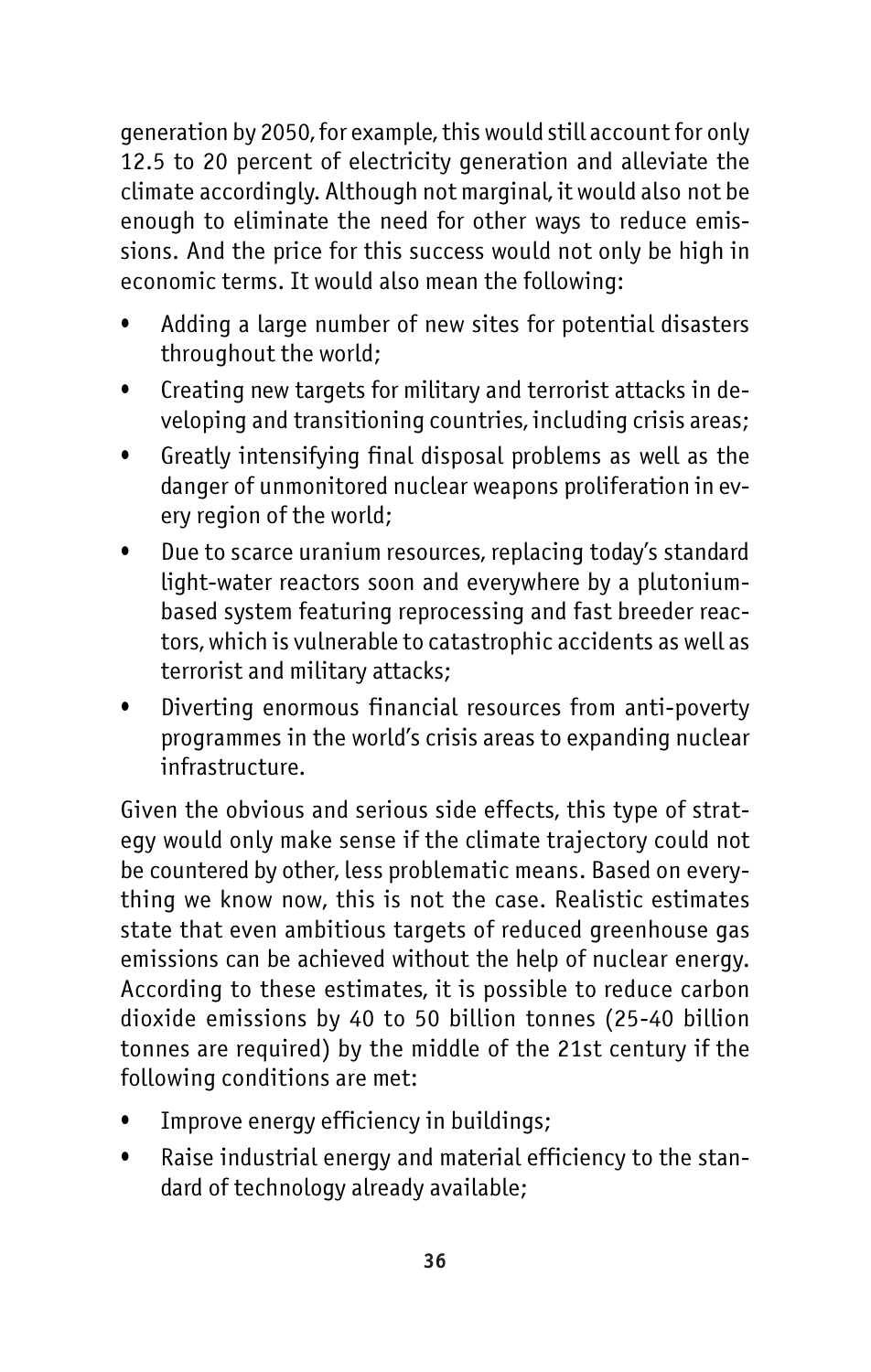- Increase energy efficiency to a corresponding level in the  $\bullet$ transportation sector:
- Make better use of efficiency allowances for both generation  $\bullet$ and application in the energy sector;
- Make greater use of natural gas instead of coal or oil (fuel  $\bullet$ switch) to generate electricity;
- Systematically expand the use of renewable energies from  $\bullet$ solar, wind, hydro, biomass and geothermal sources;
- $\bullet$ And finally, develop and implement clean coal technology on a large scale (separation and storage of carbon dioxide resulting from coal combustion in power plants).

An extensive study commissioned by the German Parliament in 2002 showed that a series of different strategies and instruments can enable an industrial country such as Germany to reduce its CO<sub>2</sub> emissions by 80 percent by mid-century. This study showed that improving energy efficiency across the board is just as essential as greatly increasing the use of renewable fuels. By contrast, it found no support for the argument that successful climate protection strategies would have to maintain or expand the use of nuclear power. A large or expanding percentage of nuclear-based electricity generation can even undermine climate protection strategies. It is hard to juggle the crucial elements of renewable energy and energy efficiency with large-scale, centralised, baseload power stations such as nuclear power plants. Once they reach a certain level of production, intermittent renewables such as solar and wind sources require plants with flexible capacity control, like modern gas-fired power stations, in order to compensate for fluctuations as well as to reflect changed geographical conditions and a generally less centralised structure of electricity generation.

Moreover, large-scale expansion in nuclear energy - for only expansion, as opposed to the already strenuous task of maintaining current levels, can make nuclear power a real factor in climate control - would bring enormous economic uncertainties. To achieve this expansion, the industry would have to success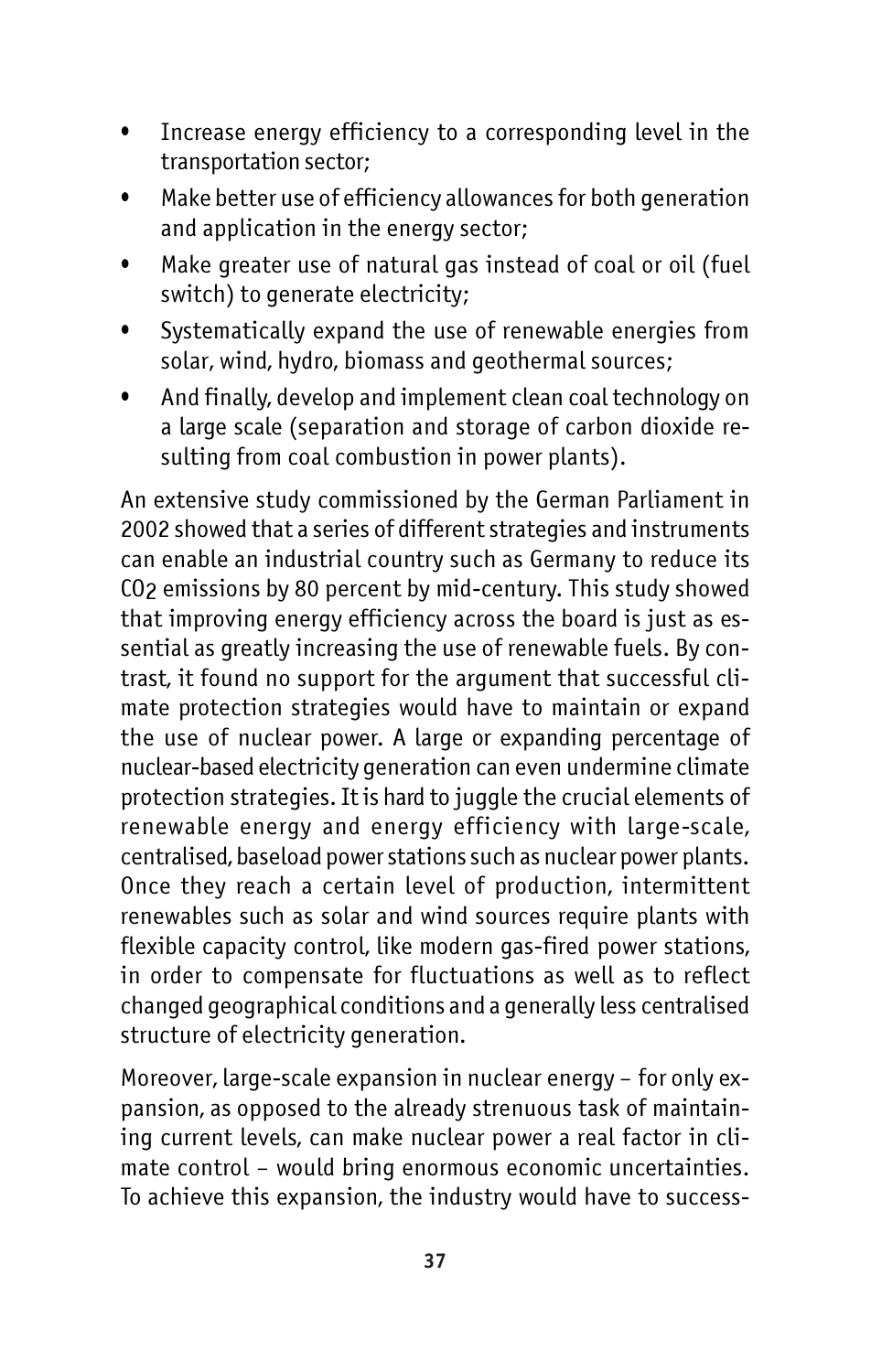fully replace today's light-water reactors by breeder technology and reprocessing, at which it has failed once before. Furthermore, no other technology stands under a comparable sword of Damocles: one serious accident or terrorist attack would suffice to permanently puncture acceptance for this technology on national or even international levels. A large number of reactors would probably have to be closed down for precautionary reasons. And finally, interminable debate about nuclear power in major industrial countries only delays the absolute necessity of consistently implementing energy efficiency strategies. All in all. it is both possible and advisable to develop national as well as international policies that minimise the two major risks of qlobal warming and catastrophic nuclear accidents. The specific hazards associated with nuclear energy make every climate strategy that includes it less robust and innovative than strategies without the nuclear option. The oftmentioned core conflict between nuclear power and climate protection is thus revealed as a creation by nuclear proponents, who are pursuing a different set of interests. The supposed conflict is a contrivance. There is no need to make a senseless choice between the devil and the deep hlue sea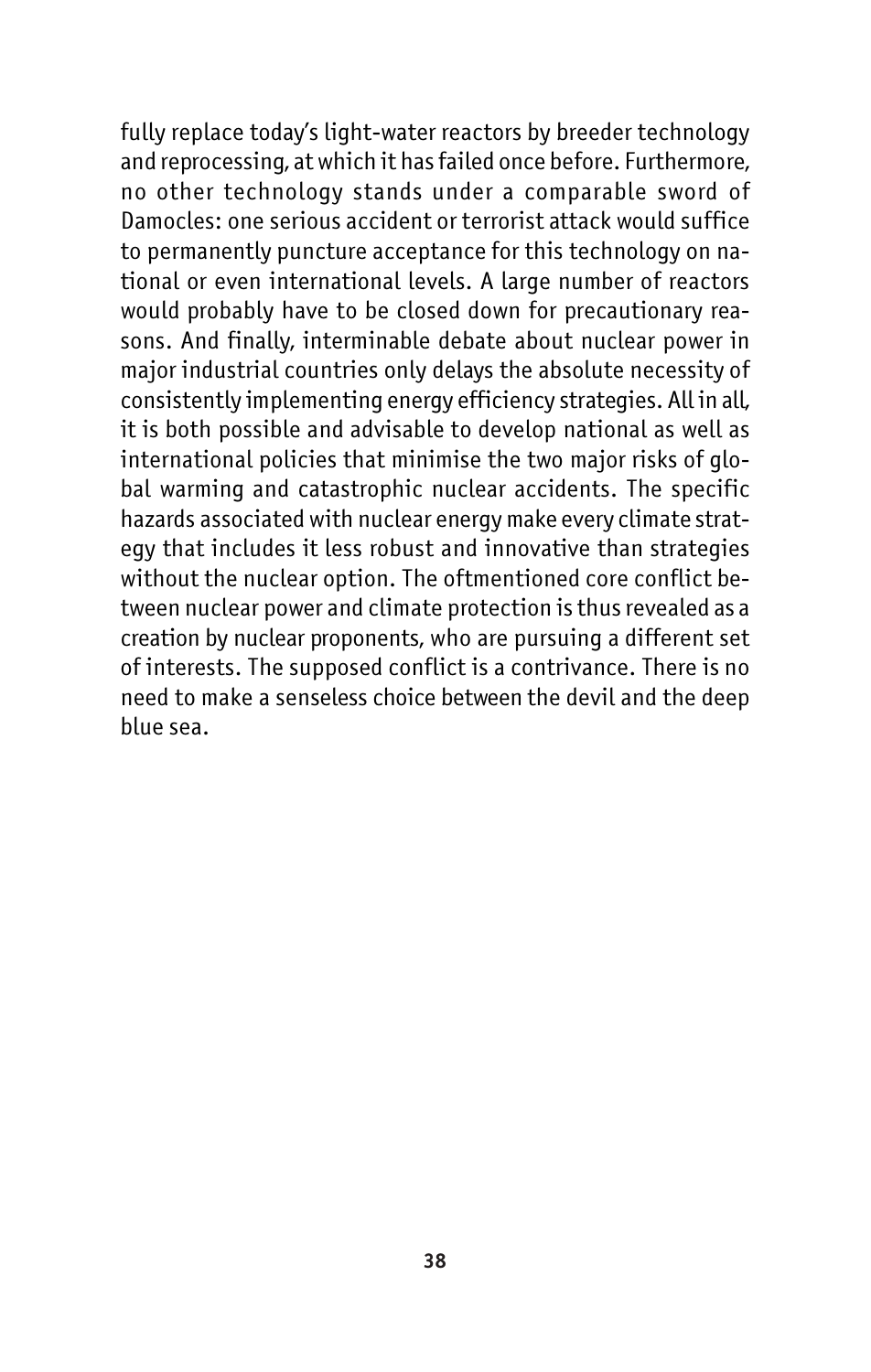Nuclear power plants play varying yet important roles in the power supply structures of the countries that use them, and thus in these countries' respective economic systems. In the absence of overriding strategic or military interests, therefore, the energy economy itself is what largely determines their future. And it normally does so on the basis of sober economic considerations. The question of whether a nuclear power plant equals a licence to print money or rather a bottomless pit of expenditure is decided on the basis of its individual circumstances. If the reactor has been generating electricity reliably for twenty years and there is reason to believe that it will continue to do so for the same period of time again, then the former metaphor is more appropriate. At least as long as the latent potential for disaster at this plant, like that at all others, does not become reality. On the other hand, if the nuclear power plant still has to be built, and if it will also be the prototype of a series, then it is better to steer clear of the project. Unless, of course, the financial risk can be shifted to a third party.

For investors trying to decide whether to replace or build new power stations under market conditions, nuclear plants are clearly not their first choice. This is amply demonstrated by empirical evidence. In the USA, reactor builders have not been awarded a single new contract since 1973 that was not subsequently cancelled. In Western Europe - with the exception of France - reactor builders waited a quarter of a century before receiving a contract for a new plant in 2004. Now they have one at Olkiluoto in Finland. According to the International Atomic Energy Agency (IAEA), 28 nuclear power plants with a total capacity of around 27,000 megawatts were under construction worldwide in 2005. Almost half of these projects have been plodding along for 18 to 30 years now. As far as a number of them are concerned, no one believes they will ever generate electricity - in fact, the normal term for such projects is "abandoned". The remaining plants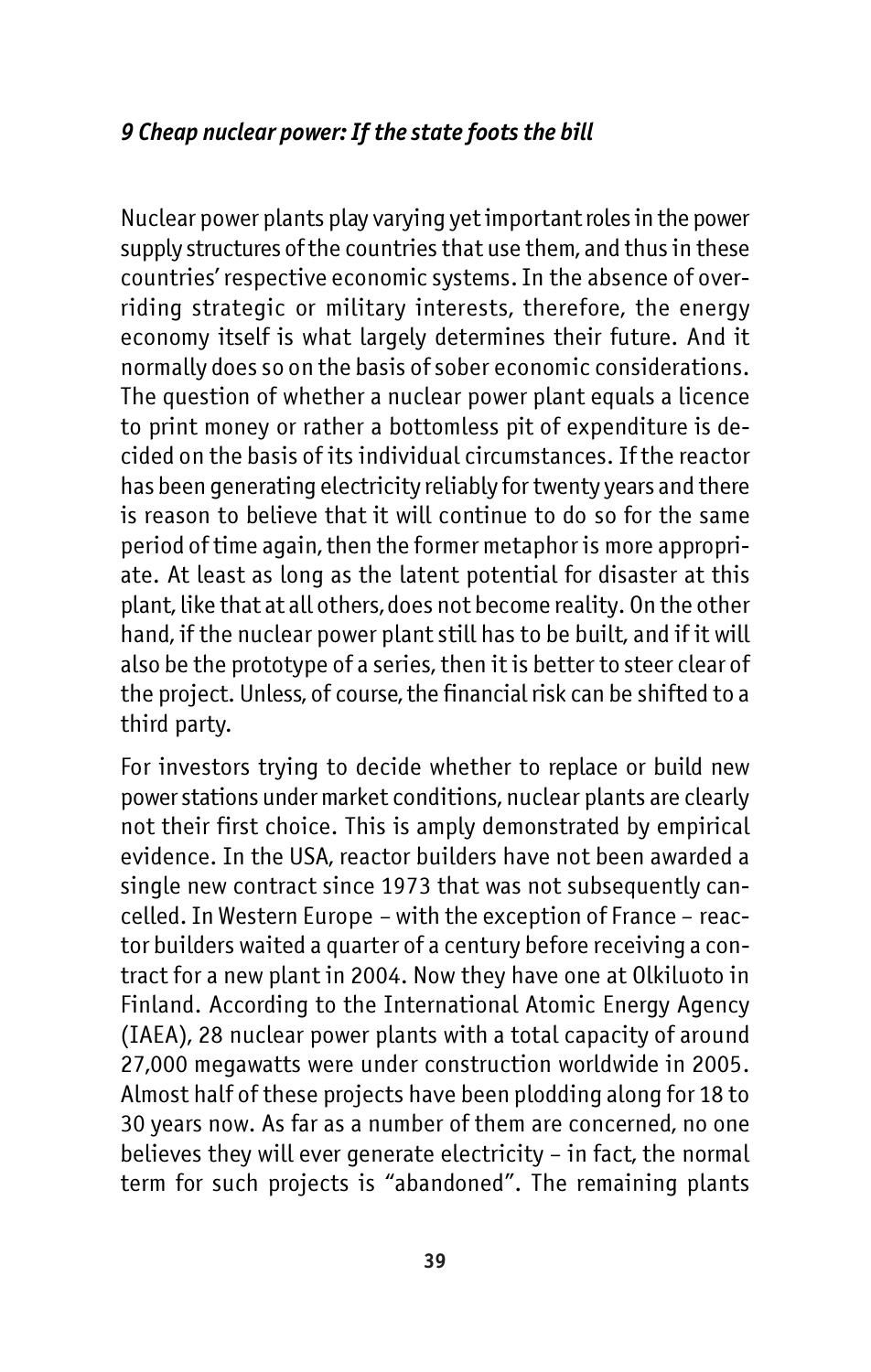which are expected to be completed in the near future are almost all in East Asia, and are being built under conditions that have little or nothing to do with a market economy. In short, the order situation for nuclear power plants is calamitous. All the more so when one considers the competition. Worldwide electricity capacity has increased by around 150,000 megawatts per year since the turn of the millennium, but nuclear plants have accounted for barely two percent of this. In the USA alone, an additional capacity of 144,000 megawatts was added to the grid from 1999 to 2002 from conventional power plants using fossil fuels. From 2002 to 2005 in China, a new coal-driven power plant park with a capacity of 160,000 megawatts was constructed. Even wind energy, which is still in its infancy, managed to contribute an overall new capacity of more than 10,000 megawatts.

As marginal as the role of nuclear energy is compared to the gigantic expansion in power capacities worldwide, operators of nuclear plants are making determined efforts to extend the licences of existing reactors far longer than originally planned. The average age of all the reactors in operation in 2005 was just around 22 years. But this did not prevent former Siemens CEO Heinrich von Pierer during the German election campaign that same year from urging chancellor candidate Angela Merkel to consider extending operating lives to 60 years, despite the formal agreement in Germany to phase out nuclear power plants. After all, most nuclear power advocates in Europe and North America are now calling for operating lives this long. Extensions to the licences of most of the 103 nuclear power plants in the USA have already been approved, applied for, or are expected to be applied for. Von Pierer cited "business sense" as the basis for his position. And it does in fact make sense. As long as there are no serious failures or expensive repairs, and as long as wear or corrosion do not require replacing central components such as the steam generator, electricity can be generated at virtually unparalleled low cost by old reactors of the 1000-megawatt category which have long since depreciated. Extending plant licences also postpones the so-called "fat problem" of ending nuclear power.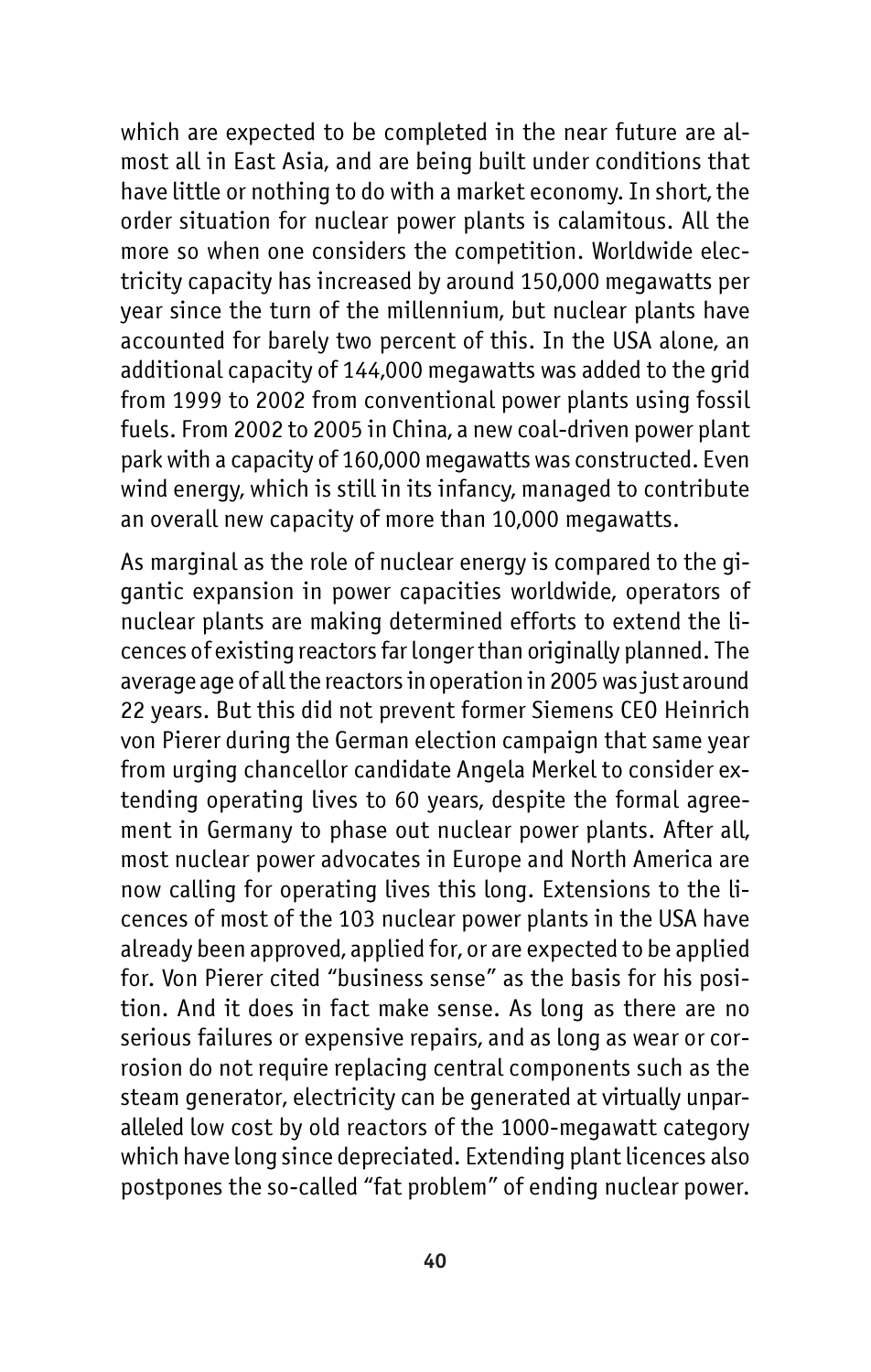This means closing and dismantling the big reactors, which poses a real challenge not only to safety but also to financing. In addition, because fuel costs for nuclear plants make up a relatively low share of total costs, operators can expect substantial extra vields. If German reactors could remain in operation for 45 years instead of the 32 years stipulated by the phase-out agreement -45 being the average operating life for large-scale fossil-fuel plants - the industry could expect handsome additional profits of around 30 billion euros. The magnitude of these figures explains why plant operators are urging discussion of licence extensions in many countries. But this haggling has nothing to do with a potential renaissance of nuclear energy. Rather the converse. The fact that nuclear plant operators are calling for an "overtime" period shows that they shrink from investing in new plants for business reasons. Instead of investing in new nuclear or nonnuclear technologies, these companies are sapping the substance of their reactors without regard for their growing susceptibility to failure.

The decades of decline in the nuclear power industry have by no means come to a halt. There is a single new construction site in the USA and Western Europe combined, namely on the Baltic Sea coast of Finland. This site is treated in more detail below. At the same time, an increasing number of extensive studies in recent vears have suggested that new nuclear power plants are more competitive than their fossil-fuel counterparts. The major drawback of these studies is that they convince no one except their authors and publishers - and certainly not potential funders of new plant projects. This is the main reason for the unprecedented degree of uncertainty about what exactly a new generation of nuclear power plants would cost. Hardly any reliable data is available on the large cost blocks, especially construction, waste disposal and decommissioning, or for that matter on operations and maintenance. One reason for this is because analysts greet nearly all published estimates with a high degree of scepticism. After all, these figures generally come from vendors seeking to build power plants, who thus tend to set their estimates on the low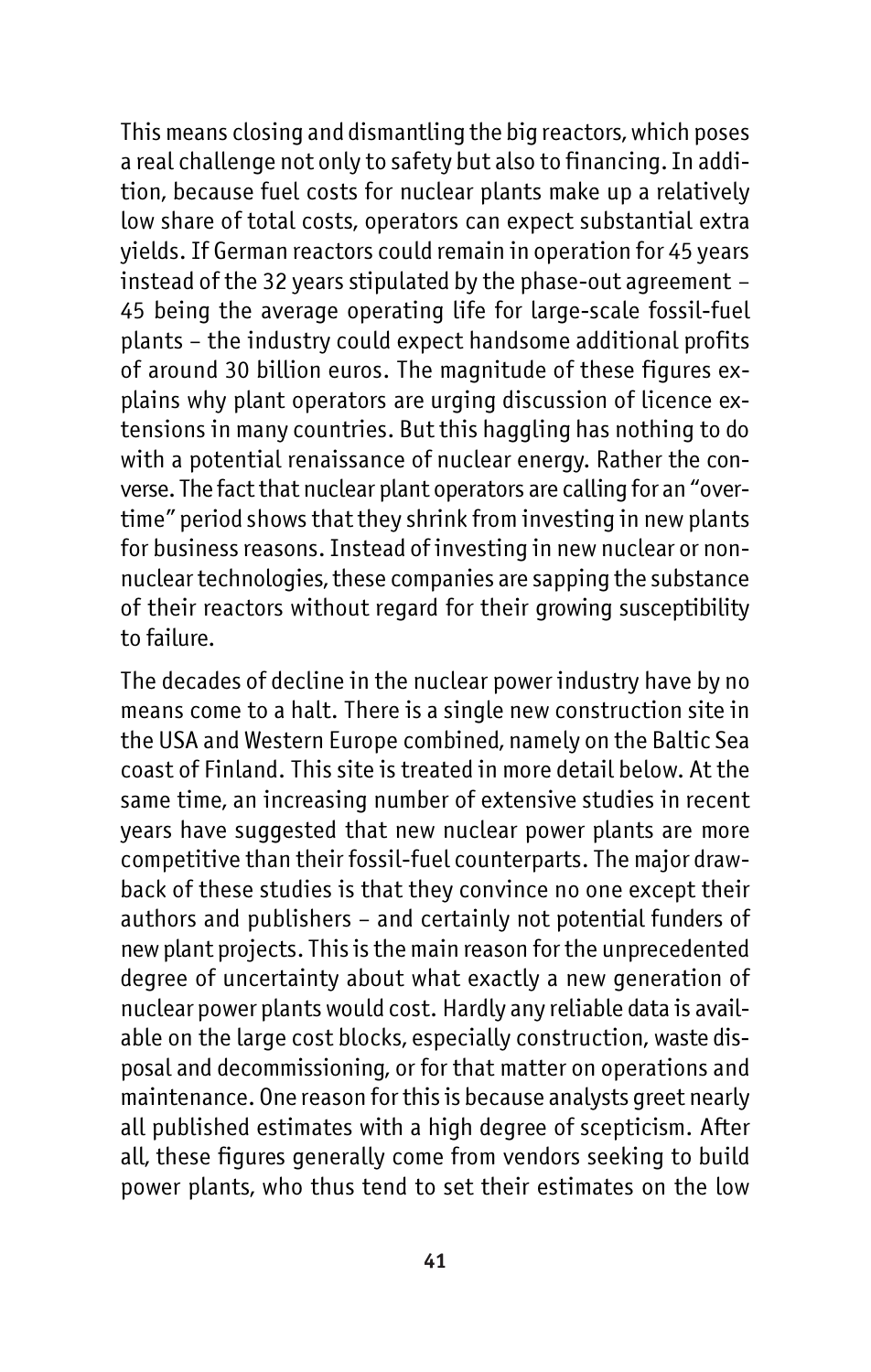rather than the high side. Or from governments, associations and lobbyists who try to sway reluctant public opinion by holding out the incentive of supposedly low electricity costs.

But beyond the special interests, there are also objective problems. Because every new reactor series has been plaqued by costly "teething problems" and long shutdown periods, potential financiers view vendors' consistently cheerful and optimistic forecasts with considerable suspicion. It is impossible to predict the "performance" of a new power plant. Even less so for new reactor types that are based on largely new and thus unproven technology. In nearly all technical fields - including those outside the power plant sector - builders can follow a "learning curve" at a relatively consistent and predictable rate to ever lower prices. Yet reactor builders are still starting from scratch half a century after the launch of commercial nuclear fission. In the 1970s and 1980s, reactor vendors therefore offered larger and larger reactors based on the partially justified assumption that bigger plants could generate electricity more cheaply than smaller ones. But this shift to an "economy of scale" has not solved the problem. A clear trend toward less expensive reactors has yet to materialise. In the meantime, the situation is exacerbated by prolonged stagnation on the market, which means that further developed nuclear power plants exist only as blueprints - or more recently as computer animated displays. This in turn increases the imponderables for potential funders. Nuclear energy has therefore become a high-risk technology not only in terms of safety but also with respect to financing.

So building a new reactor certainly means attracting risk capital, with its high attendant costs. Aside from construction, capital costs represent the largest block of funding for these projects. This problem, too, has worsened in major industrial countries with the deregulation of energy markets. Back during the time of largescale, state-sponsored monopolies, investors could assume that their capital would eventually be refinanced by consumers even if the reactor performed poorly. In today's deregulated electricity markets, however, this is no longer the case. With exorbitant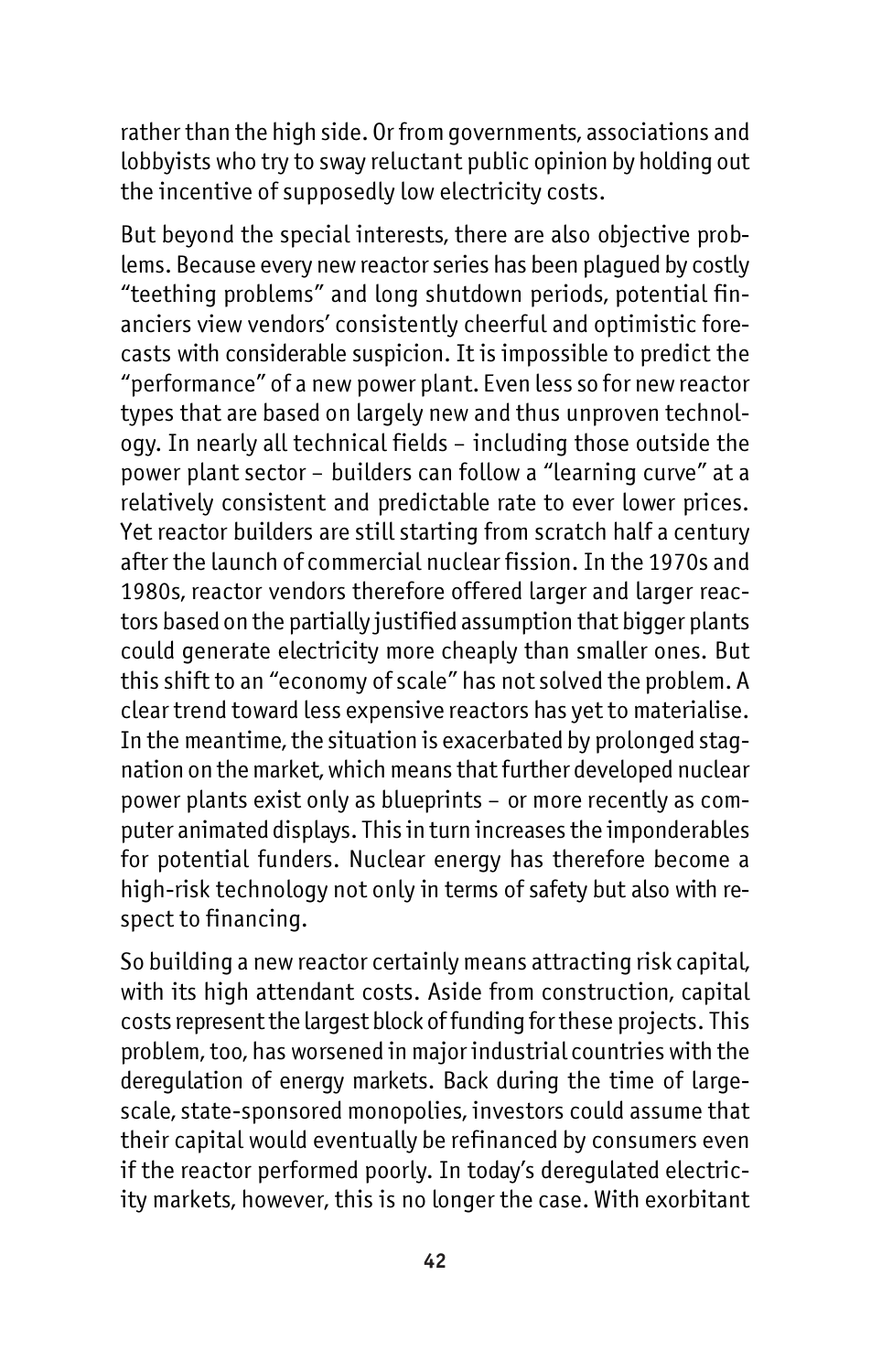initial investments and payback periods extending over decades, nuclear power is not compatible with deregulated markets. The capital costs explode - assuming financiers do not prefer other technologies that do not have these problems in the first place. Indeed in many countries that have witnessed a boom in highly efficient gas power plants over the past two decades, the construction costs per installed kilowatt hour are significantly lower, periods between contract allocation and start-up are short, and many plant components are made in factories under "controlled conditions". Moreover, due to the relatively low cost of natural gas, which accounts for a higher share of total operating expenses than uranium fuel, nuclear power plants have hardly had a chance.

A series of additional imponderables make nuclear power plants a gamble for any investor. The period from the investment decision to the start of operations is far longer than for all other power plant types. There can be enormous planning problems as well as delays in authorisation because government agencies work especially carefully under public scrutiny, because new safetyrelated developments lead to changes in the authorisation criteria, or because anti-nuclear interests block progress in the courts. The decision to construct the latest British reactor Sizewell B was made in 1979, for example, and it started commercial operations 16 years later. When a prototype starts up, no one can be sure that it will attain the anticipated performance levels, which of course ultimately determine revenue levels. An even more important factor is the reactor's reliability over the full course of its operating life. Unlike the capital costs, this so-called load factor can be calculated. It is generally known how long a nuclear power plant has been in operation and how long it has been shut down for repairs, fuel rod replacement, or failures. The load factor is the output (kilowatt hours) as a percentage of total possible output for uninterrupted operation. Vendors' load factor forecasts have regularly proven to be high, especially for the first reactors in a series. If a reactor achieves a load factor of only 60 as opposed to 90%, costs increase by one third. Extra maintenance and repair costs also accrue. Only around two percent of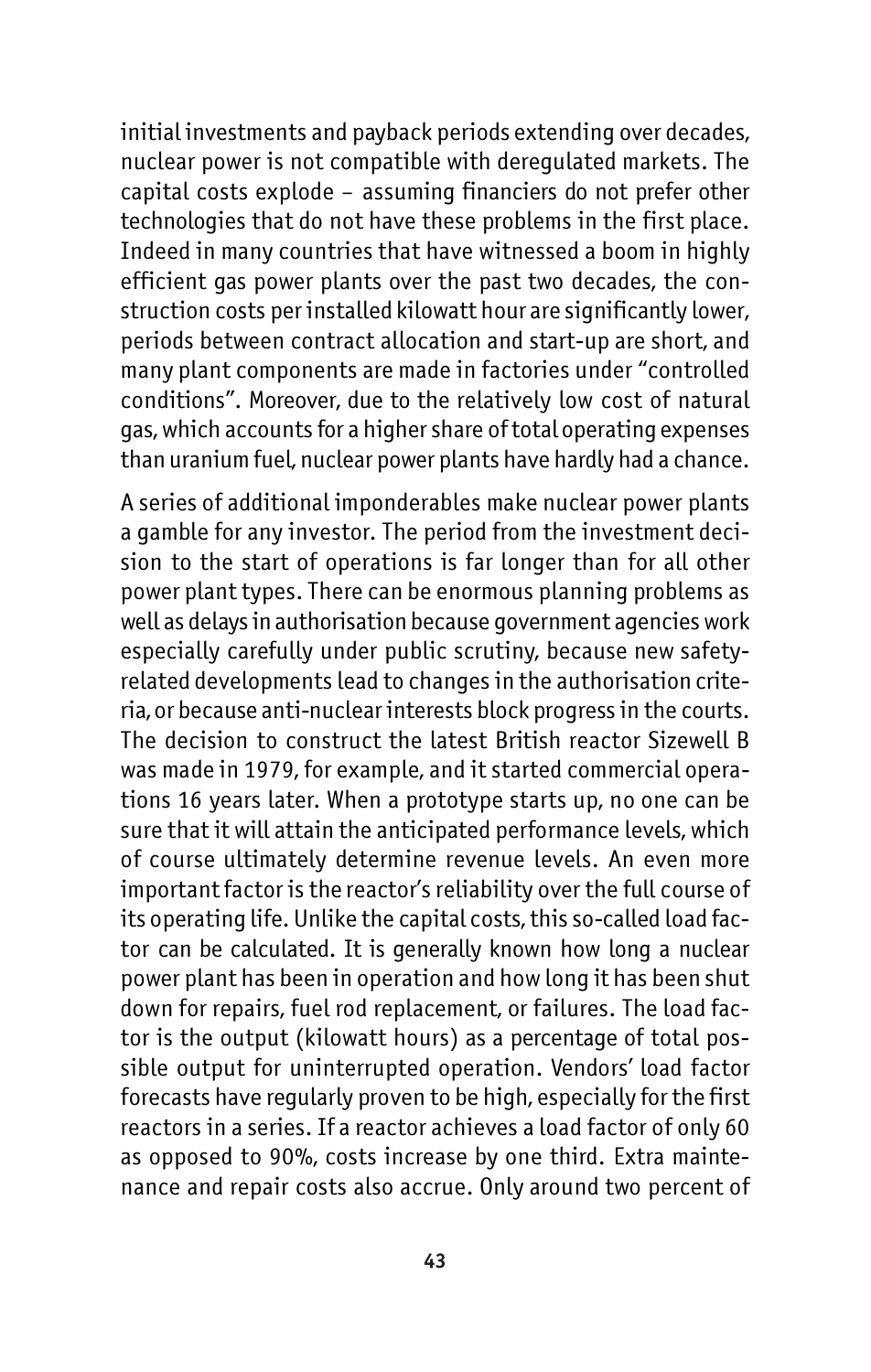all reactors achieve load factors of 90 percent or more; only around one hundred of the world's reactors exceed 80 percent.

Back in the euphoric early days, operators eagerly promised that nuclear power plants would run essentially automatically and thus incur lower costs than other plants with comparable outputs. But this forecast, too, has proven overly optimistic. It is true that fuel accounts for a relatively small share of total operating costs. But this share increases if so-called mixed oxide with an element of reprocessed plutonium is used instead of "fresh" uranium oxide. Operation and maintenance costs are higher, because personnel costs considerably exceed those for gas power plants, for example. Some nuclear power plants were even closed down in the USA in the late 1980s and early 1990s because it was more economical to build and run new gas power plants.

In contrast to other systems, nuclear power plants incur enormous costs even after decades of operation. These include disposing of radioactive waste, quarding closed reactors, and ultimately decommissioning the reactors following a more or less lengthy "cool-down" period. All these investments have to be earned over the course of plant operation as well as put aside for use at a much later period of time. These costs, including accident insurance, differ from country to country. They are all the more difficult to estimate given that normal discount trajectories do not apply to the anticipated time periods. At a discount rate of 15 percent, for example, costs incurred after 15 or more years are negligible. Because they will burden our children in the real world, however, these costs represent another source of uncertainty in reactor financing and in determining the price of generating electricity by nuclear power.

The discussion that has started in some countries about resuscitating the nuclear boom of the 1970s has thus far not been reflected in reality. Little has happened aside from the debate over extending plant licences. Concrete new projects represent an absolute exception. By far the majority of plants currently under construction are based on Indian, Russian, or Chinese tech-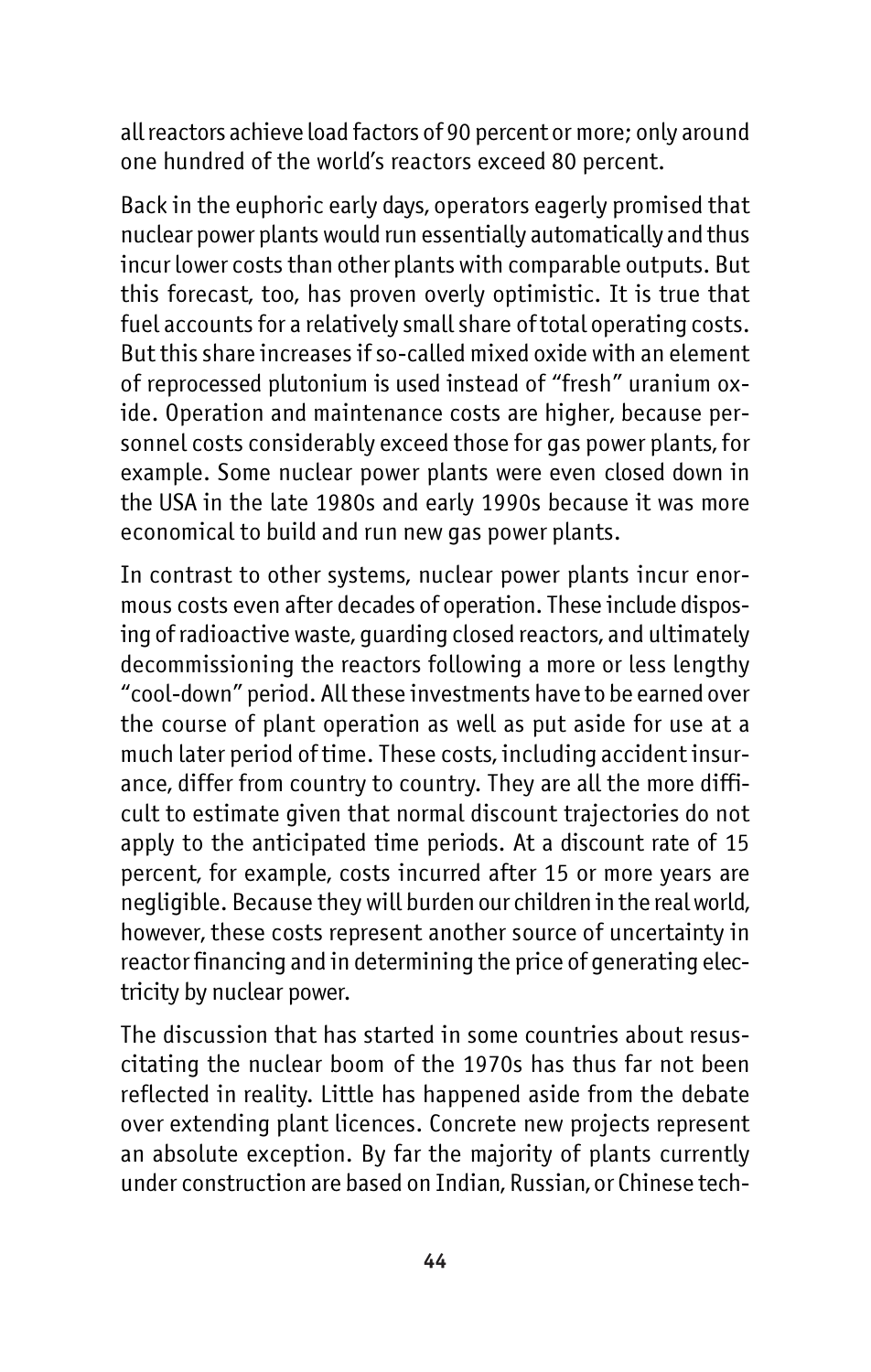nology. Leading Western vendors continue to show completely empty order books. The US American company Westinghouse has received one reactor order in a quarter of a century. For Framatome ANP (66 percent owned by the French nuclear group Areva and 34 percent by Siemens) and its predecessor companies, the Okiluoto reactor in Finland is the first contract in about 15 years. Thus it is politicians and journalists more so than vendors who are promoting the idea of a renaissance in nuclear energy. They believe that adding nuclear power to existing energy policies will make it easier to meet short-term climate control obligations, and to avoid power shortages. This has conseguences. For the more forcefully politicians and the public call for a renaissance in nuclear technology, the more baldly potential investors call for state support.

In the USA, the Bush administration is strongly in favour of extending the licences of the country's ageing reactor fleet. Following electricity shortages in major states such as California as well as spectacular power outages, it is also advocating the construction of new nuclear power stations. Discussion is being fuelled by increased concern about global warming, which in turn was triggered by the disastrous hurricanes of 2005. Thus far, however, it has not yet led to the construction of a new reactor, or even a construction permit. Several consortiums are trying to obtain a combined licence for building and operating new reactors. But as they never tire of saying, it will not work without government support. The authorisation process alone for a new reactor series is expected to cost around 500 million dollars. And thus far no one knows how expensive the reactors themselves will be. To remain on the safe side, the companies are calling for subsidies of billions of dollars, which President Bush is now planning. The new energy bill passed by Congress in the summer of 2005 provides 3.1 billion dollars in subsidies for nuclear energy over a period of ten years. Among other risks, the government is thus also supposed to insure against delays. Potential investors had already called for an allround, care-free package: As conditions for investing, they demanded tax-free financing and sub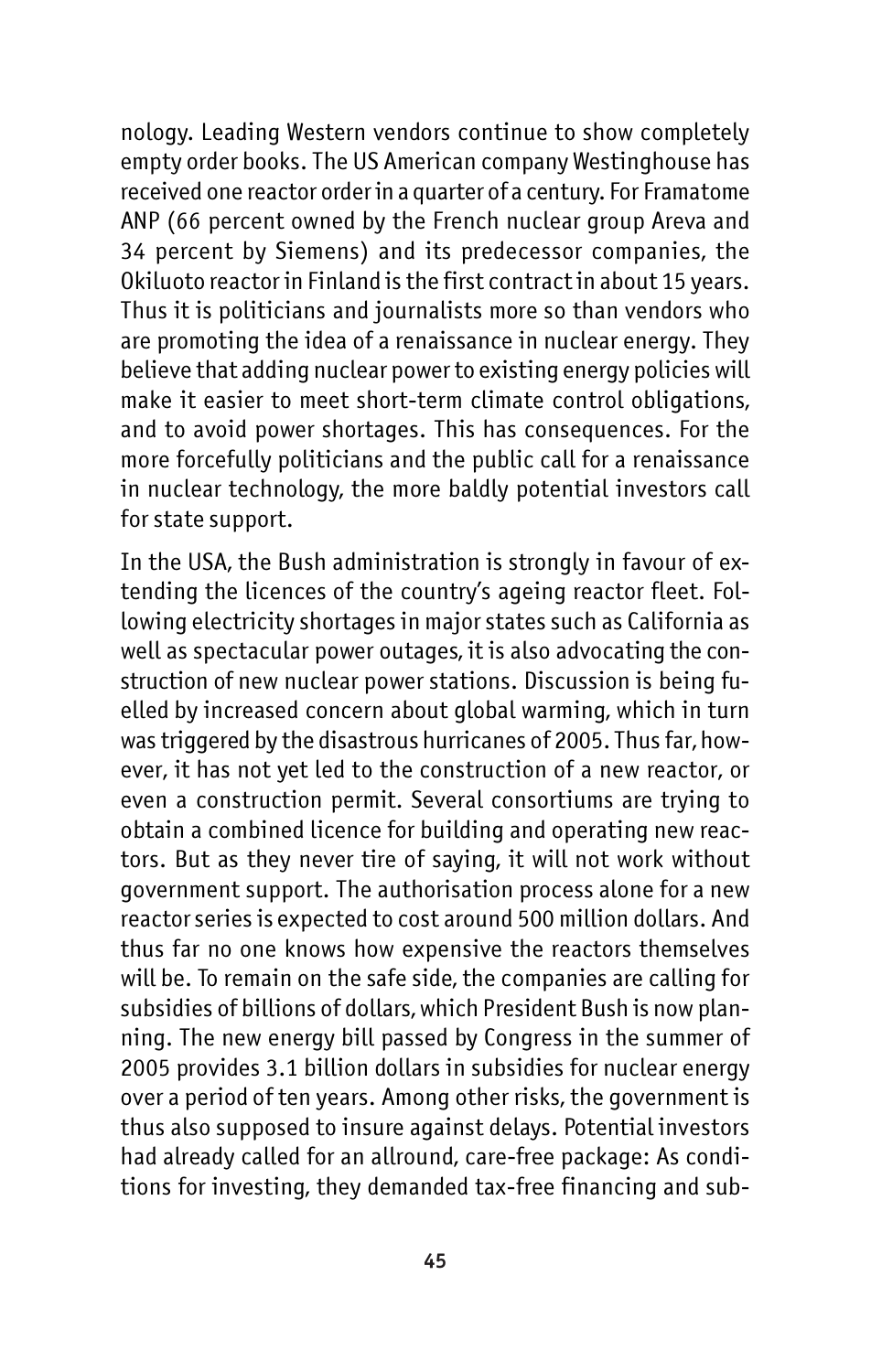sequent sales of electricity at prices quaranteed by the state. The state is also supposed to assume liability for serious accidents, and not least of all, solve the question of final waste disposal. Following a long delay, the now partially privatised French group EDF named the site for a pilot European Pressurized Water Reactor (EPR) in 2004, namely Flamanville in the departement of Manche. But the usual willingness of the French government to finance such projects has flagged. Former EDF director Francois Roussely has also stated that the reasons for building this type of reactor over the foreseeable future have less to do with generating electricity than with "maintaining European industrial expertise in this field".<sup>13</sup> In other words, the motives for building an EPR pilot plant in France are not based on energy policy but on industrial/political objectives.

Political motives also played a substantial role in the - very controversial - decision by the Finnish Parliament to build a new reactor. The basic thrust came from the country's ever greater appetite for electrical power over the past two decades, which has placed Finnish per capita consumption at more than twice the EU average. At the same time, politicians are worried about excessive dependence on Russian gas, and about not being able to meet the country's obligations under the Kyoto Protocol without greater reliance on nuclear energy. The contract awarded to the French/German reactor manufacturer Framatome ANP to build a pilot European Pressurized Water Reactor (EPR) on the Finnish Baltic Sea coast ultimately came from the TWO power utility. The state owns 43 percent of this company. Since construction officially started in August of 2005, the international nuclear community has viewed the Olkiluoto 3 project as proof that nuclear energy is a good investment again, even in a deregulated electricity market. But this position should be viewed with scepticism. It is unlikely that this type of reactor would have had a chance under normal competitive conditions.

<sup>&</sup>lt;sup>13</sup> Francois Roussely, op.cit.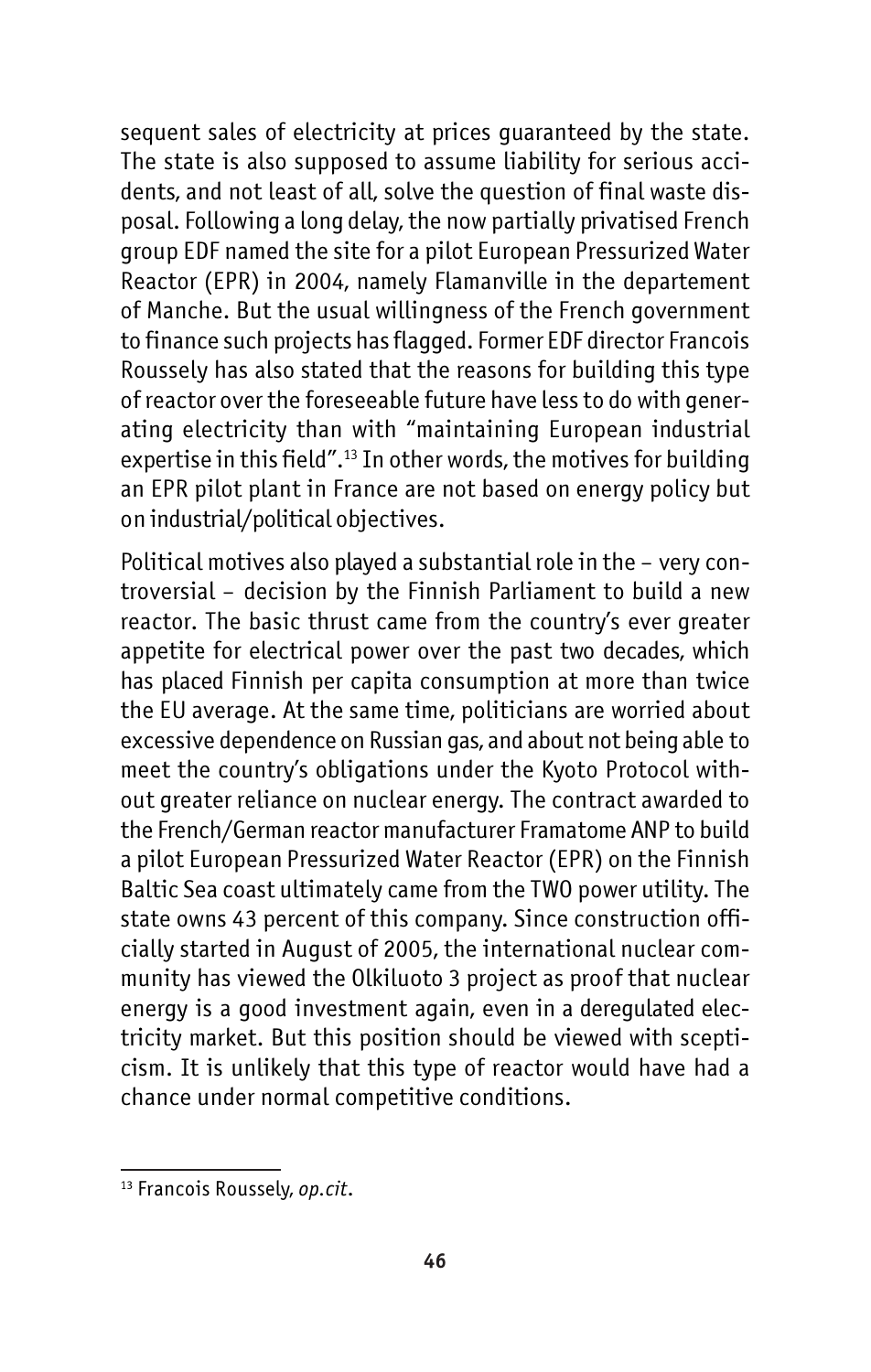Funding was made possible by an agreement which compensated the approximately 60 shareholders, mainly electrical utilities, by quaranteeing that the electricity generated by the reactor would be sold at comparatively high prices. TVO and Framatome ANP also agreed on a fixed price for the finished reactor - "ready for use" - of 3.2 billion euros. This type of contract, as attractive as it is unusual for the purchaser, was made possible because Framatome ANP needed a construction permit at literally any price after more than a decade of development work on the EPR. Even before the first ground was broken, it was clear that the Areva/ Siemens manufacturing consortium had made extremely tight calculations in order to boost their prototype reactor out ahead of nuclear as well as fossil fuel competitors.

Reactor capacity steadily increased during the EPR development period in the 1990s. The sheer dimensions were intended to ensure profitability. With a projected capacity of 1,750 megawatts (gross) and an output of 1,600 megawatts, the EPR is by far the most powerful nuclear power plant in the world - which considerably complicates its integration into most electricity grids. A series of additional projections that gave the reactor a competitive edge on paper over other options, including nonnuclear ones, could prove to be a hard pledge to redeem in the future. Promises included a construction period of only 57 months, a load factor of 90 percent, a degree of efficiency of 36 percent, a technical operating life of 60 years, a 15-percent lower consumption of uranium than for earlier reactors, and considerably lower operating and maintenance costs than at existing reactors.

Experts consider every one of these projections to be extremely optimistic. No pilot plant has ever achieved its projected construction period or promised load factor. Nor can this German/ French joint venture expect to be spared construction delays, glitches in early operations, or unplanned shutdowns. Despite that, operating and maintenance costs are supposed to be lower than those of existing standard reactors, and that over a service life of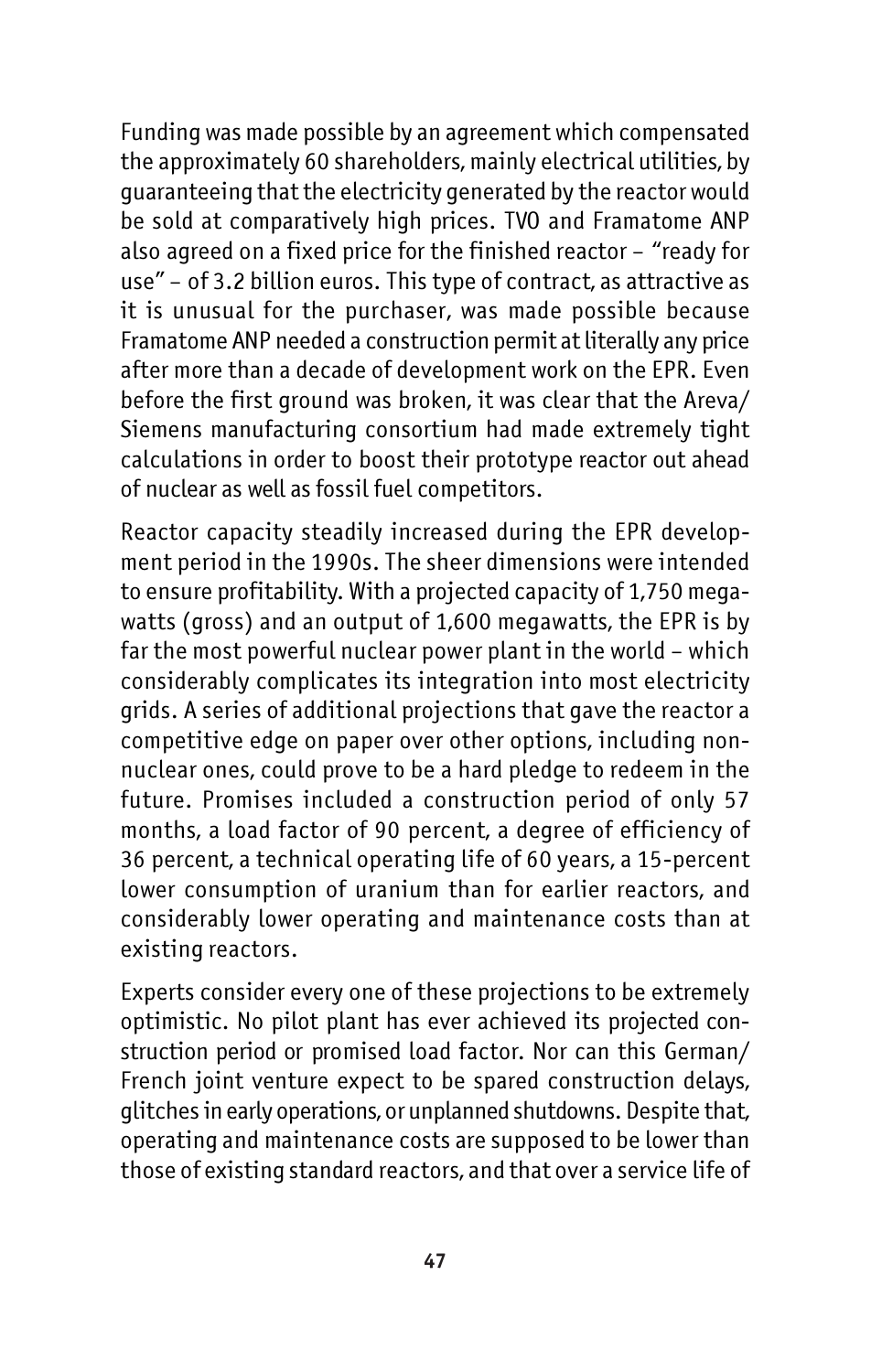60 years. At the same time, supplementary safety facilities such as the core catcher are supposed to make the EPR safer but not more expensive than its predecessors.

It does not seem possible that all of these promises can be fulfilled in Olkiluoto. Even if all targets are met - such as the construction period – the calculated price of 3.2 billion euros is viewed as massaged. It was originally cited in the context of producing a series of about ten reactors. But this is not even remotely in the cards. In other sectors there is a clear term for this type of pricing behaviour, namely "dumping".

If construction costs should in fact multiply, the project will quickly turn into a financial nightmare for Framatome ANP due to the fixed price agreed with the Finnish customers. A cry for help to the state will not be long in coming. This was already the case in securing the financing. The Bayerische Landesbank played a significant role here. The State of Bavaria owns fifty percent of this bank, and it is headquartered in Munich, as is the reactor builder Siemens. The bank is a partner in an international consortium that is backing a low-interest loan for the Finnish EPR (at a reported rate of 2.6 percent) of 1.95 billion euros. The French government is supporting the Framatome ANP parent company Areva with an export loan quarantee - actually reserved for investments in politically and economically unstable countries - of 610 million euros via the export loan agency Coface. Given these concerted efforts by several countries with special interests in the project, the European Renewable Energies Federation (EREF) has filed a complaint with the EU Commission alleging violation of European rules of competition.

One thing is clear: Without state support, a different decision would have been made about the Finnish reactor as well. In this case, support came from both the builders' and purchaser's countries. Nuclear energy is evidently only competitive where it receives considerable subsidies. Or in countries where nuclear technology is more or less anchored in state doctrine, and consequently where costs play a subordinate role. Thus wherever plans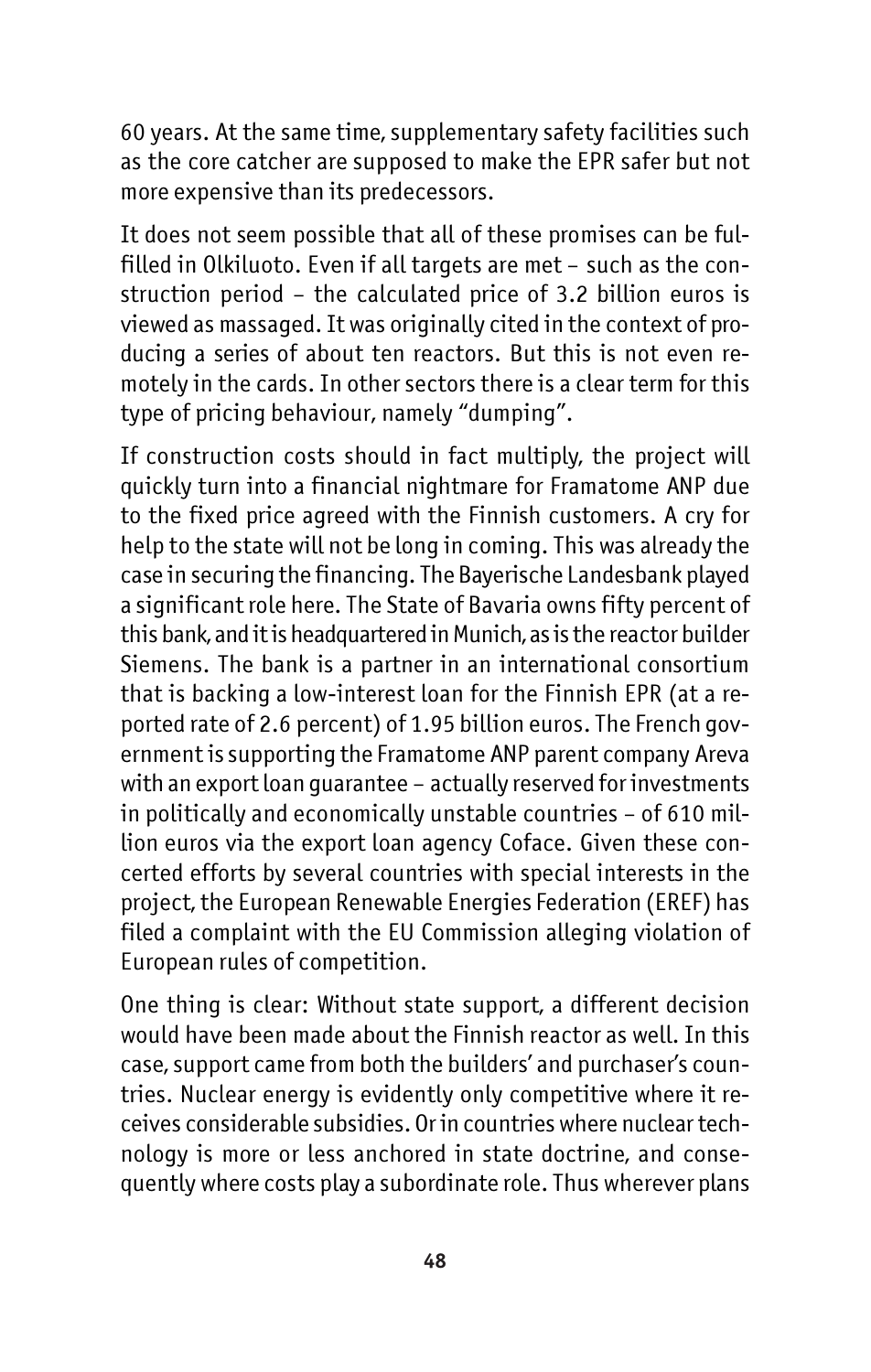are afoot to build new reactors in functioning market economies, we must expect that investors will rely on state support: to insure against increased construction costs, unanticipated down times, fluctuations in fuel costs, and the difficulty of estimating shutdown, dismantling, and waste disposal costs. Ultimately, governments will have to deal with the consequences of every serious accident involving a massive release of radioactivity. No country in the world can do that alone. While insurance companies issue policies that differ from country to country based on respective anticipated total costs, the share of damages they will assume in every case is ridiculously small.

Nuclear technology thus occupies an absolutely unique position. Half a century after entering commercial markets, fuelled by subsidies in the billions, it still requires and receives state support for every new project - precisely as if it needed assistance to enter the market for the first time. Astonishingly, this extraordinary practice is also advocated and demanded precisely by those politicians who otherwise cannot call loudly enough for "more market conditions" in the energy sector. In many industrial countries, these very same politicians produce market theory arguments to campaign against subsidising the actual launch of renewable energy from solar, wind, hydro, biomass and geothermal sources. But there is vet another essential difference: The future of nuclear energy is past, whereas the future of renewable enerqies is just beginning.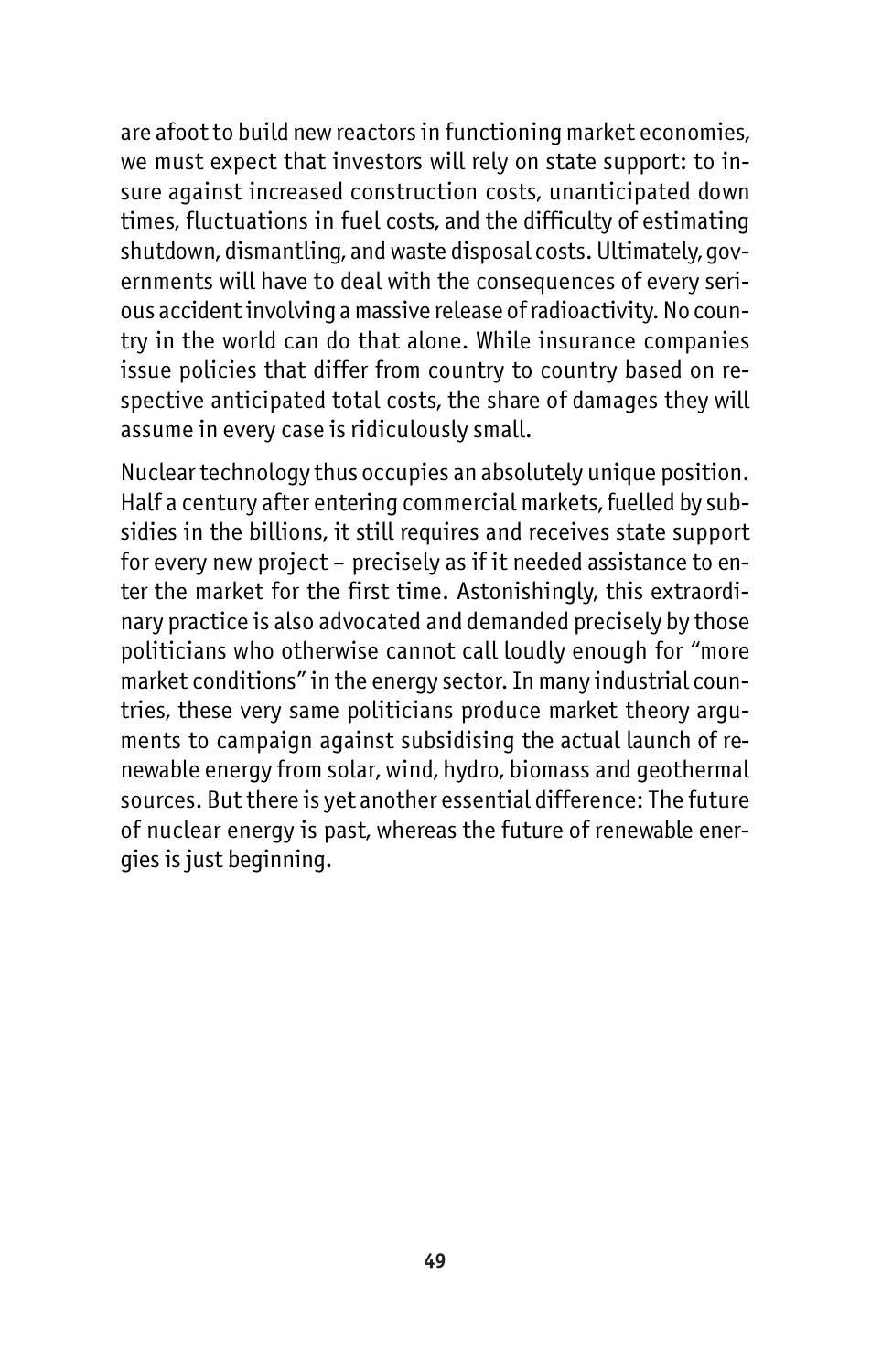## 10 Conclusion: Renaissance of statements

Influenced by growing climate and energy crises, a new round of debate over nuclear energy has opened in a number of the world's major countries. Encouraged by reactor vendors and their amplifiers in the media, the vision of a "renaissance of nuclear energy" is also an expression of the imminent need for far-reaching decisions. Most of the world's plants built during the first and thus far last boom in nuclear energy are approaching the end of their projected service lives. Over the next ten years, and especially in the decade thereafter, rapidly shrinking nuclear power output will have to be replaced. Decisions will have to be made whether to build new, non-nuclear power plants or to extend nuclear-based electricity generation on into the future. Some major countries are already questioning whether they want to keep their ageing reactors on the grid beyond the originally projected operating lives. Extensions are attractive for electrical utility companies which can thus postpone billion-euro investment decisions and profit from the cheap production costs of depreciated old reactors. Managers view the inevitable additional risk in subiective terms. They do not expect a serious accident, surely not at a nuclear power plant run by their own company, and certainly not at one under their own direction. Here is where their interests differ from that of the public. Extending reactor service lives creates a disproportionate risk of disaster. If all or many nuclear power plants are operated for longer periods of time, the total risk rises substantially.

These upcoming decisions on how to sustain global energy supply in a world marked by high population growth and extreme discrepancies in wealth extend far beyond the question of how to deal with nuclear energy in the future. Responsibility is borne by all developed industrial countries and many newly developed countries which have not yet made any or significant use of nuclear power. One thing is clear: The new energy structure will no longer depend exclusively, and probably no longer primarily,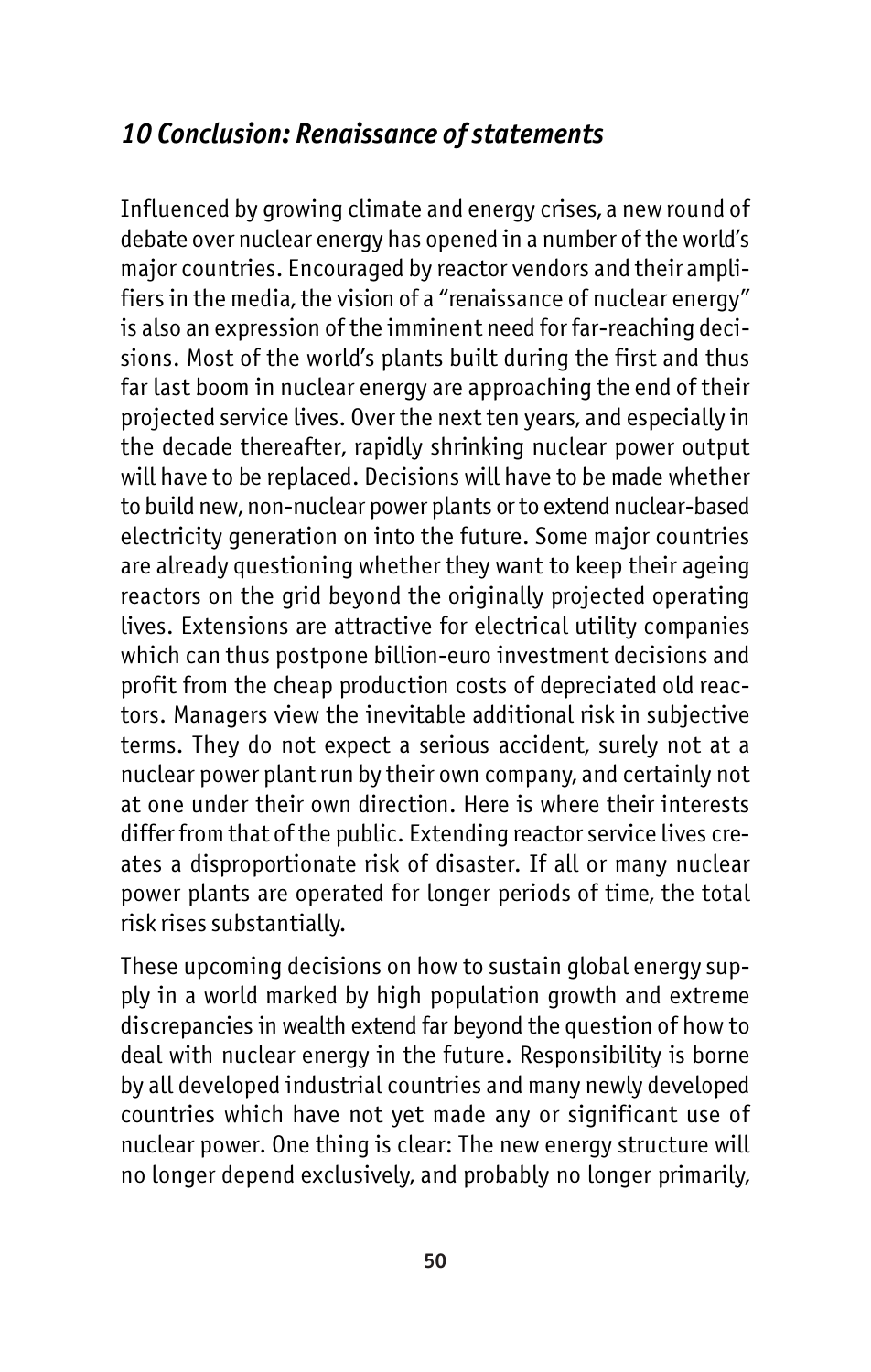on large power plants. Another thing is clear: The future does not lie in resuscitating risky technology from the middle of the last century based on traditional energy economic interests.

There has yet to be a renaissance of nuclear energy. Instead, there is a renaissance of statements about nuclear energy. The upcoming twentieth anniversary of the Chernobyl disaster has also provoked a renaissance of criticism of this type of energy generation - and for some people, a renaissance of hope. Social and political debate has been rekindled in a number of countries that will shape the future of nuclear energy. The outcome of this debate is unclear. A single nuclear power project in Finland proves nothing. The number of new construction projects announced around the world is not even enough to keep the global share of nuclear power constant, either in absolute terms or even less so in relative terms. New nuclear power plants have thus far only been built where state doctrine supports this type of electricity generation, or where state agencies are willing to provide primary insurance against both safety and financial risks. Those who want to build new nuclear power plants - or are urged to do so by politicians such as in the USA - need government assistance almost as much as did the nuclear pioneers back in the 1960s.

It sounds paradoxical: Nuclear energy was successfully introduced to the market because there was not enough of a market to make it uneconomical. Because of the grid monopoly at the time, electricity supply was considered a "natural monopoly", and it was also considered a basic necessity of life and as such was sustained by state-owned, state-supported, or at any rate monopoly-like companies. This meant that in most industrialised countries, the state also set the tone for the introduction of nuclear energy, initially for either overt or covert military reasons and later for partially or exclusively industrial reasons. The government assumed the enormous costs for researching, developing and introducing the new technology to the market, either directly or by shifting the costs to consumers via its ability to influence prices charged by the utility companies. To this day, building new nuclear power plants is not an attractive option for these companies in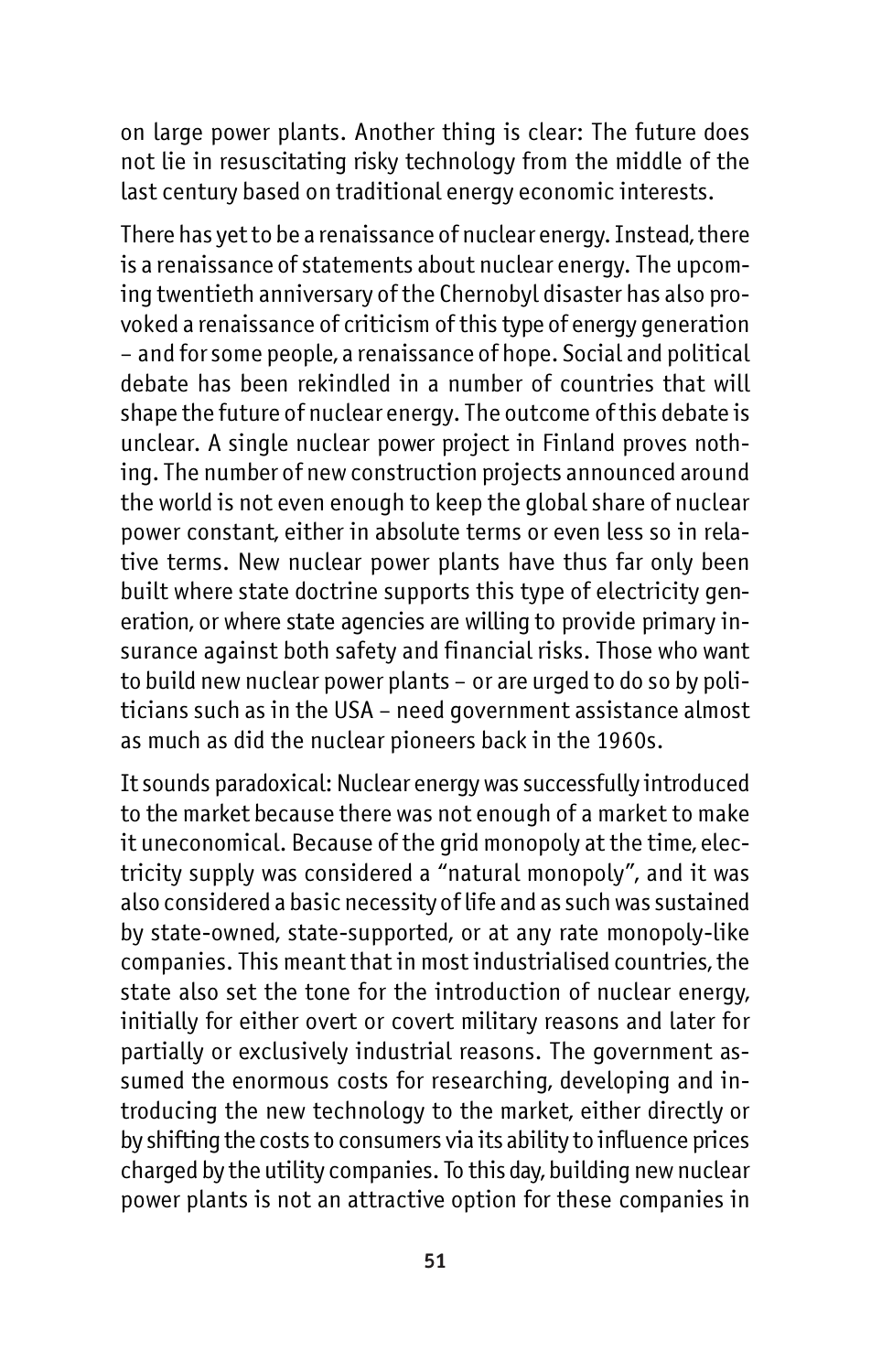deregulated electricity markets.<sup>14</sup> There are less expensive options that do not carry anywhere near the same type of economic risks. This is why no new nuclear power plants will be built under market conditions even if overall demand for electricity as well as overall power capacities increase - unless governments again assume the major risks as they once did to introduce nuclear power. This is the route the Finns are taking. Another reason why this route is not generally available is because in a functioning plant vendors' market, competitors from other branches will not stand on the sidelines for long and simply watch the state provide one-sided support for technology half a century old. The Finnish project is also unique because nearly twenty years after launching development on the European Pressurized Water Reactor, the Framatome ANP builder finally needed to demonstrate its technology in an actual reactor, and its parent companies Areva and Siemens were apparently willing to assume considerable financial risks in order to do so. If we recall, in 1992 Siemens and Framatome called the reactor a "German/French nuclear power plant for Europe and the global market", which would first serve the "home markets" on either side of the Rhine, and later take over "third countries". Construction was supposed to start on the two pilot reactors by 1998. And in 1990, the German magazine Wirtschaftswoche had already announced the end of nuclear stagnation under the headline "Nuclear Renaissance".

At the start of the 21st century, balanced assessment of all aspects of nuclear energy continues to yield a clear conclusion. It is essentially the same conclusion as that of 30 years ago. The risk of catastrophic accident, which made nuclear energy the most controversial form of electricity generation back then, has not disappeared. New risks from terrorism categorically prohibit the prospect of extending this technology to unstable regions of the world. Expanding nuclear electricity generation on a global ba-

<sup>&</sup>lt;sup>14</sup> Adolf Huettl: "Ein deutsch-franzusisches Kernkraftwerk fuer Europa und den Weltmarkt", speech given at the winter session of the Deutsches Atomforum, Bonn 1992, manuscript.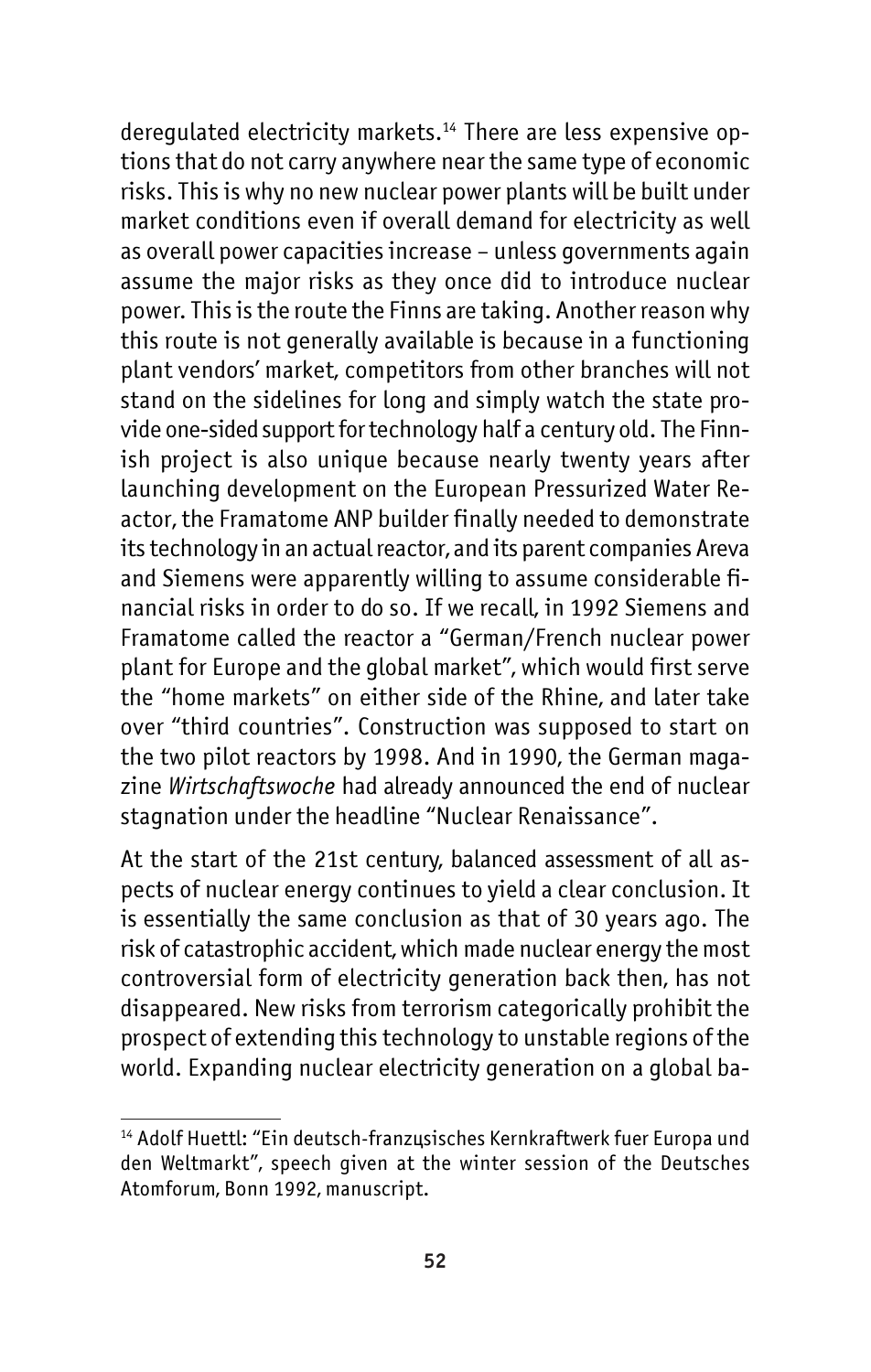sis would lead to a shortage of uranium fuel even faster than will maintaining the status quo - or it would require widespread conversion to breeder technology. A technical re-orientation of this type would be effectively the same as a permanent switch to plutonium systems. It would raise the risk of catastrophic accidents, terrorist attacks, and weapons proliferation to a higher and more critical level. After all, almost all countries have already abandoned the breeder route following setbacks in the past. With or without breeder technology, the final disposal problem also remains to be solved. It will have to be solved, because the problem  $-$  which is to say the waste  $-$  is already in the world. But it can only be a relative solution. This alone would be sufficient reason not to exacerbate a major problem for humanity by increasing the volume of waste.

Nuclear energy cannot solve the climate problem either. Even tripling global nuclear capacity by the middle of the 21st century would only modestly ease the strain on the climate. And it would be as unrealistic as it is irresponsible, due to insufficient industrial capacities, enormous costs, and far greater risks. It is much more likely, and early indications are already present, that due to the age structure of existing plants, global reactor output will decline significantly over the coming decades. At the same time, there are robust estimates that a global energy strategy relving primarily on greater efficiency in energy management. industry, the transport sector and heating, as well as resolute development of renewable energies, is capable of meeting the reductions in CO2 emissions demanded by climate experts - without recourse to nuclear energy. The associated challenges are admittedly unprecedented and require no less than a global climate policy shared by all major greenhouse gas-producing countries. The purported core conflict of "climate protection or nuclear phase-out" remains - aside from special regional or temporal cases - a chimera spawned by the nuclear energy industry.

We have seen that there will not be a nuclear renaissance in the foreseeable future without massive government subsidies. This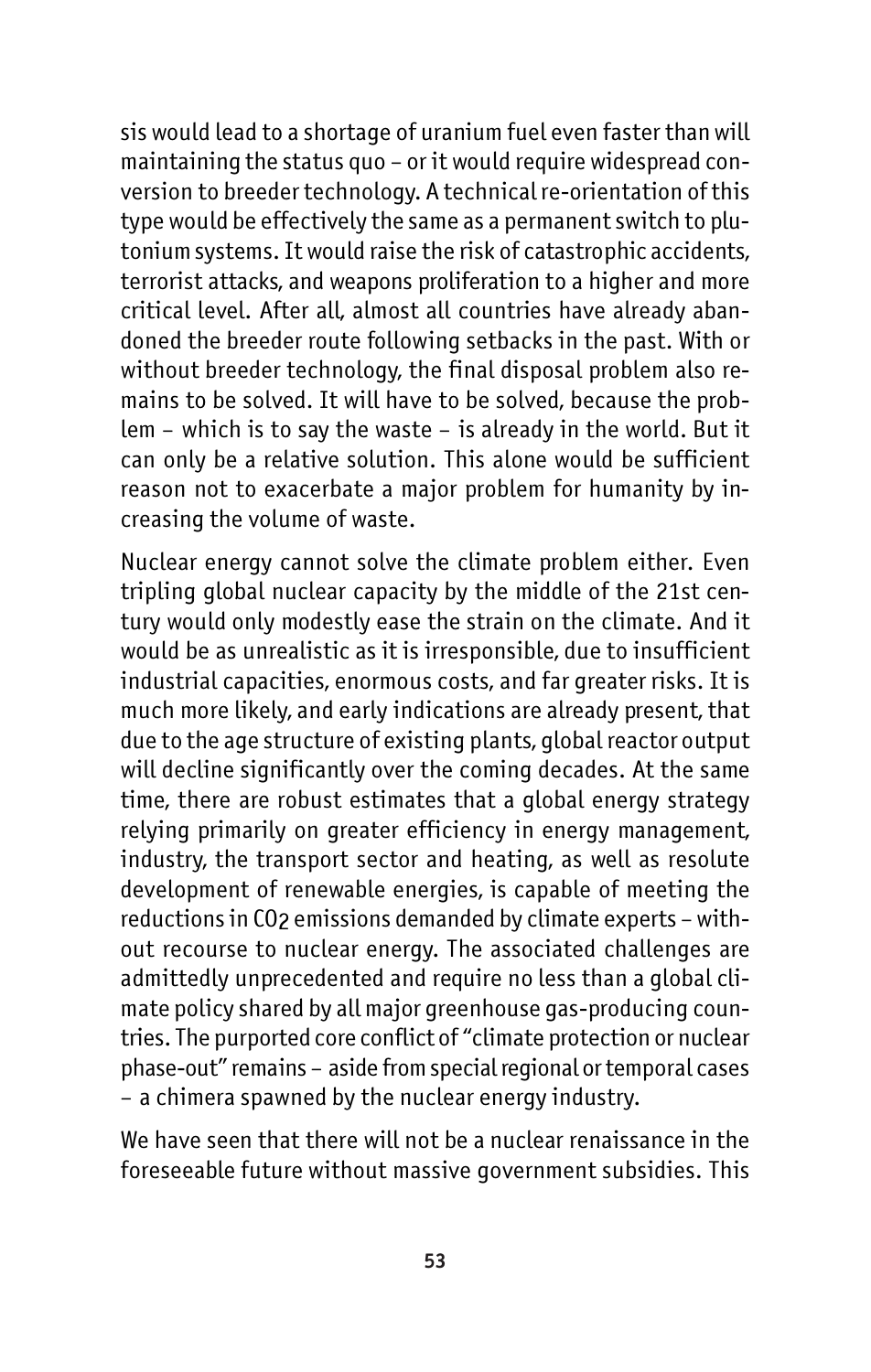does not exclude the possibility. For although utility companies seek to profit from old, depreciated investments, politicians are even more eager to re-open the subject of nuclear energy, as they fear galloping energy prices and anticipate stricter climate controls. These two fears have fuelled debate in the USA for years now, triggered construction of the new reactor in Finland, stalled the nuclear phase-out in Germany, and recently promoted discussion of new plants in Great Britain. Politicians tend to continue working with the structures and the actors that they find familiar. Many of them will therefore not be reluctant to grant start-up subsidies to the nuclear energy industry yet again, more than half a century after the launch of commercial nuclear power plants - as if this were the most normal thing in the world.

Given half a chance, the new reactor debate will heat up. But new reactors will not contribute to a sustained reduction in qlobal warming, nor will they be able to keep energy prices down over the long term. Instead, they will further exacerbate risk of catastrophic accident and divert attention from climate protection strategies that will truly work. In summary: As in the heyday of the first nuclear energy debates in the 1970s and 1980s, antinuclear forces will have the better arguments on their side.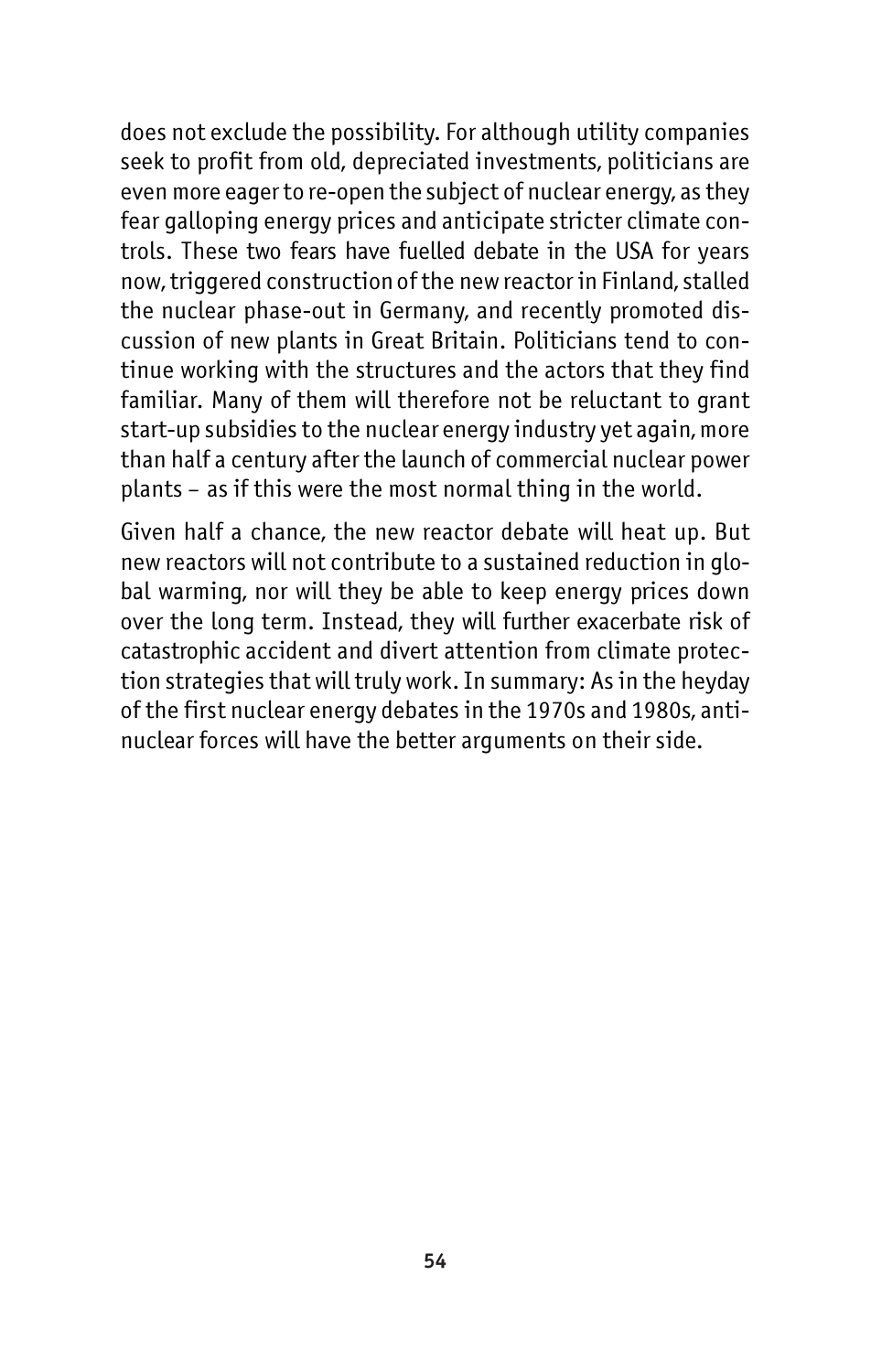#### **Heinrich Boell Foundation**

The Heinrich Boell Foundation, affiliated with the Green Party and headquartered in the Hackesche Hoefe in the heart of Berlin, is a legally independent political foundation working in the spirit of intellectual openness.

The Foundation's primary objective is to support political education both within Germany and abroad, thus promoting democratic involvement, sociopolitical activism, and crosscultural understanding.

The Foundation also provides support for art and culture, science and research, and developmental cooperation. Its activities are quided by the fundamental political values of ecology, democracy, solidarity, and non-violence.

By way of its international collaboration with a large number of project partners - currently numbering about 100 projects in almoust 60 countries - the Foundation aims to strengthen ecological and civil activism on a global level, to intensify the exchange of ideas and experiences, and to keep our sensibilities alert for change.

The Heinrich Boell Foundation's collaboration on sociopolitical education programs with its project partners abroad is on a longterm basis. Additional important instruments of international cooperation include visitor programs, which enhance the exchange of experiences and of political networking, as well as basic and advanced training programs for committed activists.

The Heinrich Boell Foundation has about 180 full-time employees as well as approximately 320 supporting members who provide hoth financial and non-material assistance.

Ralf Fuecks and Barbara Unmueßig comprise the current Executive Board. Dr. Birgit Laubach is the CEO of the Foundation.

Two additional bodies of the Foundation's educational work are: the "Green Academy" and the "Feminist Institute".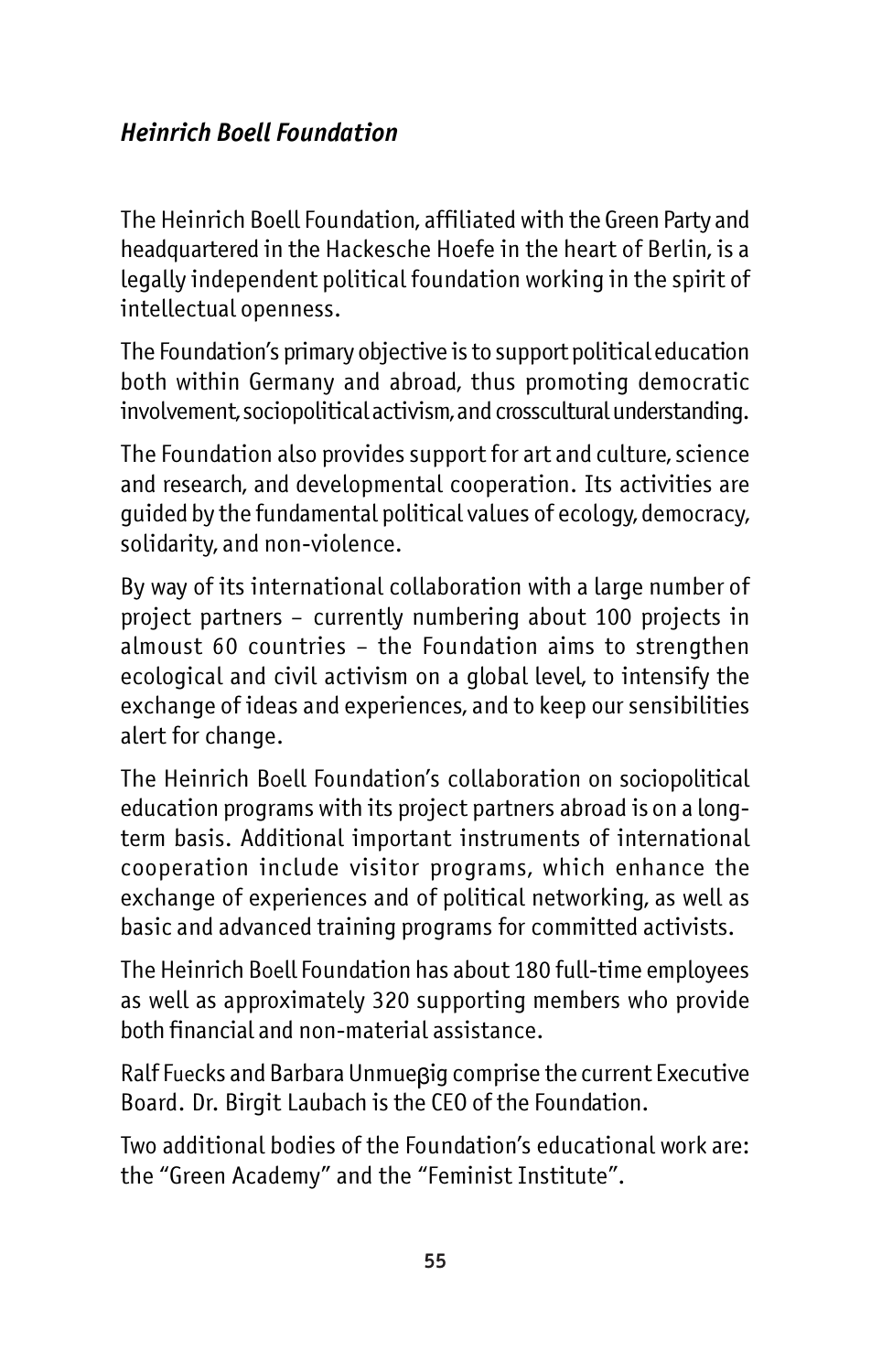The Foundation currently maintains foreign and project offices in the USA and the Arab Middle East, in Afghanistan, Bosnia-Herzegovina, Brazil, Cambodia, Croatia, the Czech Republic, El Salvador, Georgia, India, Israel, Kenya, Lebanon, Mexico, Nigeria, Pakistan, Poland, Russia, South Africa, Serbia, Thailand, Turkey, and an Ell office in Brussels.

For 2005, the Foundation had almost 36 million euro public funds at its disposal.

Heinrich Boell Foundation, Hackesche Hoefe, Rosenthaler Str. 40/41, D-10178 Berlin, Germany, Tel.: 030-285 340, Fax: 030-285 31 09, E-mail: info@boell.de, Internet: www.boell.de